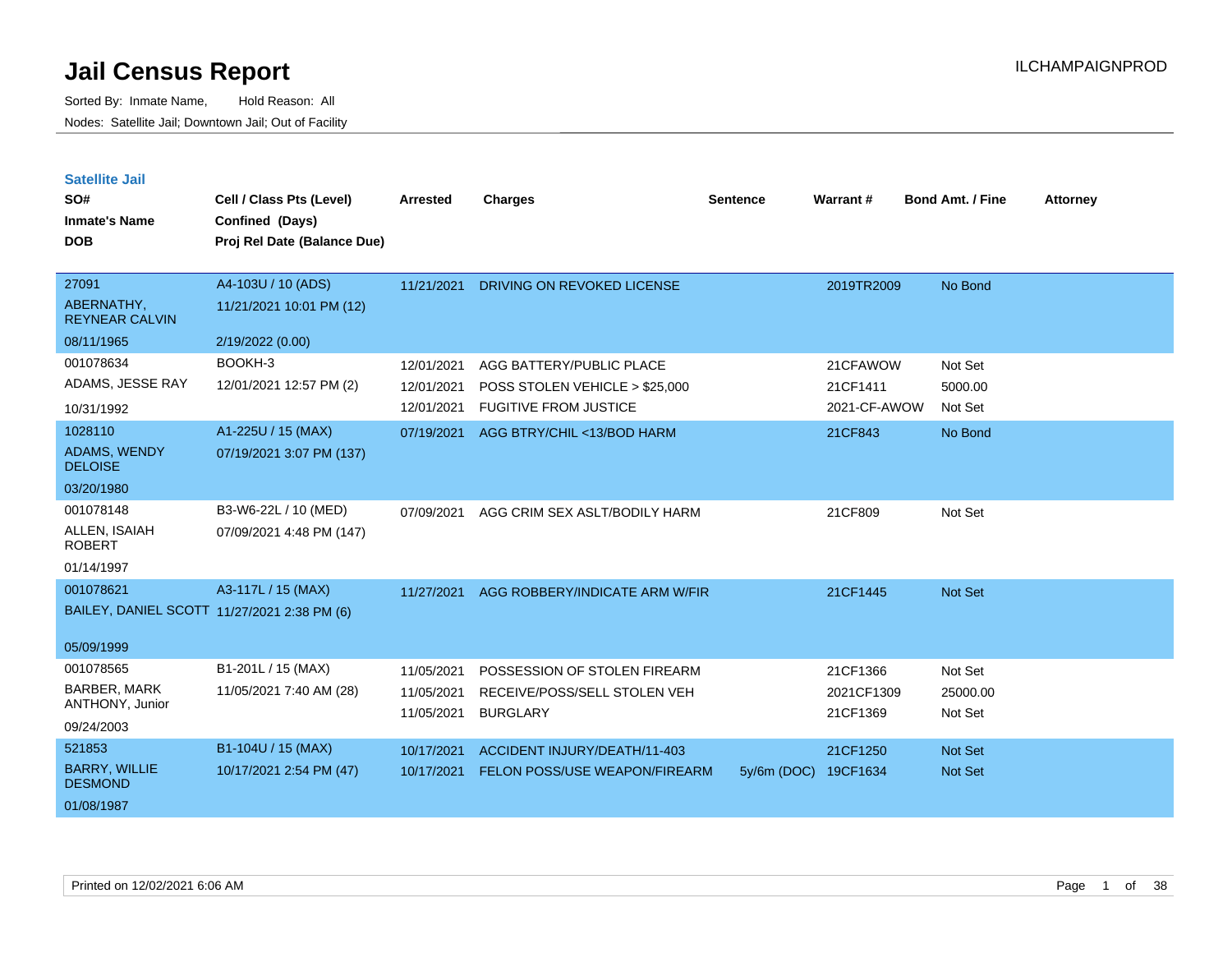Sorted By: Inmate Name, Hold Reason: All Nodes: Satellite Jail; Downtown Jail; Out of Facility

| voues. Salemie Jan, Downtown Jan, Out of Facility |                             |                 |                                    |                 |              |                         |                 |
|---------------------------------------------------|-----------------------------|-----------------|------------------------------------|-----------------|--------------|-------------------------|-----------------|
| SO#                                               | Cell / Class Pts (Level)    | <b>Arrested</b> | <b>Charges</b>                     | <b>Sentence</b> | Warrant#     | <b>Bond Amt. / Fine</b> | <b>Attorney</b> |
| <b>Inmate's Name</b>                              | Confined (Days)             |                 |                                    |                 |              |                         |                 |
| DOB                                               | Proj Rel Date (Balance Due) |                 |                                    |                 |              |                         |                 |
|                                                   |                             |                 |                                    |                 |              |                         |                 |
| 1073281                                           | A2-121L / 5 (ADS)           | 11/15/2021      | DOM BTRY/CONTACT/1-2 PRECONV       |                 | 2021CF206    | 5000.00                 |                 |
| <b>BASLER, MONET</b><br><b>MARISA</b>             | 11/15/2021 11:08 PM (18)    |                 |                                    |                 |              |                         |                 |
| 08/17/1994                                        |                             |                 |                                    |                 |              |                         |                 |
| 001078636                                         | BOOKF-2                     | 12/01/2021      | <b>RESIDENTIAL BURGLARY</b>        |                 | 21CF1231     | 50000.00                |                 |
| BAYS, JENNIFER ANNE 12/01/2021 8:28 PM (2)        |                             | 12/01/2021      | <b>FUGITIVE FROM JUSTICE</b>       |                 | 2021-CF-AWOW | No Bond                 |                 |
|                                                   |                             |                 |                                    |                 |              |                         |                 |
| 06/15/1983                                        |                             |                 |                                    |                 |              |                         |                 |
| 001078595                                         | A2-221L / 10 (ADS)          | 11/20/2021      | <b>AGGRAVATED DOMESTIC BATTERY</b> |                 | 21CF1426     | No Bond                 |                 |
| <b>BEADLES, KIERA</b><br><b>RENEE</b>             | 11/20/2021 1:54 AM (13)     |                 |                                    |                 |              |                         |                 |
| 01/23/1991                                        |                             |                 |                                    |                 |              |                         |                 |
| 55826                                             | B1-102L / 15 (MAX)          | 10/22/2021      | MFG/DEL 100<400 GR COCA/ANLG       |                 | 21CF1284     | Not Set                 |                 |
| BEAUREGARD.<br><b>MAURICE RONALD,</b>             | 10/22/2021 7:57 AM (42)     |                 |                                    |                 |              |                         |                 |
| 06/19/1982                                        |                             |                 |                                    |                 |              |                         |                 |
| 1059371                                           | A3-217L / 15 (MAX)          | 11/15/2021      | <b>RESIDENTIAL BURGLARY</b>        | 10y (DOC)       | 2021CF154    | No Bond                 |                 |
| <b>BECKETT, ANQWAUN</b><br><b>JAWAUN</b>          | 11/15/2021 11:01 AM (18)    | 11/15/2021      | AGG BATTERY/PEACE OFFICER          | 5y (DOC)        | 2021CF154    | No Bond                 |                 |
| 11/14/1996                                        |                             |                 |                                    |                 |              |                         |                 |
| 969121                                            | BOOKH-6 / 15 (MAX)          | 11/25/2021      | <b>CRIM TRESPASS TO RESIDENCE</b>  |                 | 21CF1444     | Not Set                 |                 |
| BECKLEY, ANTHONY<br>PATRICK                       | 11/25/2021 7:16 PM (8)      |                 |                                    |                 |              |                         |                 |
| 06/30/1989                                        |                             |                 |                                    |                 |              |                         |                 |
| 1045344                                           | A2-222U / 5 (MIN)           | 11/27/2021      | POSSESSION OF METH<5 GRAMS         |                 | 2021CF1037   | 10000.00                |                 |
| BERNARD, KIMBERLY<br><b>RAE</b>                   | 11/27/2021 11:34 AM (6)     |                 |                                    |                 |              |                         |                 |
| 06/23/1965                                        |                             |                 |                                    |                 |              |                         |                 |
| 001078535                                         | B2-T2-07U / 15 (SPH)        | 10/26/2021      | CRIM SEX ASSAULT/FORCE             |                 | 21CF1305     | Not Set                 |                 |
| BERRY, DAVID ISAAC                                | 10/26/2021 10:52 AM (38)    |                 |                                    |                 |              |                         |                 |

09/23/2000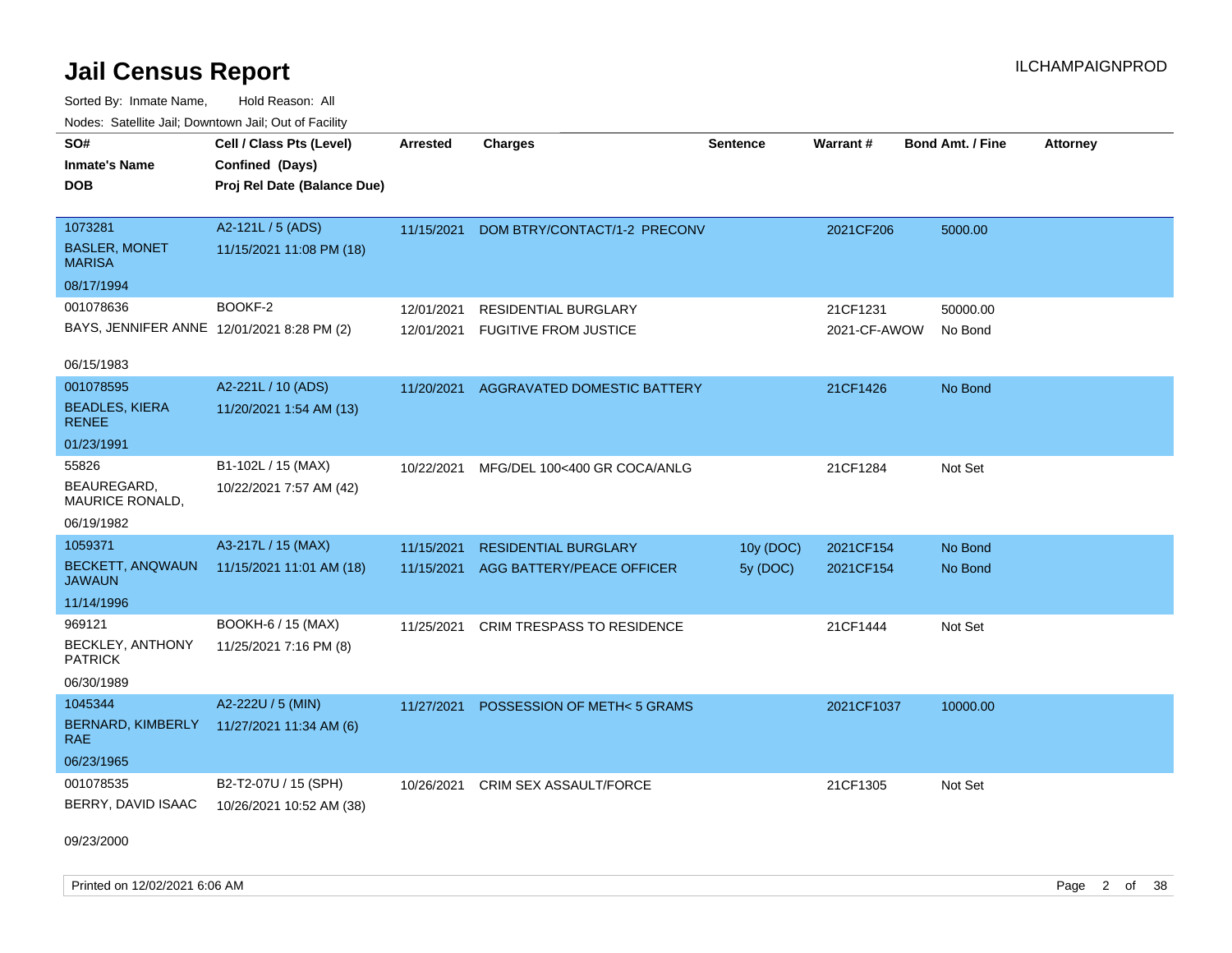Sorted By: Inmate Name, Hold Reason: All Nodes: Satellite Jail; Downtown Jail; Out of Facility

| SO#                                       | Cell / Class Pts (Level)    | <b>Arrested</b> | <b>Charges</b>                 | <b>Sentence</b> | <b>Warrant#</b> | <b>Bond Amt. / Fine</b> | <b>Attorney</b> |
|-------------------------------------------|-----------------------------|-----------------|--------------------------------|-----------------|-----------------|-------------------------|-----------------|
| <b>Inmate's Name</b>                      | Confined (Days)             |                 |                                |                 |                 |                         |                 |
| <b>DOB</b>                                | Proj Rel Date (Balance Due) |                 |                                |                 |                 |                         |                 |
|                                           |                             |                 |                                |                 |                 |                         |                 |
| 1057334                                   | B4-221U / 15 (MAX)          | 10/27/2021      | MURDER/INTENT TO KILL/INJURE   |                 |                 | No Bond                 |                 |
| BEVERLY, DAVID<br><b>BENJAMIN</b>         | 10/27/2021 1:42 PM (37)     |                 |                                |                 |                 |                         |                 |
| 03/31/1987                                |                             |                 |                                |                 |                 |                         |                 |
| 57176                                     | B3-W3-10L / 5 (MIN)         | 11/04/2021      | DRIVING ON REVOKED LICENSE     |                 | 2021CF92        | Not Set                 |                 |
| <b>BICKERS, LARRY RAY</b>                 | 11/04/2021 4:37 PM (29)     |                 |                                |                 |                 |                         |                 |
|                                           |                             |                 |                                |                 |                 |                         |                 |
| 03/03/1966                                | 11/3/2021 (0.00)            |                 |                                |                 |                 |                         |                 |
| 29626                                     | B1-105U / 10 (MED)          | 11/09/2021      | MFG/DEL 15<100 GR COCA/ANALOG  |                 | 21CF1387        | Not Set                 |                 |
| <b>BISHOP, DARRELL</b><br><b>EDWARD</b>   | 11/09/2021 4:46 PM (24)     |                 |                                |                 |                 |                         |                 |
| 07/18/1968                                |                             |                 |                                |                 |                 |                         |                 |
| 001078640                                 | BOOKH-3                     | 12/02/2021      | DRVG UNDER INFLU OF ALCOHOL    |                 | 21CMAWOW        | 1000.00                 |                 |
| BOLTON, SKYLAR LEE 12/02/2021 4:04 AM (1) |                             | 12/02/2021      | AGG DUI/5                      |                 | 21TDAWOW        | Not Set                 |                 |
|                                           |                             | 12/02/2021      | DRIVING 1-10 MPH ABOVE LIMIT   |                 | 21TRAWOW        | Not Set                 |                 |
| 08/18/1999                                |                             |                 |                                |                 |                 |                         |                 |
| 51247                                     | B1-202U / 10 (MED)          | 04/15/2021      | FELON POSS/USE WEAPON/FIREARM  |                 | 21CF411         | <b>Not Set</b>          |                 |
| <b>BROWN, DANTE</b><br><b>MAURICE</b>     | 04/15/2021 6:24 PM (232)    |                 |                                |                 |                 |                         |                 |
| 04/19/1979                                |                             |                 |                                |                 |                 |                         |                 |
| 1067476                                   | A4-106L / 10 (MED)          | 11/13/2021      | AGG DOMESTIC BATTERY/STRANGLE  |                 | 20CF575         | 5000.00                 |                 |
| BROWN, JAMES<br><b>BRONELL</b>            | 11/13/2021 2:35 AM (20)     | 11/13/2021      | <b>RESIDENTIAL BURGLARY</b>    |                 | 21CF385         | 25000.00                |                 |
| 01/08/1996                                |                             |                 |                                |                 |                 |                         |                 |
| 1035923                                   | B3-W3-12L / 10 (MED)        | 08/23/2021      | POSS STOLEN VEHICLE > \$25,000 |                 | 21CF1029        | Not Set                 |                 |
| <b>BROWN, KYRELL</b><br><b>NAJUAN</b>     | 08/23/2021 9:46 AM (102)    |                 |                                |                 |                 |                         |                 |
| 06/14/1993                                |                             |                 |                                |                 |                 |                         |                 |
| 29957                                     | A3-116L / 15 (MAX)          | 11/13/2021      | FELON POSS/USE WEAPON/FIREARM  |                 | 21CF1390        | Not Set                 |                 |
| BROWN, RODNEY<br>LOUIS                    | 11/13/2021 8:57 PM (20)     | 11/13/2021      | AGG CRIM SX AB/>5 YR OLDER VIC |                 | 2019CF0718      | 250000.00               |                 |

01/07/1968

Printed on 12/02/2021 6:06 AM **Page 3 of 38**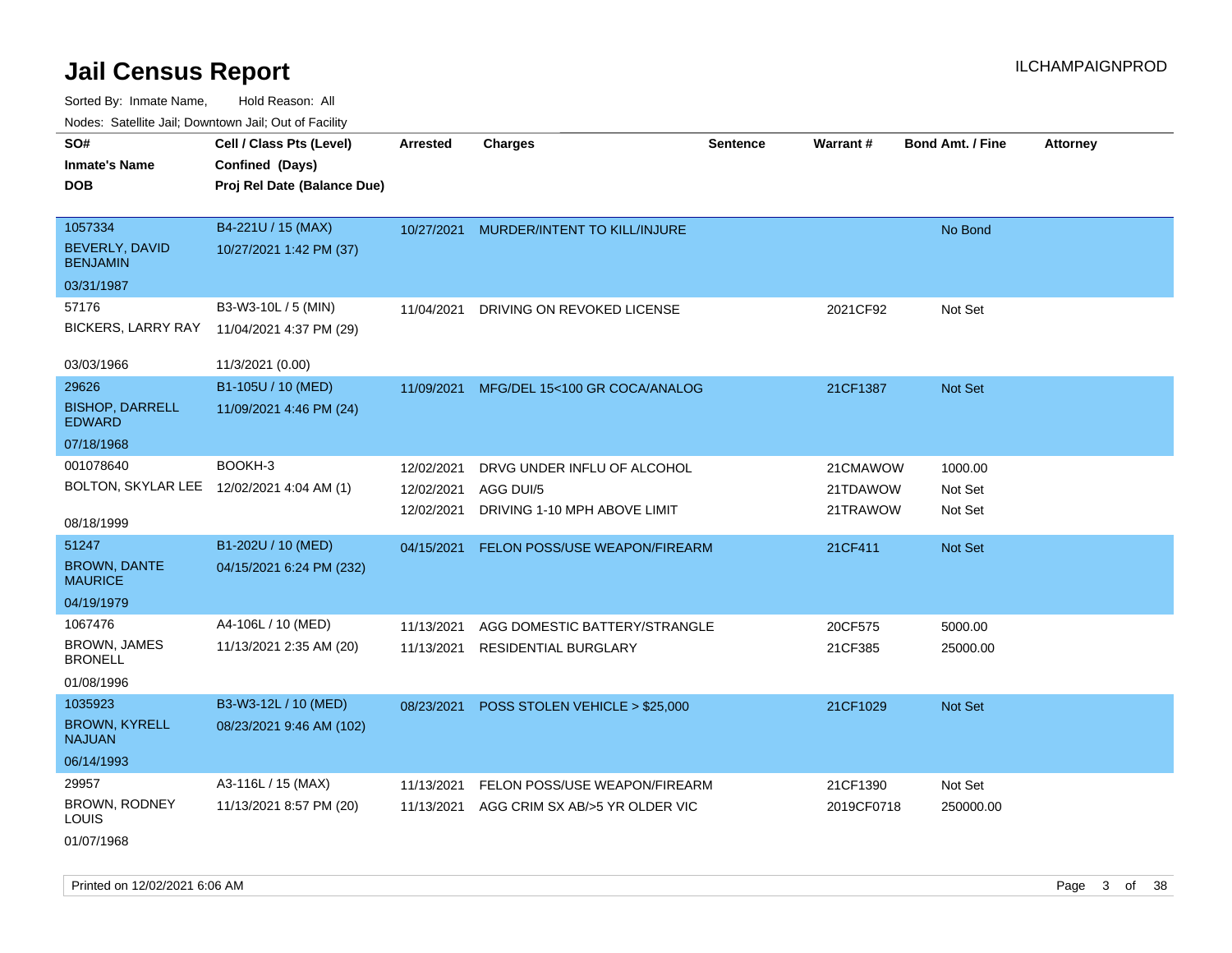Sorted By: Inmate Name, Hold Reason: All Nodes: Satellite Jail; Downtown Jail; Out of Facility

| SO#<br><b>Inmate's Name</b><br><b>DOB</b>   | Cell / Class Pts (Level)<br>Confined (Days)<br>Proj Rel Date (Balance Due) | <b>Arrested</b>          | <b>Charges</b>                     | <b>Sentence</b> | Warrant#              | <b>Bond Amt. / Fine</b> | <b>Attorney</b> |
|---------------------------------------------|----------------------------------------------------------------------------|--------------------------|------------------------------------|-----------------|-----------------------|-------------------------|-----------------|
| 001077945                                   | A1-227L / 10 (MED)                                                         | 11/13/2021               | AGG ASLT PEACE OFF/FIRE/ER WRK     |                 | 2021CF637             | 1000.00                 |                 |
| <b>BROWN, SIDREA</b><br><b>RENEIA</b>       | 11/13/2021 10:49 AM (20)                                                   | 11/13/2021<br>11/17/2021 | <b>BURGLARY</b><br><b>BURGLARY</b> |                 | 2021CF543<br>21CF1264 | 50000.00<br>1000.00     |                 |
| 07/23/1992                                  |                                                                            |                          |                                    |                 |                       |                         |                 |
| 1071534                                     | B2-T2-08L / 10 (SPH)                                                       | 09/18/2020               | AGG BATTERY/DISCHARGE FIREARM      |                 | 20CF1049              | Not Set                 |                 |
| BRYANT, KETONE<br><b>LEVELL</b>             | 09/18/2020 1:19 PM (441)                                                   |                          |                                    |                 |                       |                         |                 |
| 04/07/2000                                  |                                                                            |                          |                                    |                 |                       |                         |                 |
| 971990                                      | BOOKH-3                                                                    | 12/01/2021               | <b>DOMESTIC BATTERY</b>            |                 | 21CMAWOW              | <b>Not Set</b>          |                 |
| <b>BUCHHOLZ, DUSTIN</b><br>ALLEN            | 12/01/2021 6:25 PM (2)                                                     |                          |                                    |                 |                       |                         |                 |
| 10/26/1989                                  |                                                                            |                          |                                    |                 |                       |                         |                 |
| 39474                                       | B1-101U / 10 (ADS)                                                         | 07/06/2021               | MFG/DEL 15<100 GR HEROIN/ANLG      |                 | 21CF792               | Not Set                 |                 |
| CAMPBELL, AARON<br><b>JACOB</b>             | 07/06/2021 11:56 PM (150)                                                  |                          |                                    |                 |                       |                         |                 |
| 07/18/1974                                  |                                                                            |                          |                                    |                 |                       |                         |                 |
| 001078638                                   | <b>BOOKF-1</b>                                                             | 12/01/2021               | RET THEFT/DISP MERCH/>\$300        |                 | 21CFAWOW              | <b>Not Set</b>          |                 |
| CAMPBELL, CARLA<br><b>GISSELLE</b>          | 12/02/2021 12:11 AM (1)                                                    |                          |                                    |                 |                       |                         |                 |
| 08/12/1980                                  |                                                                            |                          |                                    |                 |                       |                         |                 |
| 996275                                      | A4-104L / 10 (ADS)                                                         | 11/15/2021               | FELON POSS/USE WEAPON/FIREARM      |                 | 21CF1398              | Not Set                 |                 |
| CAMPBELL, JOHNNIE<br>LEE, Third             | 11/15/2021 8:37 AM (18)                                                    |                          |                                    |                 |                       |                         |                 |
| 04/02/1992                                  |                                                                            |                          |                                    |                 |                       |                         |                 |
| 958898                                      | B4-127U / 15 (MAX)                                                         | 11/18/2021               | AGGRAVATED DOMESTIC BATTERY        |                 | 21CF1409              | <b>Not Set</b>          |                 |
| CHAMBERS, GARY<br><b>DANTE</b>              | 11/18/2021 5:10 AM (15)                                                    |                          |                                    |                 |                       |                         |                 |
| 05/24/1973                                  |                                                                            |                          |                                    |                 |                       |                         |                 |
| 34805                                       | B4-226L / 15 (MAX)                                                         | 10/01/2021               | <b>DOMESTIC BATTERY</b>            |                 | 21CF1183              | Not Set                 |                 |
| CONERLY, KIN JOSEPH 10/01/2021 1:53 AM (63) |                                                                            | 10/01/2021               | ARMED HABITUAL CRIMINAL            |                 | 21CF1184              | Not Set                 |                 |
| 11/16/1971                                  |                                                                            | 10/06/2021               | POSS STOLEN VEHICLE > \$25,000     |                 | 19CF1786              | Not Set                 |                 |

Printed on 12/02/2021 6:06 AM **Page 4 of 38**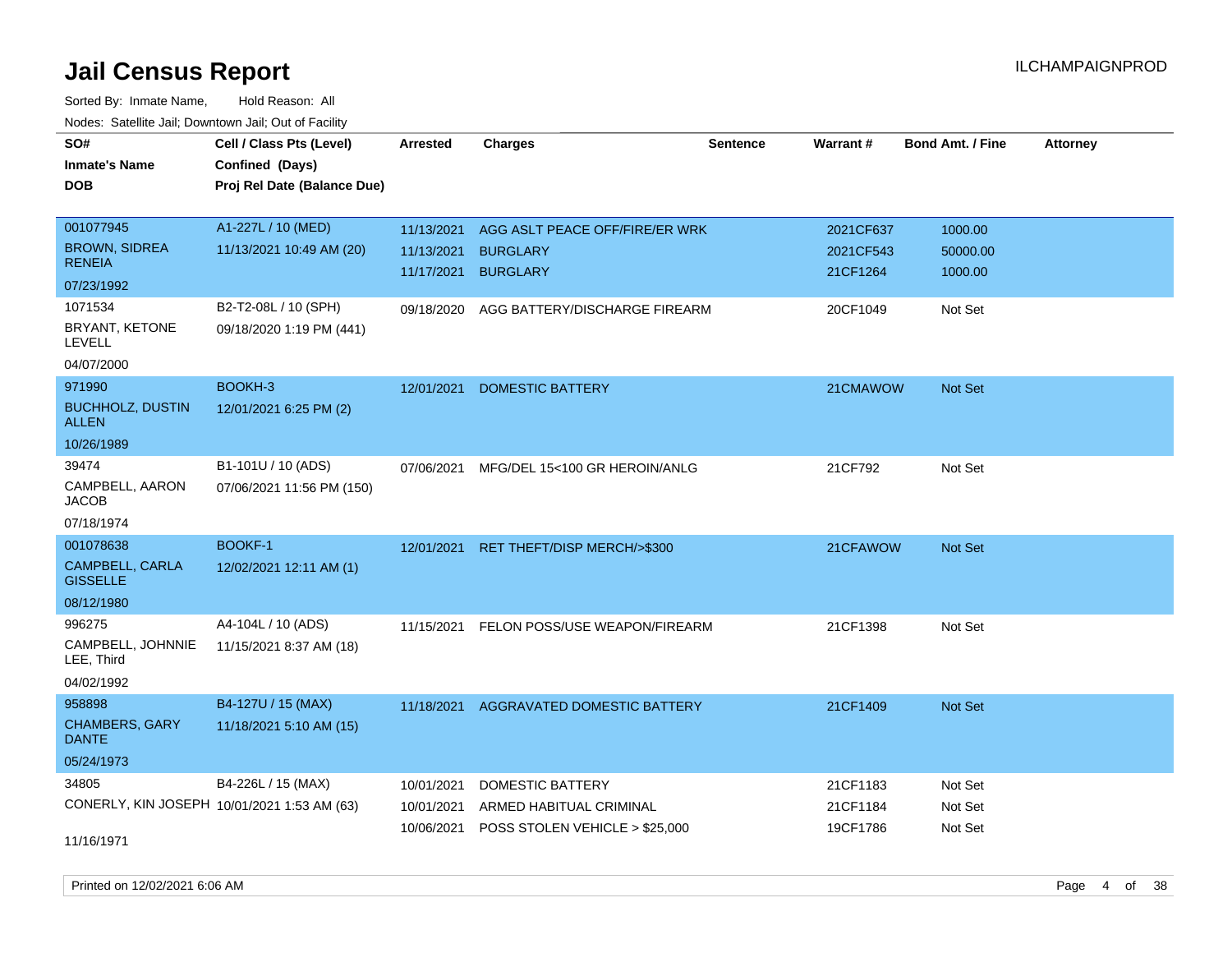Sorted By: Inmate Name, Hold Reason: All Nodes: Satellite Jail; Downtown Jail; Out of Facility

| SO#<br><b>Inmate's Name</b><br><b>DOB</b>          | Cell / Class Pts (Level)<br>Confined (Days)<br>Proj Rel Date (Balance Due) | <b>Arrested</b> | <b>Charges</b>                 | <b>Sentence</b> | Warrant#   | <b>Bond Amt. / Fine</b> | <b>Attorney</b> |
|----------------------------------------------------|----------------------------------------------------------------------------|-----------------|--------------------------------|-----------------|------------|-------------------------|-----------------|
| 1074319                                            | B2-DR / 15 (SPH)                                                           | 10/12/2021      | AGGRAVATED CRUELTY TO ANIMALS  |                 | 21CF1238   | Not Set                 |                 |
| <b>CRAIG, DAVUCCI</b><br><b>DAVION</b>             | 10/12/2021 11:36 AM (52)                                                   | 10/14/2021      | <b>MURDER</b>                  |                 | 21CF1239   | <b>Not Set</b>          |                 |
| 08/02/2001                                         |                                                                            |                 |                                |                 |            |                         |                 |
| 001077549                                          | B2-T3-10L / 10 (SPH)                                                       | 12/22/2020      | PRED CRIM SEX ASLT/VICTIM <13  |                 | 2020CF1469 | Not Set                 |                 |
| CRISTOBAL-MATEO,<br><b>CRISTOBAL</b><br>12/02/1988 | 12/22/2020 1:17 PM (346)                                                   |                 |                                |                 |            |                         |                 |
| 001077536                                          | B2-T1-03U / 10 (SPH)                                                       | 12/20/2020      | <b>ROBBERY</b>                 |                 | 20CF1446   | Not Set                 |                 |
| DAVIS, ARTRE LAVAE                                 | 12/20/2020 1:38 PM (348)                                                   |                 |                                |                 |            |                         |                 |
| 06/26/2002                                         |                                                                            |                 |                                |                 |            |                         |                 |
| 1023587                                            | B1-203U / 15 (MAX)                                                         | 09/24/2021      | MFG/DEL CANNABIS/2.5-10 GRAMS  |                 | 21CF1155   | Not Set                 |                 |
| DAVIS, MARTIN<br><b>DENNIS</b>                     | 09/24/2021 9:38 PM (70)                                                    | 09/24/2021      | ARMED HABITUAL CRIMINAL        |                 | 2021-CF681 | 500000.00               |                 |
| 12/02/1994                                         |                                                                            |                 |                                |                 |            |                         |                 |
| 001077634                                          | A2-223L / 5 (ADS)                                                          | 09/23/2021      | OBSTRUCT JUST/DESTROY EVIDENCE |                 | 21CF887    | 25000.00                |                 |
| DAVIS, TAMIKA                                      | 09/23/2021 12:30 AM (71)                                                   |                 |                                |                 |            |                         |                 |
| 03/11/1974                                         |                                                                            |                 |                                |                 |            |                         |                 |
| 56972                                              | B4-227U / 10 (MED)                                                         | 08/30/2021      | POSS STOLEN VEHICLE > \$25,000 |                 | 21CF1044   | Not Set                 |                 |
| DAY, DANIEL JOSEPH                                 | 08/30/2021 3:07 PM (95)                                                    | 09/04/2021      | <b>BURGLARY</b>                |                 | 21CF1054   | Not Set                 |                 |
| 10/16/1982                                         |                                                                            |                 |                                |                 |            |                         |                 |
| 522497                                             | A4-203U / 10 (MED)                                                         | 11/28/2021      | FELON POSS/USE WEAPON/FIREARM  |                 | 21CF1447   | Not Set                 |                 |
| DELANEY, KEANDRE                                   | 11/28/2021 2:06 AM (5)                                                     |                 |                                |                 |            |                         |                 |
| 11/27/1986                                         |                                                                            |                 |                                |                 |            |                         |                 |
| 989143                                             | B3-W2-06L / 10 (MED)                                                       | 09/27/2021      | STALKING/CAUSE PERSON DISTRESS | 2y (DOC)        | 21CF1149   | 50000.00                |                 |
| DIAL, CLAYTON COLE                                 | 09/27/2021 4:12 PM (67)                                                    | 09/27/2021      | POSSESSION OF METH< 5 GRAMS    | 3y (DOC)        |            | 9430.00                 |                 |

07/28/1991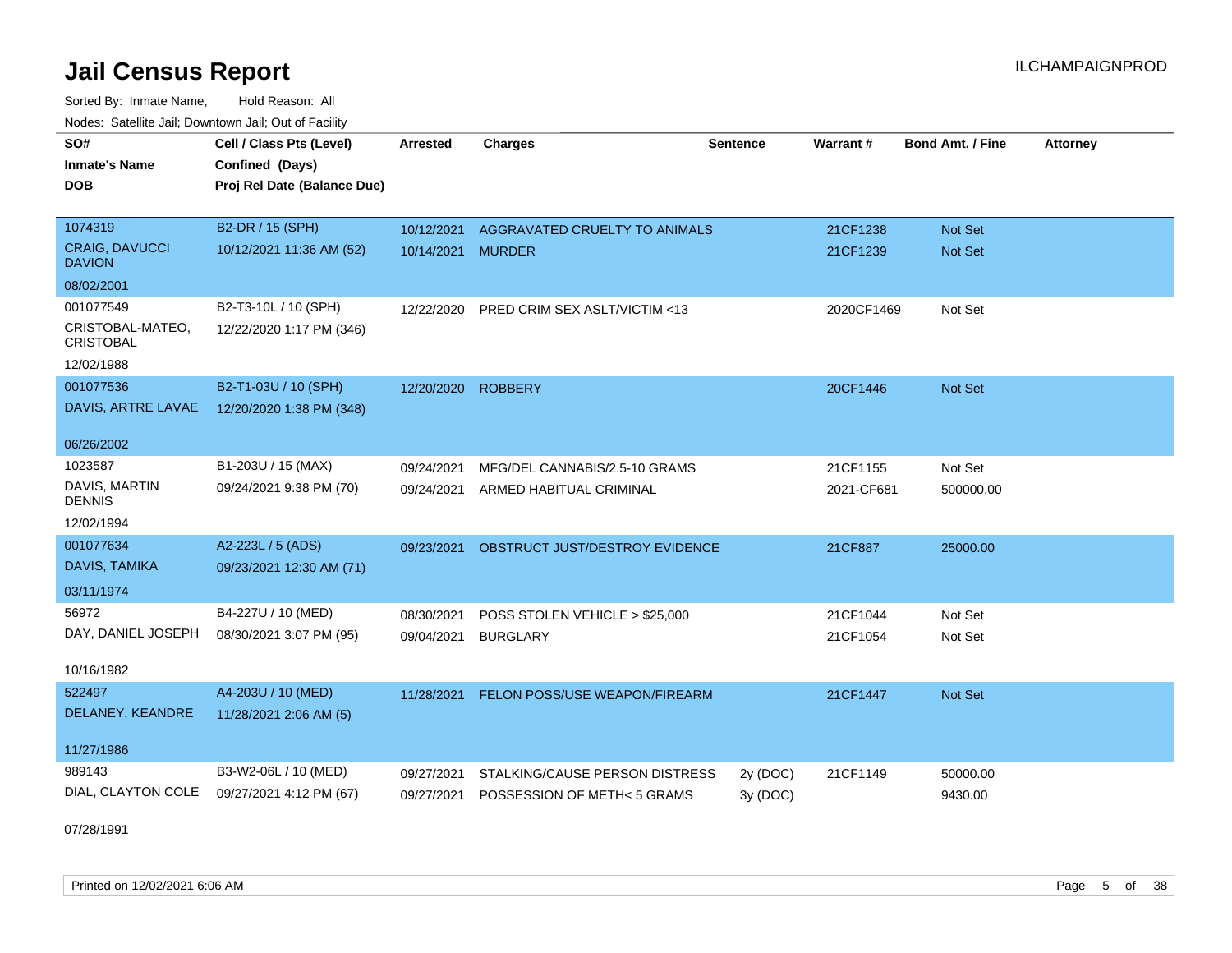| SO#<br><b>Inmate's Name</b>                                               | Cell / Class Pts (Level)<br>Confined (Days)                         | <b>Arrested</b>                                                    | <b>Charges</b>                                                                                                                                      | <b>Sentence</b> | Warrant#                                                | <b>Bond Amt. / Fine</b>                              | <b>Attorney</b> |
|---------------------------------------------------------------------------|---------------------------------------------------------------------|--------------------------------------------------------------------|-----------------------------------------------------------------------------------------------------------------------------------------------------|-----------------|---------------------------------------------------------|------------------------------------------------------|-----------------|
| DOB                                                                       | Proj Rel Date (Balance Due)                                         |                                                                    |                                                                                                                                                     |                 |                                                         |                                                      |                 |
| 515892<br><b>DISHMAN, BYRON</b><br><b>EUJEAN</b>                          | A4-107U / 15 (ADS)<br>11/18/2021 2:33 PM (15)                       | 11/18/2021                                                         | AGG DOMESTIC BATTERY/STRANGLE                                                                                                                       | 4y (DOC)        | 15CF1432                                                | No Bond                                              |                 |
| 07/30/1983                                                                |                                                                     |                                                                    |                                                                                                                                                     |                 |                                                         |                                                      |                 |
| 25659<br>DORRIS, LORENZO<br>07/19/1966                                    | B4-125L / 15 (MAX)<br>06/15/2021 6:17 AM (171)                      | 06/15/2021<br>06/15/2021                                           | <b>RESIDENTIAL BURGLARY</b><br><b>BURGLARY</b>                                                                                                      |                 | 2020CF1218<br>21CF689                                   | 50000.00<br>Not Set                                  |                 |
| 56768<br><b>DUNCAN, GARY</b><br>ALLEN, Junior<br>09/30/1982               | A4-204L / 10 (ADS)<br>11/29/2021 12:08 AM (4)                       | 11/28/2021                                                         | <b>DOMESTIC BATTERY</b>                                                                                                                             |                 | 21CF1441                                                | Not Set                                              |                 |
| 45194<br>FALLS, ANDREW<br>08/15/1976                                      | B3-W1-01U / 10 (MED)<br>10/20/2021 12:59 AM (44)                    | 10/20/2021                                                         | DOMESTIC BATTERY/OTHER PRIOR                                                                                                                        |                 | 21CF1265                                                | Not Set                                              |                 |
| 527081<br>FERGUSON,<br><b>CHRISTOPHER</b><br>12/21/1981                   | B3-W6-24L / 10 (MED)<br>09/06/2021 1:18 PM (88)                     | 09/06/2021                                                         | ARSON/REAL/PERSONAL PROP>\$150                                                                                                                      |                 | 2021 CF 797                                             | 25000.00                                             |                 |
| 54397<br>FICKLIN, GORDON<br><b>RAYMOND</b><br>11/03/1973                  | A4-102L / 10 (ADS)<br>11/23/2021 10:22 AM (10)                      | 11/23/2021<br>11/23/2021<br>11/23/2021<br>11/23/2021<br>11/23/2021 | <b>DISORDERLY CONDUCT</b><br>FELON POSS/USE WEAPON/FIREARM<br>HRSMT/THREATEN PERSON/KILL<br>DRIVING ON SUSPENDED LICENSE<br><b>RECKLESS DRIVING</b> |                 | 21CM538<br>21CF859<br>21CF767<br>21TR10075<br>21TR10074 | 100.00<br>50000.00<br>50000.00<br>2500.00<br>Not Set |                 |
| 518395                                                                    | B2-T3-12L / 15 (SPH)<br>FRANDLE, MARK RYAN 07/07/2020 3:42 PM (514) | 07/07/2020                                                         | <b>CRIMINAL SEXUAL ASSAULT</b>                                                                                                                      |                 | 2020-CF735                                              | 250000.00                                            |                 |
| 09/10/1985<br>001078583<br>FRAZIER, RICHARD<br><b>EMOND</b><br>04/19/2001 | A3-212L / 15 (MAX)<br>11/14/2021 3:12 AM (19)                       | 11/14/2021                                                         | AGG UNLAWFUL USE WEAPON/PERSON                                                                                                                      |                 | 21CF1392                                                | Not Set                                              |                 |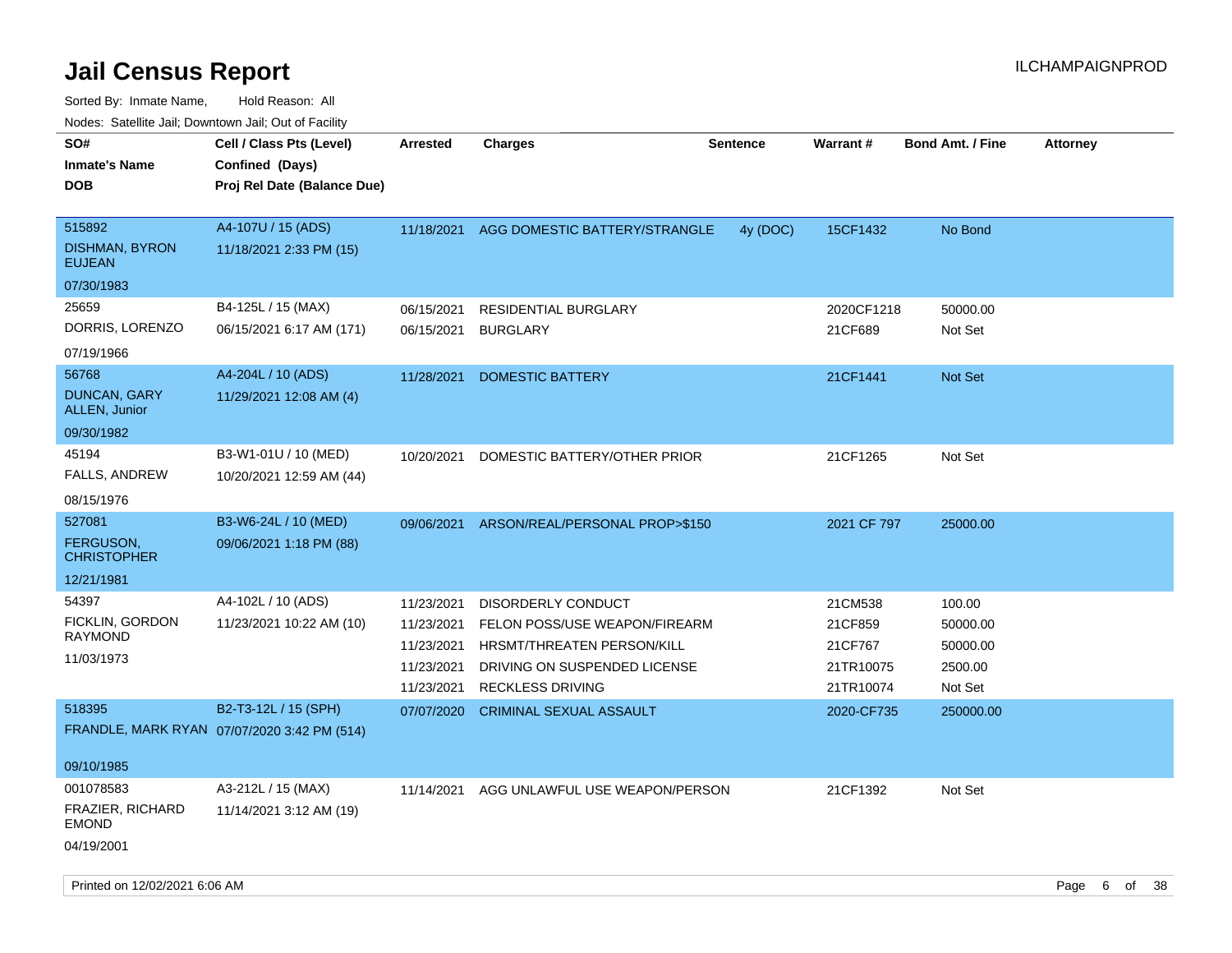| vodos. Odtomto dan, Downtown dan, Out or Fabilit |                                           |                 |                                          |                 |           |                         |                 |
|--------------------------------------------------|-------------------------------------------|-----------------|------------------------------------------|-----------------|-----------|-------------------------|-----------------|
| SO#                                              | Cell / Class Pts (Level)                  | <b>Arrested</b> | <b>Charges</b>                           | <b>Sentence</b> | Warrant#  | <b>Bond Amt. / Fine</b> | <b>Attorney</b> |
| Inmate's Name                                    | Confined (Days)                           |                 |                                          |                 |           |                         |                 |
| DOB                                              | Proj Rel Date (Balance Due)               |                 |                                          |                 |           |                         |                 |
|                                                  |                                           |                 |                                          |                 |           |                         |                 |
| 001077934                                        | A1-224L / 10 (MED)                        | 08/22/2021      | <b>DOMESTIC BATTERY</b>                  |                 | 21 CM 172 | 10000.00                |                 |
| FREED, LOGAN<br><b>SUZANNE</b>                   | 08/22/2021 11:45 PM (103)                 | 08/22/2021      | AGG DUI/ACCIDENT/DEATH                   |                 | 21CF1024  | <b>Not Set</b>          |                 |
| 08/18/1996                                       |                                           |                 |                                          |                 |           |                         |                 |
| 001078290                                        | A1-125U / 10 (ADS)                        | 08/19/2021      | MACHINE GUN/AUTO WEAPON/VEH              |                 | 21CF1012  | Not Set                 |                 |
| FREEMAN, ANGEL<br>JANILA KAY                     | 08/19/2021 1:26 AM (106)                  |                 |                                          |                 |           |                         |                 |
| 12/25/1995                                       |                                           |                 |                                          |                 |           |                         |                 |
| 001078450                                        | B3-W2-05U / 10 (MED)                      | 10/26/2021      | <b>AGGRAVATED BATTERY</b>                |                 |           | Not Set                 |                 |
| <b>GAMBLE, HAKEEM</b><br><b>DARION</b>           | 10/26/2021 1:01 PM (38)                   | 10/26/2021      | <b>BURGLARY W/O CAUSING DAMAGE</b>       |                 |           | No Bond                 |                 |
| 12/17/1999                                       | 12/23/2021 (0.00)                         |                 |                                          |                 |           |                         |                 |
| 001078633                                        | A4-205L / 15 (MAX)                        | 12/01/2021      | PRED CRIM SEX ASLT/VICTIM <13            |                 | 21CF1416  | 250000.00               |                 |
| GONZALEZ-GUILLEN,<br>EDWARD                      | 12/01/2021 12:08 PM (2)                   |                 |                                          |                 |           |                         |                 |
| 08/25/2002                                       |                                           |                 |                                          |                 |           |                         |                 |
| 001078607                                        | A3-113L / 15 (ADS)                        | 11/22/2021      | FELON POSS/USE FIREARM/PAROLE            |                 | 21CF1437  | <b>Not Set</b>          |                 |
| <b>GRAY, WILLIAM</b><br>DA'VON                   | 11/22/2021 2:57 PM (11)                   |                 | 11/22/2021 ATTEMPT (FIRST DEGREE MURDER) |                 | 21CF1435  | <b>Not Set</b>          |                 |
| 04/18/1984                                       |                                           |                 |                                          |                 |           |                         |                 |
| 1069726                                          | A3-216L / 5 (ADS)                         | 11/17/2021      | POSS AMT CON SUB EXCEPT(A)/(D)           |                 | 21CF472   | 10000.00                |                 |
|                                                  | GREER, CONNOR JAY 11/17/2021 5:26 PM (16) | 11/17/2021      | BURGLARY W/O CAUSING DAMAGE              |                 | 19CF1421  | 10000.00                |                 |
| 02/22/1994                                       |                                           |                 |                                          |                 |           |                         |                 |
| 56342                                            | B1-205L / 10 (MED)                        | 10/21/2021      | <b>ARMED HABITUAL CRIMINAL</b>           |                 | 21CF1279  | Not Set                 |                 |
| <b>GRIFFIN, NATHAN</b>                           | 10/21/2021 4:20 PM (43)                   | 10/21/2021      | THEFT CONTROL INTENT <\$500              |                 | 17CF1451  | 10000.00                |                 |
| <b>EUGENE</b>                                    |                                           | 10/21/2021      | DRIVING ON REVOKED LICENSE               |                 | 20TR1979  | 3000.00                 |                 |
| 02/24/1969                                       |                                           |                 |                                          |                 |           |                         |                 |
| 977825                                           | A4-201U / 5 (ADS)                         | 11/25/2021      | RET THEFT/DISP MERCH/>\$300              | 4y (DOC)        | 21CF203   | Not Set                 |                 |
| <b>GWIN, RAYMOND</b><br><b>CHARLES</b>           | 11/27/2021 12:19 AM (6)                   |                 |                                          |                 |           |                         |                 |
| 09/30/1989                                       |                                           |                 |                                          |                 |           |                         |                 |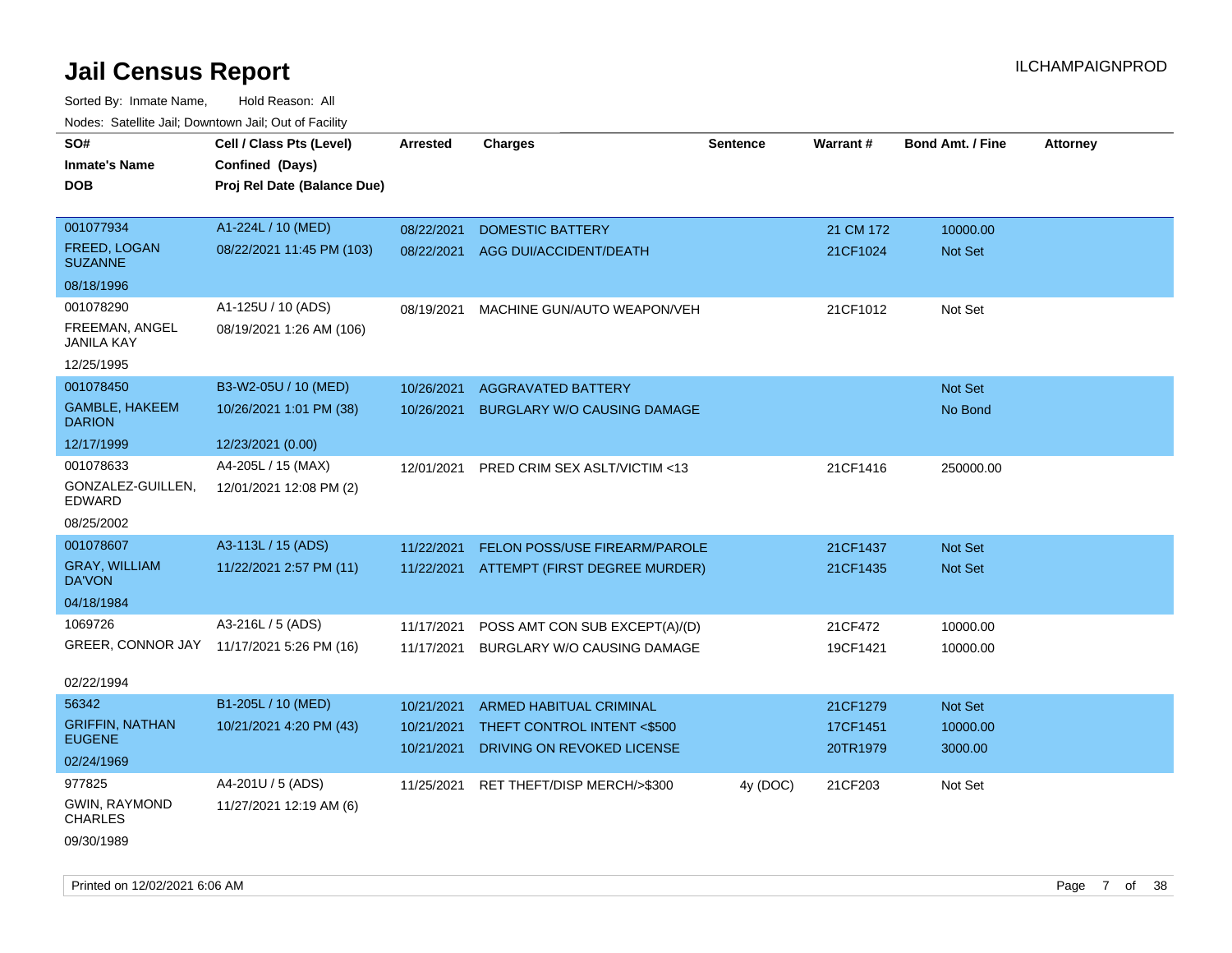| SO#                                | Cell / Class Pts (Level)                   | <b>Arrested</b> | <b>Charges</b>                          | <b>Sentence</b> | Warrant#   | <b>Bond Amt. / Fine</b> | <b>Attorney</b> |
|------------------------------------|--------------------------------------------|-----------------|-----------------------------------------|-----------------|------------|-------------------------|-----------------|
| <b>Inmate's Name</b>               | Confined (Days)                            |                 |                                         |                 |            |                         |                 |
| <b>DOB</b>                         | Proj Rel Date (Balance Due)                |                 |                                         |                 |            |                         |                 |
|                                    |                                            |                 |                                         |                 |            |                         |                 |
| 1038973                            | B4-225L / 10 (MED)                         | 11/05/2021      | AGG DOMESTIC BATTERY/STRANGLE           |                 | 21CF1365   | <b>Not Set</b>          |                 |
|                                    | HAYS, DAMIEN CLYDE 11/05/2021 8:59 PM (28) |                 |                                         |                 |            |                         |                 |
| 03/19/1994                         |                                            |                 |                                         |                 |            |                         |                 |
| 965829                             | BOOKH-4 / 10 (ADS)                         | 09/09/2021      | HRSMT/NO CONVERSATION/KILL              |                 | 2021CF1072 | 25000.00                |                 |
| HEINZ, ANDREW<br><b>MICHAEL</b>    | 09/09/2021 5:21 PM (85)                    | 09/13/2021      | PROBATION VIOLATION                     |                 | 21CF7      | Not Set                 |                 |
| 07/01/1987                         |                                            |                 |                                         |                 |            |                         |                 |
| 001078488                          | B2-T3-11U / 15 (SPH)                       | 10/14/2021      | <b>PRED CRIM SEX ASLT/VICTIM &lt;13</b> |                 | 21CF1232   | 500000.00               |                 |
| HERNANDEZ-LOPEZ,<br><b>ERNESTO</b> | 10/14/2021 3:15 PM (50)                    | 10/14/2021      | <b>FUGITIVE FROM JUSTICE</b>            |                 | 21CF1246   | <b>Not Set</b>          |                 |
| 11/28/1975                         |                                            |                 |                                         |                 |            |                         |                 |
| 1041135                            | B1-107U / 15 (MAX)                         | 10/19/2021      | ARMED VIOLENCE/CATEGORY I               |                 | 21CF1266   | No Bond                 |                 |
| HILL, DEONANCE<br><b>JAMES</b>     | 10/19/2021 5:46 PM (45)                    |                 |                                         |                 |            |                         |                 |
| 04/28/1992                         |                                            |                 |                                         |                 |            |                         |                 |
| 975293                             | B2-T4-14L / 10 (SPH)                       | 07/21/2021      | <b>STALKING</b>                         |                 | 2021CF863  | <b>Not Set</b>          |                 |
| <b>HILL, JACOB MILES</b>           | 07/21/2021 8:43 PM (135)                   | 07/21/2021      | VIO ORDER/PRIOR VIO OF ORDER            |                 | 21CF914    | No Bond                 |                 |
|                                    |                                            | 07/25/2021      | PAROLE REVOCATION                       |                 | CH2104646  | <b>Not Set</b>          |                 |
| 02/06/1988                         |                                            | 08/18/2021      | <b>HARASS WITNESS/FAMILY MBR/REP</b>    |                 | 21CF992    | Not Set                 |                 |
|                                    |                                            | 09/09/2021      | AGG STALKING/BODILY HARM                |                 | 21CF1073   | Not Set                 |                 |
| 48471                              | B1-207L / 15 (MAX)                         | 08/08/2021      | AGG BATTERY/DISCHARGE FIREARM           |                 | 21CF946    | Not Set                 |                 |
| HILL, RAMESH<br><b>JERMAINE</b>    | 08/08/2021 4:45 AM (117)                   |                 |                                         |                 |            |                         |                 |
| 12/11/1978                         |                                            |                 |                                         |                 |            |                         |                 |
| 1043704                            | B4-223L / 15 (MAX)                         | 07/13/2021      | ARMED ROBBERY/ARMED W/FIREARM           |                 | 21CF815    | Not Set                 |                 |
| <b>HOUSTON, STEVEN</b>             | 07/13/2021 5:56 AM (143)                   | 07/13/2021      | <b>PROBATION VIOLATION</b>              |                 | 18CF1697   | 25000.00                |                 |
| <b>CORDELL</b>                     |                                            | 07/13/2021      | PROBATION VIOLATION                     |                 | 19CF1295   | 25000.00                |                 |
| 01/24/1989                         |                                            |                 |                                         |                 |            |                         |                 |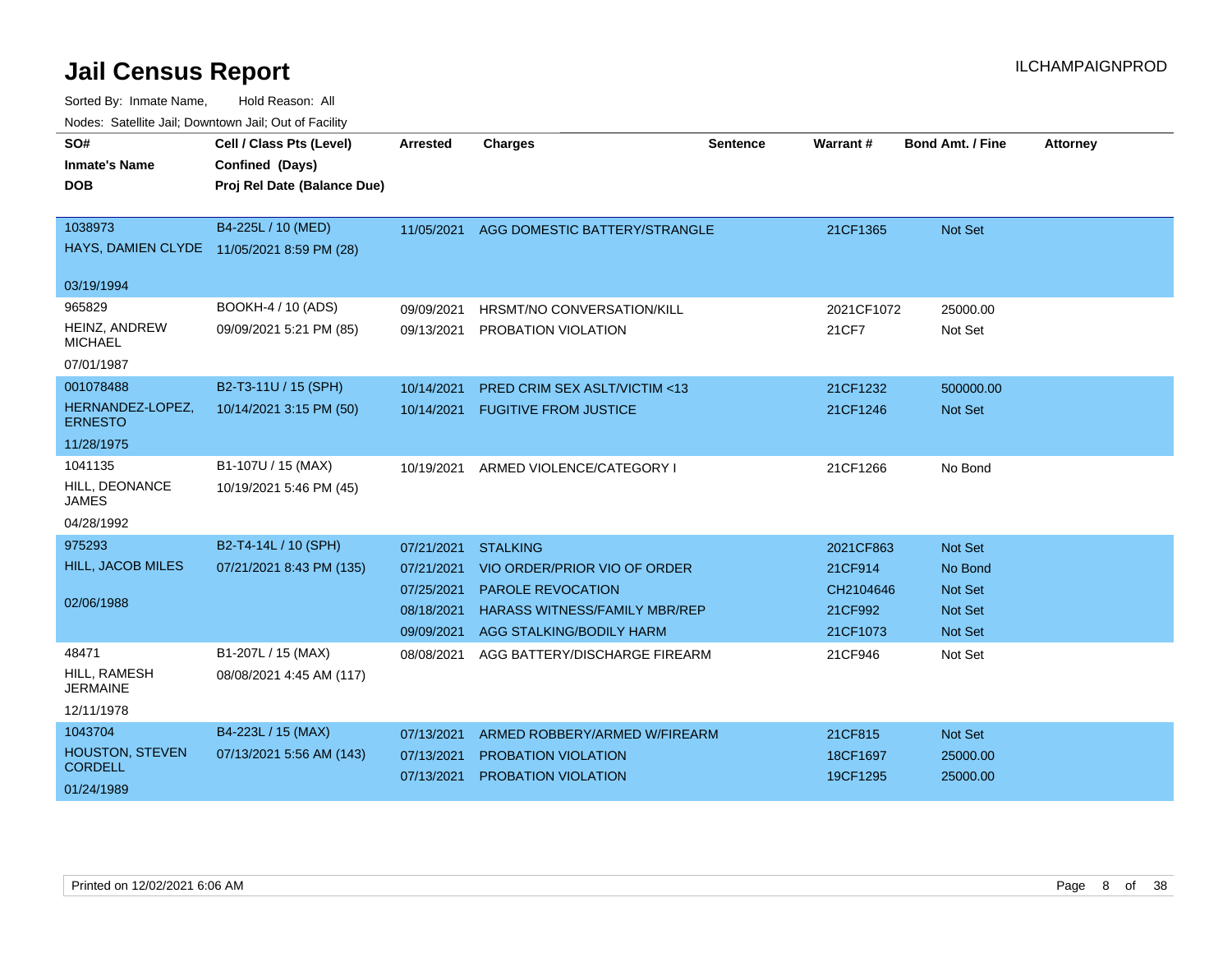| SO#<br><b>Inmate's Name</b><br><b>DOB</b>                                | Cell / Class Pts (Level)<br>Confined (Days)<br>Proj Rel Date (Balance Due) | <b>Arrested</b>                                      | <b>Charges</b>                                                                                                   | Sentence             | Warrant#                                        | <b>Bond Amt. / Fine</b>                  | <b>Attorney</b> |
|--------------------------------------------------------------------------|----------------------------------------------------------------------------|------------------------------------------------------|------------------------------------------------------------------------------------------------------------------|----------------------|-------------------------------------------------|------------------------------------------|-----------------|
| 999198<br>HOWARD, BRION LIN                                              | A4-206L / 15 (MAX)<br>11/30/2021 10:41 AM (3)                              |                                                      | 11/30/2021 FELON POSS/USE FIREARM PRIOR                                                                          |                      | 21CF1377                                        | 500000.00                                |                 |
| 06/10/1992<br>1061996<br>HUBBARD, REBEKIAH<br><b>DIONA</b><br>04/08/1998 | A1-124L / 5 (MIN)<br>10/30/2021 1:37 PM (34)                               | 10/30/2021<br>10/30/2021<br>10/30/2021<br>10/30/2021 | <b>THEFT</b><br>DRVG UNDER INFLUENCE OF DRUG<br>CRIM DAMAGE TO PROPERTY <\$500<br>RETAIL THEFT/DISP MERCH/<\$300 |                      | 21CF1321<br>2021DT71<br>2021CM156<br>2018CF1302 | No Bond<br>7500.00<br>660.00<br>20000.00 |                 |
| 953555<br>HUNT, TAVARIS EARL<br>12/29/1987                               | B4-122L / 15 (MAX)<br>03/10/2021 4:58 AM (268)                             | 10/31/2021<br>03/10/2021<br>04/14/2021               | USE FORGED CR/DEBIT CARD/<\$300<br><b>CRIM TRESPASS TO RESIDENCE</b><br>AGG FLEEING POLICE/21 MPH OVER           | 2y (DOC)<br>3y (DOC) | 2020CF670<br>21CF272<br>2020CF94                | No Bond<br>Not Set<br>10000.00           |                 |
| 001078639<br><b>JACKSON, GREGORY</b><br><b>LYNN</b><br>11/22/1994        | BOOKH-5<br>12/02/2021 3:43 AM (1)                                          | 12/02/2021<br>12/02/2021<br>12/02/2021               | <b>FUGITIVE FROM JUSTICE</b><br>FELON POSS/USE WEAPON/FIREARM<br>AGG UUW/LOADED/NO FCCA/FOID                     |                      | 2021-CF-AWOW<br>21CFAWOW<br>21CFAWOW            | Not Set<br>Not Set<br>Not Set            |                 |
| 38993<br><b>JACKSON, LAMONT</b><br><b>JEREMIE</b><br>07/31/1973          | B4-126L / 15 (MAX)<br>02/13/2021 7:45 AM (293)                             |                                                      | 02/13/2021 ATTEMPT (FIRST DEGREE MURDER)                                                                         |                      | 21CF181                                         | Not Set                                  |                 |
| 001077487<br>JACKSON, TERREL<br><b>DANDRE</b><br>08/11/1990              | B3-W8-30L / 10 (MED)<br>12/03/2020 10:18 AM (365)                          | 12/03/2020<br>11/09/2021                             | FELON POSS/USE WEAPON/FIREARM<br>AGG DISCHARGE FIREARM/OCC VEH                                                   |                      | 20CF1377<br>21CR0331401                         | Not Set<br>No Bond                       |                 |
| 001077864<br>D<br>01/26/1990                                             | B1-103L / 15 (MAX)<br>JAMERSON, ANTHONY 04/18/2021 7:21 PM (229)           | 04/18/2021                                           | <b>FELON POSS/USE WEAPON/FIREARM</b>                                                                             |                      | 21CF428                                         | Not Set                                  |                 |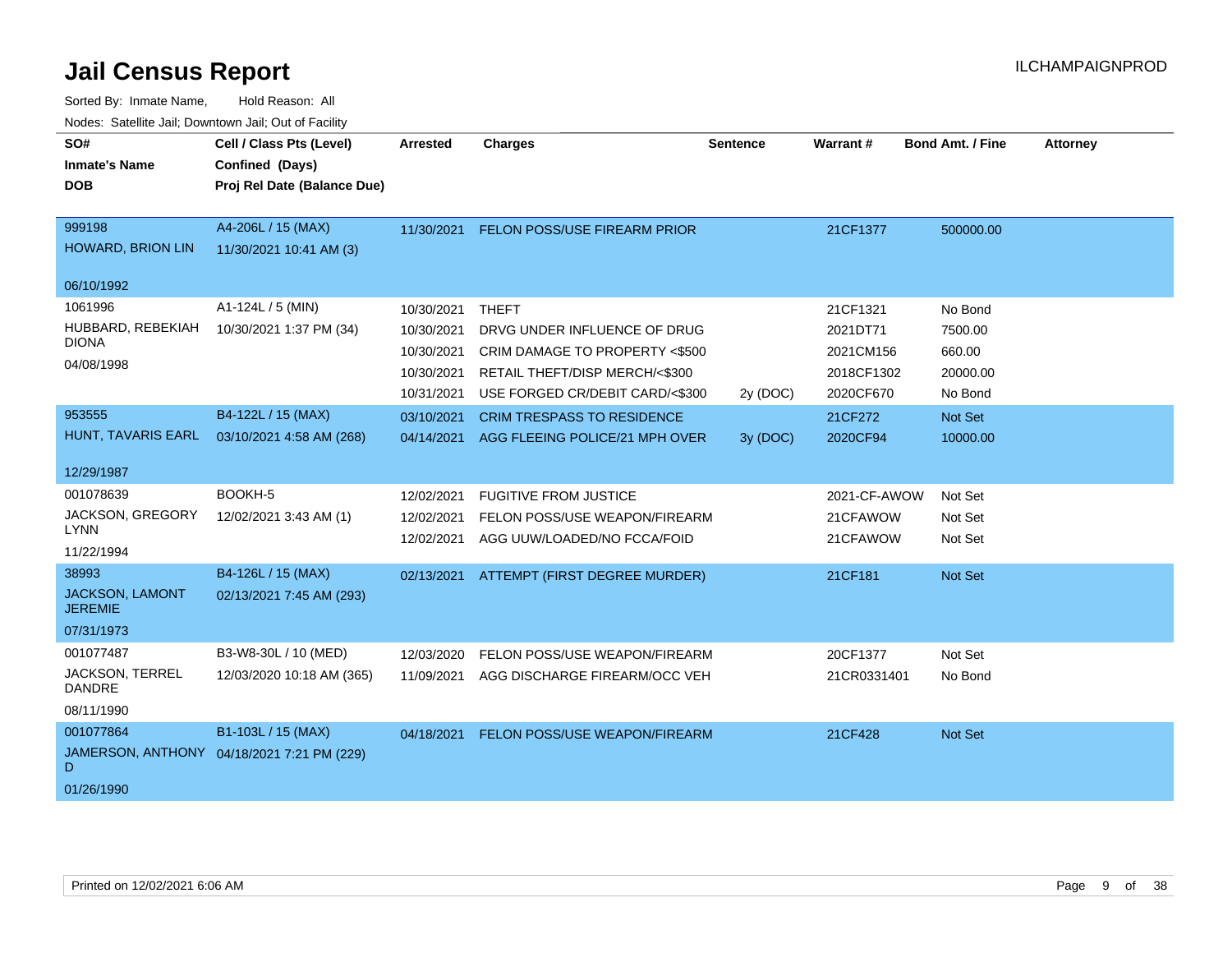Sorted By: Inmate Name, Hold Reason: All Nodes: Satellite Jail; Downtown Jail; Out of Facility

| routs. Saltille Jali, Downlown Jali, Out of Facility |                             |                 |                                |                 |                 |                         |                 |
|------------------------------------------------------|-----------------------------|-----------------|--------------------------------|-----------------|-----------------|-------------------------|-----------------|
| SO#                                                  | Cell / Class Pts (Level)    | <b>Arrested</b> | Charges                        | <b>Sentence</b> | <b>Warrant#</b> | <b>Bond Amt. / Fine</b> | <b>Attorney</b> |
| <b>Inmate's Name</b>                                 | Confined (Days)             |                 |                                |                 |                 |                         |                 |
| <b>DOB</b>                                           | Proj Rel Date (Balance Due) |                 |                                |                 |                 |                         |                 |
|                                                      |                             |                 |                                |                 |                 |                         |                 |
| 001077437                                            | B3-W4-16L / 10 (MED)        | 08/23/2021      | DOM BTRY/CONTACT/1-2 PRECONV   |                 | 21CF1025        | Not Set                 |                 |
| <b>JOHNSON, ANTONIO</b><br>LASHAUN                   | 08/23/2021 7:48 PM (102)    |                 |                                |                 |                 |                         |                 |
| 01/06/1980                                           |                             |                 |                                |                 |                 |                         |                 |
| 1071536                                              | B1-206U / 15 (MAX)          | 06/17/2021      | ATTEMPT (FIRST DEGREE MURDER)  |                 | 21CF702         | Not Set                 |                 |
| JOHNSON, ZACHERY<br>EDWARD                           | 06/17/2021 2:00 AM (169)    |                 |                                |                 |                 |                         |                 |
| 10/30/1987                                           |                             |                 |                                |                 |                 |                         |                 |
| 956822                                               | A4-203L / 15 (MAX)          | 11/25/2021      | AGGRAVATED DOMESTIC BATTERY    |                 | 21CF1442        | <b>Not Set</b>          |                 |
| <b>JONES, MARIO</b>                                  | 11/25/2021 10:37 AM (8)     | 11/25/2021      | <b>PAROLE REVOCATION</b>       |                 | CH2106361       | No Bond                 |                 |
| NATHANIEL                                            |                             | 11/25/2021      | UNLAWFUL RESTRAINT             |                 | 21CF1443        | Not Set                 |                 |
| 10/27/1987                                           |                             |                 |                                |                 |                 |                         |                 |
| 1008468                                              | BOOKH-3                     | 12/01/2021      | <b>DOMESTIC BATTERY</b>        |                 | 21CFAWOW        | Not Set                 |                 |
| JONES, MARTEZ<br>LAMONTE                             | 12/01/2021 1:28 PM (2)      | 12/01/2021      | UNLAWFUL USE OF A WEAPON       |                 | 21CFAWOW        | Not Set                 |                 |
| 06/22/1993                                           |                             |                 |                                |                 |                 |                         |                 |
| 506244                                               | B1-204L / 15 (MAX)          | 07/15/2021      | ARMED ROBBERY/ARMED W/FIREARM  |                 | 2021CF791       | 250000.00               |                 |
| <b>JOSLIN, JASON LEE</b>                             | 07/15/2021 4:38 AM (141)    |                 |                                |                 |                 |                         |                 |
|                                                      |                             |                 |                                |                 |                 |                         |                 |
| 12/22/1985                                           |                             |                 |                                |                 |                 |                         |                 |
| 1070011                                              | B4-124U / 15 (MAX)          | 08/03/2021      | AGG DISCH FIREARM/1ST AID PERS |                 | 21CF929         | Not Set                 |                 |
| LAWS, WILLIAM<br>ZARAK, Third                        | 08/03/2021 3:53 PM (122)    |                 |                                |                 |                 |                         |                 |
| 07/06/1999                                           |                             |                 |                                |                 |                 |                         |                 |
| 548089                                               | B1-204U / 15 (MAX)          | 12/04/2020      | ATTEMPT (FIRST DEGREE MURDER)  |                 | 20CF1378        | Not Set                 |                 |
| LEWIS, LAWRENCE                                      | 12/04/2020 4:42 AM (364)    | 12/04/2020      | AGG DOMESTIC BATTERY/STRANGLE  |                 | 18CF1507        | 10000.00                |                 |
| PAUL, Third                                          |                             | 12/04/2020      | METH DELIVERY/100<400 GRAMS    |                 | 20CF1481        | Not Set                 |                 |
| 02/08/1993                                           |                             |                 |                                |                 |                 |                         |                 |
| 001077524                                            | B2-T4-15U / 10 (SPH)        | 12/14/2020      | AGG BATTERY/JUDGE/EMT          |                 | 2020-CF-1212    | 10000.00                |                 |
| LEWIS, TREVOR<br>DANIEL                              | 12/14/2020 5:16 PM (354)    | 12/14/2020      | <b>RESIDENTIAL ARSON</b>       |                 | 2020-CF-1388    | 150000.00               |                 |
| 06/03/2002                                           |                             | 12/14/2020      | AGG BATTERY/PUBLIC PLACE       |                 | 2020-CF-1231    | 50000.00                |                 |
|                                                      |                             | 12/14/2020      | AGG BATTERY/PEACE OFFICER      |                 | 2020-CF-1211    | 10000.00                |                 |
|                                                      |                             |                 |                                |                 |                 |                         |                 |

Printed on 12/02/2021 6:06 AM **Page 10** of 38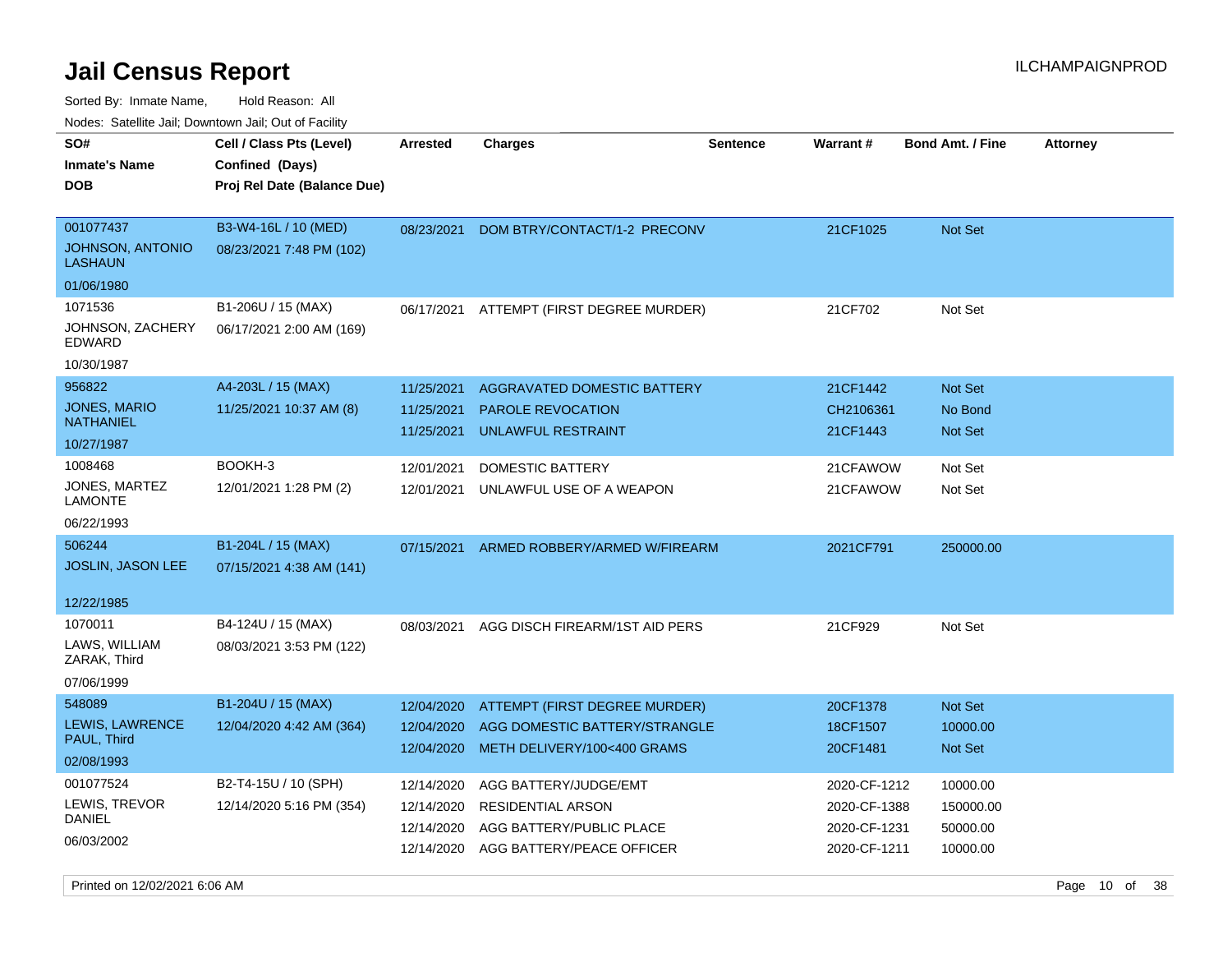| SO#<br><b>Inmate's Name</b>               | Cell / Class Pts (Level)<br>Confined (Days) | <b>Arrested</b>          | <b>Charges</b>                                  | <b>Sentence</b>       | <b>Warrant#</b>        | <b>Bond Amt. / Fine</b> | <b>Attorney</b> |
|-------------------------------------------|---------------------------------------------|--------------------------|-------------------------------------------------|-----------------------|------------------------|-------------------------|-----------------|
| <b>DOB</b>                                | Proj Rel Date (Balance Due)                 |                          |                                                 |                       |                        |                         |                 |
|                                           |                                             |                          |                                                 |                       |                        |                         |                 |
| 1065002                                   | B1-206L / 10 (MED)                          | 11/16/2021               | DOMESTIC BTRY/CONTACT/VIO O/P                   |                       | 2019CF001781           | 25000.00                |                 |
| LOVELESS, DUSTIN<br>DEE.                  | 11/16/2021 11:41 AM (17)                    | 11/16/2021               | DOM BTRY/CONTACT/1-2 PRECONV                    |                       | 2021CF000494           | 25000.00                |                 |
| 06/17/1982                                |                                             |                          |                                                 |                       |                        |                         |                 |
| 1072891                                   | A4-202L / 5 (ADS)                           | 11/29/2021               | AGG CRIM SEX ABUSE/BODILY HARM                  | 3y/0m/0d (DO: 19CF664 |                        | No Bond                 |                 |
| MALAK, ATILCAN                            | 11/29/2021 8:57 AM (4)                      |                          |                                                 |                       |                        |                         |                 |
| 02/17/1997                                |                                             |                          |                                                 |                       |                        |                         |                 |
| 001078320                                 | A3-111L / 10 (MED)                          | 11/23/2021               | RESIST/OBSTRUCTING A PEACE OFFICEI              |                       | 21CM539                | Not Set                 |                 |
| <b>MARSH, PAUL</b><br><b>OLUFUNMILAYO</b> | 11/23/2021 2:32 PM (10)                     |                          |                                                 |                       |                        |                         |                 |
| 07/13/1994                                |                                             |                          |                                                 |                       |                        |                         |                 |
| 45113                                     | A3-114U / 15 (ADS)                          | 11/20/2021               | ARMED HABITUAL CRIMINAL                         |                       | 21CF1424               | No Bond                 |                 |
| MARTIN, JEREMIAH<br><b>FRANCIS</b>        | 11/20/2021 1:18 AM (13)                     |                          |                                                 |                       |                        |                         |                 |
| 01/18/1977                                |                                             |                          |                                                 |                       |                        |                         |                 |
| 1000869                                   | B1-106L / 15 (MAX)                          | 09/11/2021               | FELON POSS/USE WEAPON/FIREARM                   |                       | 21CF1102               | Not Set                 |                 |
| <b>MARTIN, MANNIX</b><br><b>TILMOND</b>   | 09/12/2021 12:40 AM (82)                    |                          |                                                 |                       |                        |                         |                 |
| 07/19/1991                                |                                             |                          |                                                 |                       |                        |                         |                 |
| 1066623                                   | A4-105L / 5 (ADS)                           | 11/17/2021               | MFG/DEL 15<100 GR COCA/ANALOG                   |                       | 17CF1093               | 75000.00                |                 |
| MATA-OROZCO,<br><b>OLEGARIO</b>           | 11/17/2021 5:08 PM (16)                     |                          |                                                 |                       |                        |                         |                 |
| 03/06/1995                                |                                             |                          |                                                 |                       |                        |                         |                 |
| 48792                                     | A4-103L / 10 (ADS)                          | 11/19/2021               | AGG BATTERY/DISCHARGE FIREARM                   |                       | 21CF1425               | Not Set                 |                 |
| MCCLAIN, HURCHEL<br><b>JOSEPH</b>         | 11/20/2021 4:11 AM (13)                     |                          |                                                 |                       |                        |                         |                 |
| 05/01/1979                                |                                             |                          |                                                 |                       |                        |                         |                 |
| 001077938                                 | BOOKH-2 / 15 (ADS)                          | 05/10/2021               | AGG KIDNAPING DISCH FIR/HARM                    |                       | 21CF532                | Not Set                 |                 |
| MCGAHA,<br>CHRISTOPHER D                  | 05/10/2021 7:02 PM (207)                    | 05/11/2021<br>05/27/2021 | <b>MURDER</b><br>ESCAPE FROM DEPT OF CORRECTION |                       | 2021-CF-215<br>21CF600 | No Bond<br>Not Set      |                 |
| 07/27/1991                                |                                             |                          |                                                 |                       |                        |                         |                 |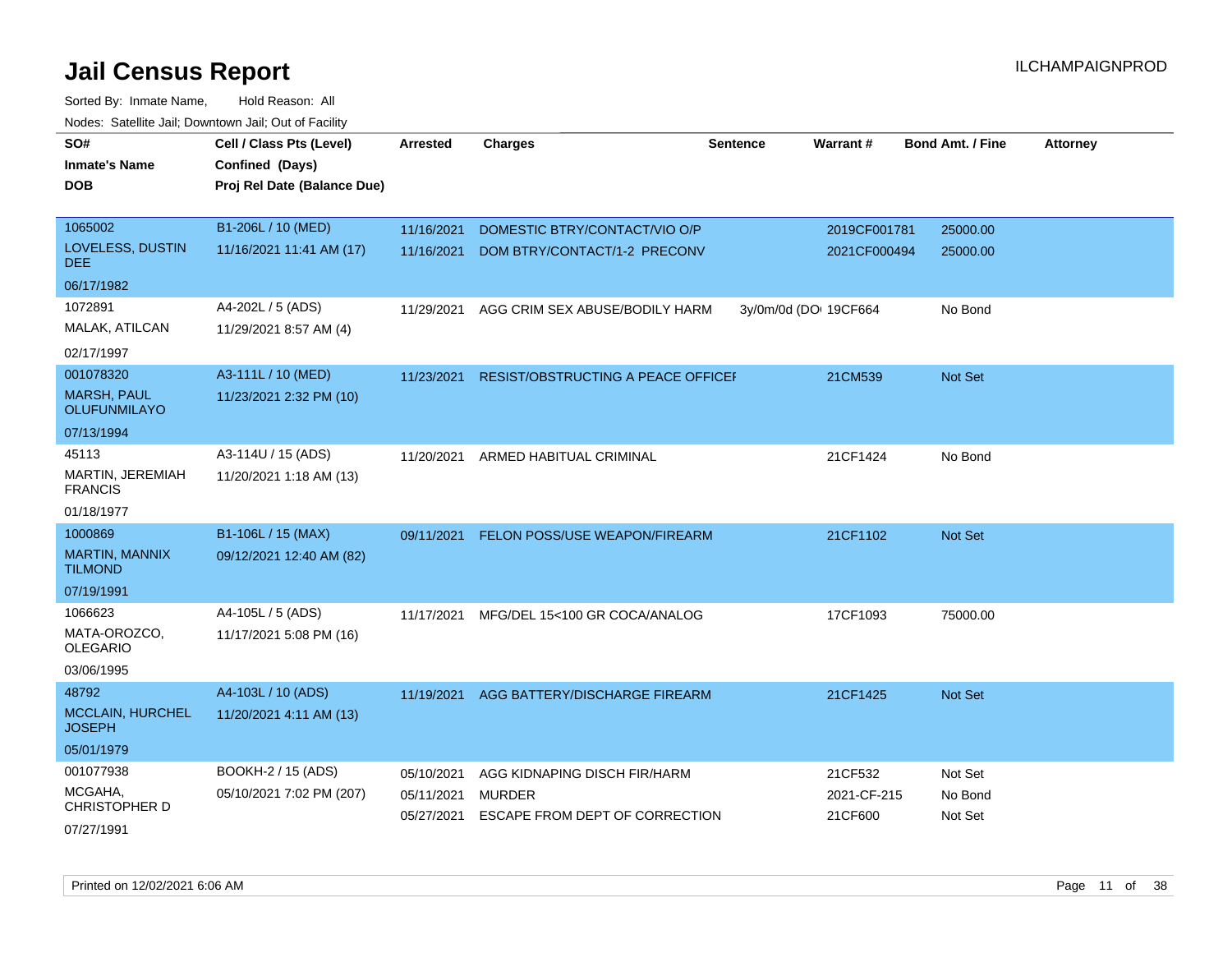Sorted By: Inmate Name, Hold Reason: All Nodes: Satellite Jail; Downtown Jail; Out of Facility

| SO#                                                  | Cell / Class Pts (Level)                     | Arrested   | <b>Charges</b>                           | <b>Sentence</b> | Warrant#  | <b>Bond Amt. / Fine</b> | <b>Attorney</b> |
|------------------------------------------------------|----------------------------------------------|------------|------------------------------------------|-----------------|-----------|-------------------------|-----------------|
| <b>Inmate's Name</b>                                 | Confined (Days)                              |            |                                          |                 |           |                         |                 |
| <b>DOB</b>                                           | Proj Rel Date (Balance Due)                  |            |                                          |                 |           |                         |                 |
|                                                      |                                              |            |                                          |                 |           |                         |                 |
| 1043071                                              | A2-220L / 10 (MED)                           | 11/08/2021 | CRIM DMG/GOVT PROP/<\$500                |                 | 21CF1378  | Not Set                 |                 |
| <b>MERRELL-</b><br>SUTHERLAND, ALICIA                | 11/08/2021 2:22 AM (25)                      | 11/08/2021 | CRIM TRESPASS TO STATE LAND              |                 | 2021CM208 | 25000.00                |                 |
| 11/26/1972                                           |                                              |            |                                          |                 |           |                         |                 |
| 41584                                                | BOOKH-3                                      | 12/01/2021 | <b>RECK DISCH FIREARM/ENDANGERS</b>      |                 | 21CFAWOW  | Not Set                 |                 |
| MILLER, JOSE LOVELL 12/02/2021 1:04 AM (1)           |                                              | 12/01/2021 | FELON POSS/USE FIREARM PRIOR             |                 | 21CFAWOW  | Not Set                 |                 |
|                                                      |                                              |            |                                          |                 |           |                         |                 |
| 10/07/1975                                           |                                              |            |                                          |                 |           |                         |                 |
| 001077902                                            | A2-123L / 5 (ADS)                            | 11/21/2021 | CRIM DAMAGE TO PROPERTY <\$500           |                 | 21CF1427  | Not Set                 |                 |
| MOFFETT, CAROLYN<br><b>REENE</b>                     | 11/21/2021 10:31 AM (12)                     | 11/23/2021 | BATTERY/CAUSE BODILY HARM                |                 | 21CM187   | Not Set                 |                 |
| 10/23/1988                                           |                                              |            |                                          |                 |           |                         |                 |
| 39106                                                | B4-121L / 10 (MED)                           | 10/12/2021 | DOMESTIC BATTERY/OTHER PRIOR             |                 | 21CF1217  | Not Set                 |                 |
| MOORE, ANDREW LEE, 10/12/2021 1:02 AM (52)<br>Junior |                                              |            |                                          |                 |           |                         |                 |
| 04/12/1973                                           |                                              |            |                                          |                 |           |                         |                 |
| 1076384                                              | A2-120L / 5 (ADS)                            | 10/28/2021 | RETAIL THEFT/DISP MERCH/<\$300           |                 | 21CM149   | 12500.00                |                 |
|                                                      | MURPHY, AZIA CIMONE 10/29/2021 12:49 AM (35) |            |                                          |                 |           |                         |                 |
|                                                      |                                              |            |                                          |                 |           |                         |                 |
| 09/23/1995                                           |                                              |            |                                          |                 |           |                         |                 |
| 001078517                                            | B2-T1-02L / 15 (SPH)                         |            | 10/19/2021 ATTEMPT (FIRST DEGREE MURDER) |                 | 21CF1267  | Not Set                 |                 |
| NELSON, RORY<br><b>DEMOND</b>                        | 10/19/2021 3:55 AM (45)                      |            |                                          |                 |           |                         |                 |
| 08/14/1984                                           |                                              |            |                                          |                 |           |                         |                 |
| 1064664                                              | A4-205U / 10 (MED)                           | 12/01/2021 | <b>DOMESTIC BATTERY</b>                  |                 | 20CF1443  | No Bond                 |                 |
| NEVAREZ, OSCAR<br><b>DEWEY</b>                       | 12/01/2021 4:46 PM (2)                       |            |                                          |                 |           |                         |                 |
| 09/26/1996                                           | 12/29/2021 (0.00)                            |            |                                          |                 |           |                         |                 |
| 1064809                                              | B4-127L / 10 (MED)                           | 11/03/2021 | <b>CRIMINAL TRESPASS TO LAND</b>         |                 | 21CF1318  | 50000.00                |                 |
| PARKER, ALVIN<br><b>JARELL</b>                       | 11/03/2021 2:39 PM (30)                      | 11/08/2021 | FELON POSS/USE FIREARM PRIOR             |                 | 21CF635   | 25000.00                |                 |
| 08/24/1982                                           |                                              |            |                                          |                 |           |                         |                 |

Printed on 12/02/2021 6:06 AM **Page 12** of 38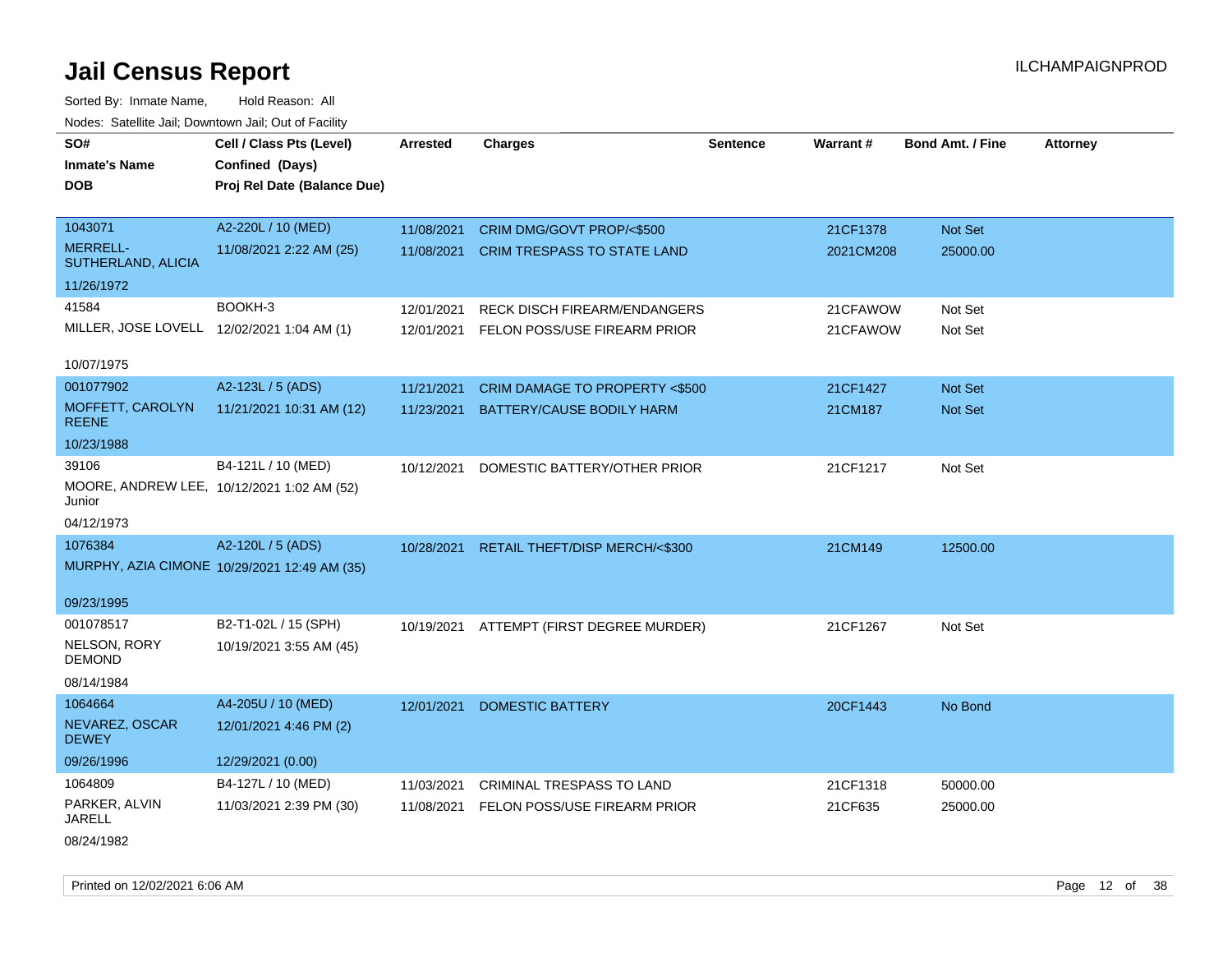| ivouss. Satellite Jall, Downtown Jall, Out of Facility |                             |            |                                         |                 |                 |                         |                 |
|--------------------------------------------------------|-----------------------------|------------|-----------------------------------------|-----------------|-----------------|-------------------------|-----------------|
| SO#                                                    | Cell / Class Pts (Level)    | Arrested   | <b>Charges</b>                          | <b>Sentence</b> | <b>Warrant#</b> | <b>Bond Amt. / Fine</b> | <b>Attorney</b> |
| <b>Inmate's Name</b>                                   | Confined (Days)             |            |                                         |                 |                 |                         |                 |
| <b>DOB</b>                                             | Proj Rel Date (Balance Due) |            |                                         |                 |                 |                         |                 |
|                                                        |                             |            |                                         |                 |                 |                         |                 |
| 001077249                                              | A2-222L / 10 (ADS)          | 11/23/2021 | AGG BATTERY/PEACE OFFICER               |                 | 21CF1432        | No Bond                 |                 |
| PETRACEK, ROBIN<br><b>DENISE</b>                       | 11/23/2021 2:52 AM (10)     |            |                                         |                 |                 |                         |                 |
| 03/09/1972                                             |                             |            |                                         |                 |                 |                         |                 |
| 965211                                                 | A3-112U / 10 (ADS)          | 11/23/2021 | VIOLATE SEX OFFENDER REGIS/2+           |                 | 21CF648         | 2410.00                 |                 |
| PINE, DUSTIN LAYNE                                     | 11/23/2021 11:28 PM (10)    | 11/23/2021 | MFG/DISTRIB LOOK-ALIKE SUB              |                 | 19CF46          | 3000.00                 |                 |
| 11/30/1988                                             |                             |            |                                         |                 |                 |                         |                 |
| 999352                                                 | B3-W5-20L / 10 (MED)        | 09/09/2021 | <b>VIOLATE OP/OTHER PRIOR</b>           |                 | 21CF1092        | Not Set                 |                 |
| PIRLOT, JUSTIN LEE                                     | 09/09/2021 11:28 AM (85)    |            |                                         |                 |                 |                         |                 |
|                                                        |                             | 10/23/2021 | FALSE REPORT OF OFFENSE                 |                 | 2019CF836       | 5000.00                 |                 |
| 11/08/1982                                             |                             |            |                                         |                 |                 |                         |                 |
| 1069524                                                | B4-224L / 15 (MAX)          | 08/08/2021 | MFG/DEL CANNABIS/30-500 GRAMS           |                 | 21CF953         | Not Set                 |                 |
| RAY DAVIS, KAMARI<br><b>DAYVON</b>                     | 08/09/2021 2:44 AM (116)    |            |                                         |                 |                 |                         |                 |
| 03/30/2000                                             |                             |            |                                         |                 |                 |                         |                 |
| 45473                                                  | A3-112L / 15 (ADS)          | 11/23/2021 | CHIL SEX OFFEN/RESIDE DAY CARE          |                 | 21CF1275        | 10000.00                |                 |
| REXROAD, CALVIN<br>ALLEN                               | 11/23/2021 6:27 PM (10)     | 11/23/2021 | <b>VIOLATE SEX OFFENDER REGIS</b>       |                 | 21CF546         | 50000.00                |                 |
| 10/04/1970                                             |                             |            |                                         |                 |                 |                         |                 |
| 001078602                                              | A3-215L / 10 (ADS)          | 11/21/2021 | AGGRAVATED DOMESTIC BATTERY             |                 | 21CF1428        | Not Set                 |                 |
| RICHARDSON,<br>JOHNNY LINDAL                           | 11/21/2021 10:00 AM (12)    |            |                                         |                 |                 |                         |                 |
| 06/27/2000                                             |                             |            |                                         |                 |                 |                         |                 |
| 979485                                                 | B2-T4-16L / 15 (ADS)        | 03/12/2021 | <b>PRED CRIM SEX ASLT/VICTIM &lt;13</b> |                 | 21CF282         | <b>Not Set</b>          |                 |
| RODRIGUEZ, JOSHUA<br><b>ANTHONY</b>                    | 03/12/2021 1:57 PM (266)    |            |                                         |                 |                 |                         |                 |
| 04/06/1990                                             |                             |            |                                         |                 |                 |                         |                 |
| 1068592                                                | A3-115L / 15 (ADS)          | 11/12/2021 | <b>BURGLARY</b>                         |                 | 21CF1393        | Not Set                 |                 |
| ROSS, TEVONTAE<br><b>TERRANCE</b>                      | 11/12/2021 8:41 AM (21)     |            |                                         |                 |                 |                         |                 |
| 12/15/1998                                             |                             |            |                                         |                 |                 |                         |                 |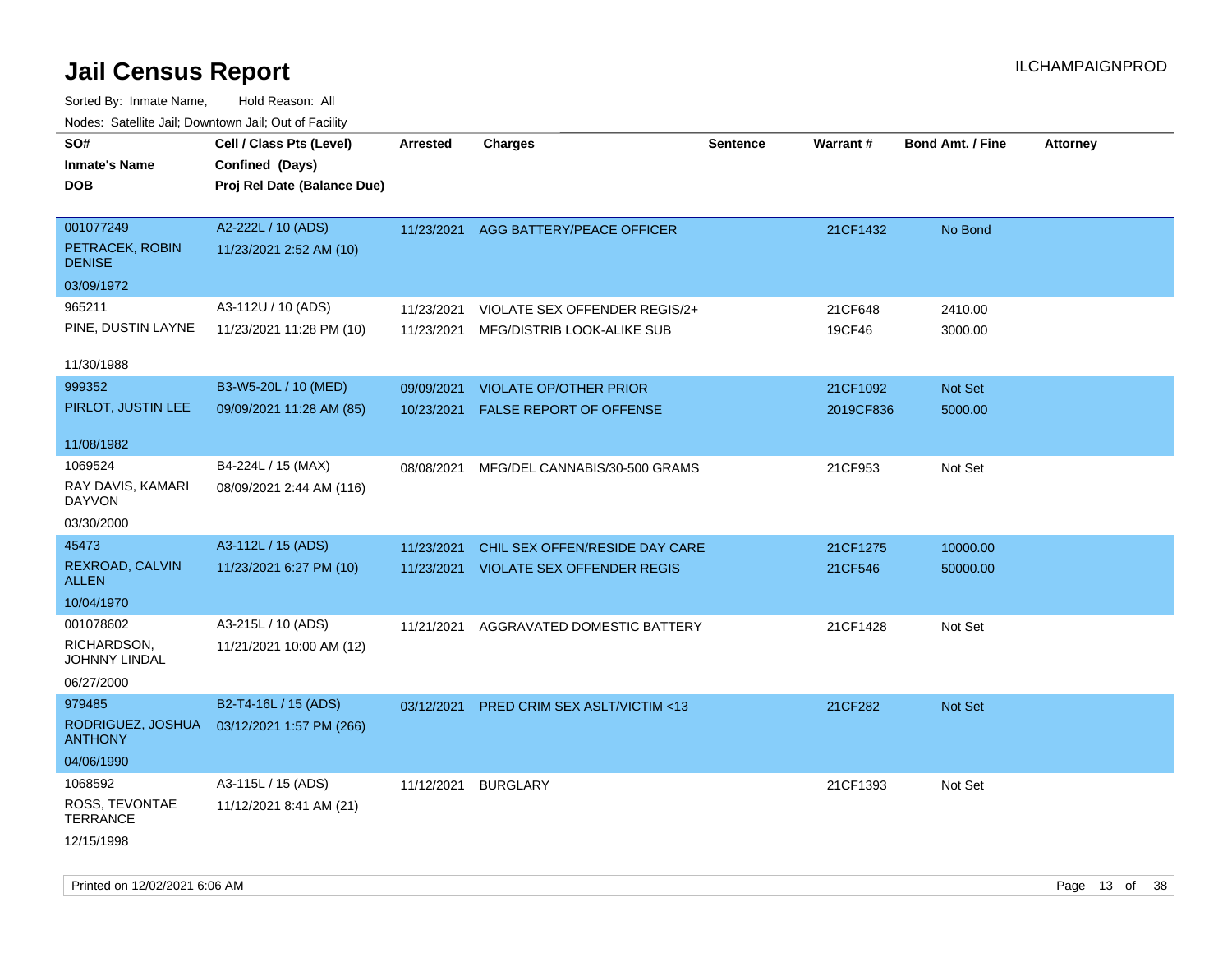| SO#<br><b>Inmate's Name</b><br><b>DOB</b> | Cell / Class Pts (Level)<br>Confined (Days)<br>Proj Rel Date (Balance Due) | <b>Arrested</b> | <b>Charges</b>                      | <b>Sentence</b> | Warrant#  | <b>Bond Amt. / Fine</b> | <b>Attorney</b> |
|-------------------------------------------|----------------------------------------------------------------------------|-----------------|-------------------------------------|-----------------|-----------|-------------------------|-----------------|
| 61330                                     | BOOKH-7                                                                    | 12/01/2021      | <b>OBSTRUCTING JUSTICE</b>          |                 | 21CFAWOW  | Not Set                 |                 |
| <b>RUFFIN, JONATHON</b><br><b>CECIL</b>   | 12/01/2021 5:34 AM (2)                                                     | 12/01/2021      | DELIVERY OF OR POSSESSION OF W/ INT |                 | 21CFAWOW  | Not Set                 |                 |
| 05/10/1984                                |                                                                            | 12/01/2021      | AGG UNLAWFUL USE OF WEAPON          |                 | 21CFAWOW  | <b>Not Set</b>          |                 |
|                                           |                                                                            | 12/01/2021      | POSSESSION OF STOLEN FIREARM        |                 | 21CFAWOW  | <b>Not Set</b>          |                 |
|                                           |                                                                            | 12/01/2021      | ARMED VIOLENCE/DISCH WEAPON         |                 | 21CFAWOW  | <b>Not Set</b>          |                 |
|                                           |                                                                            | 12/01/2021      | <b>MFG/DISTRIB LOOK-ALIKE SUB</b>   |                 | 21CFAWOW  | Not Set                 |                 |
|                                           |                                                                            | 12/01/2021      | <b>PAROLE REVOCATION</b>            |                 | CH2107545 | No Bond                 |                 |
| 1071161                                   | B4-124L / 15 (MAX)                                                         | 08/18/2021      | DELIVERY OF OR POSSESSION OF W/ INT |                 | 21CF1008  | No Bond                 |                 |
| SANDERS, MARKELL<br>LAMAR                 | 08/18/2021 6:18 PM (107)                                                   | 08/19/2021      | PAROLE REVOCATION                   |                 | CH2105176 | No Bond                 |                 |
| 02/02/2000                                |                                                                            |                 |                                     |                 |           |                         |                 |
| 1047469                                   | B3-W5-18L / 10 (MED)                                                       | 07/03/2021      | CRIMINAL SEX ASSAULT/CONSENT        |                 | 21CF773   | Not Set                 |                 |
| <b>SCHINDLER, RICHARD</b><br><b>ALLEN</b> | 07/03/2021 10:25 PM (153)                                                  |                 |                                     |                 |           |                         |                 |
| 10/16/1979                                |                                                                            |                 |                                     |                 |           |                         |                 |
| 001077488                                 | <b>BOOKH-8 / 5 (MIN)</b>                                                   | 11/30/2021      | POSSESSING A CONTROLLED SUBSTANC    |                 | 21CF1459  | Not Set                 |                 |
| SESSUM, NICHOLAS C 11/30/2021 6:56 AM (3) |                                                                            |                 |                                     |                 |           |                         |                 |
| 06/22/1989                                |                                                                            |                 |                                     |                 |           |                         |                 |
| 001078441                                 | <b>BOOKF-3 / 15 (ADS)</b>                                                  |                 | 10/01/2021 ARMED HABITUAL CRIMINAL  |                 | 21CF1182  | Not Set                 |                 |
| SINGLETON, CORRIE<br><b>DERRELL</b>       | 10/01/2021 12:36 PM (63)                                                   |                 |                                     |                 |           |                         |                 |
| 05/07/1983                                |                                                                            |                 |                                     |                 |           |                         |                 |
| 960772                                    | A4-101L / 5 (ADS)                                                          | 11/11/2021      | POSSESSION OF METH< 5 GRAMS         | 3y (DOC)        | 2020CF362 | No Bond                 |                 |
| STARK, FARON<br><b>MICHAEL</b>            | 11/11/2021 10:28 PM (22)                                                   |                 |                                     |                 |           |                         |                 |
| 05/12/1988                                |                                                                            |                 |                                     |                 |           |                         |                 |
| 38305                                     | B2-T2-06L / 10 (SPH)                                                       | 03/18/2020      | <b>CRIMINAL SEXUAL ABUSE</b>        |                 | 20CF-343  | 500000.00               |                 |
| STOVER, JOSH<br><b>ANDREW</b>             | 03/18/2020 10:24 AM (625)                                                  |                 |                                     |                 |           |                         |                 |
| 08/18/1973                                |                                                                            |                 |                                     |                 |           |                         |                 |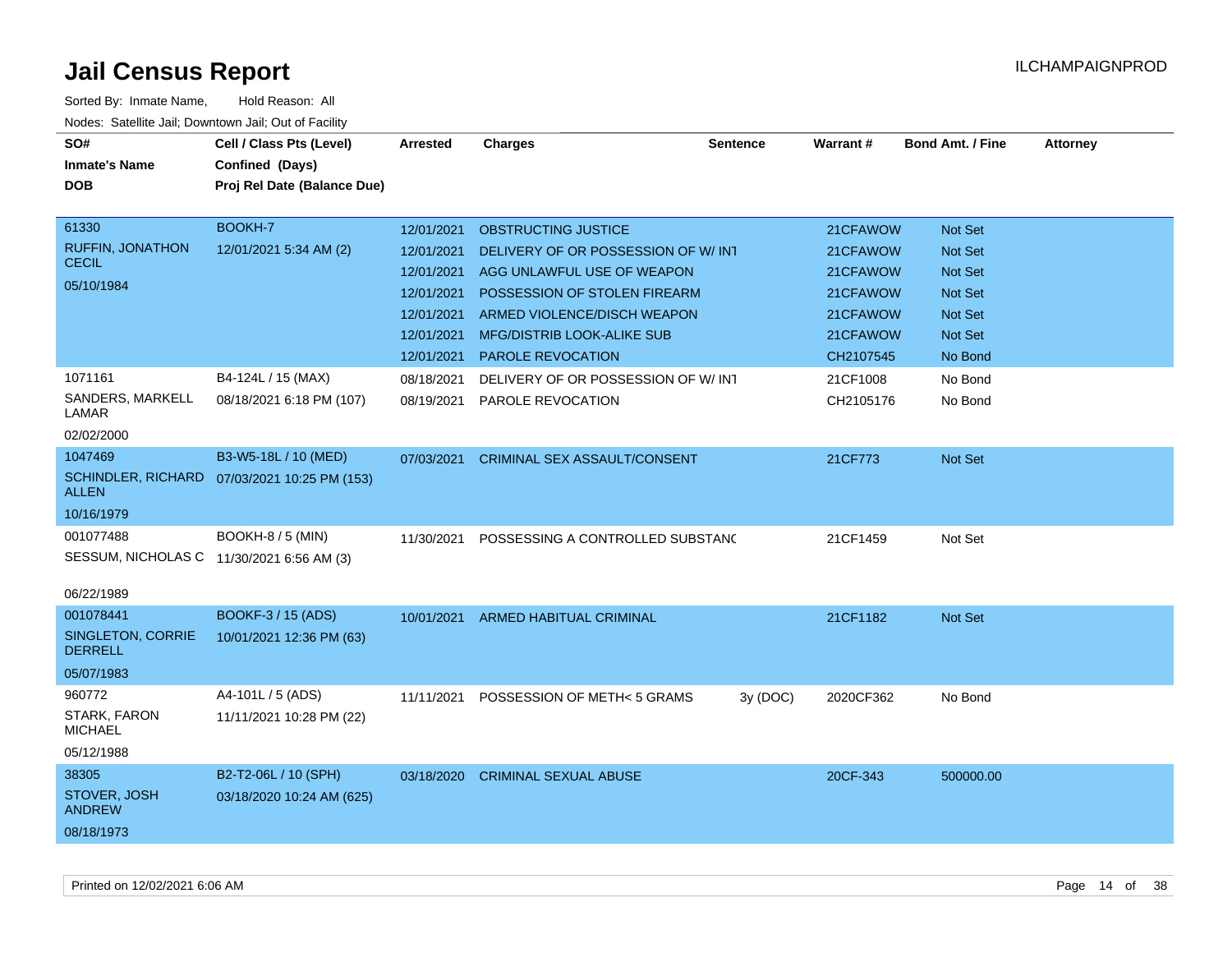Sorted By: Inmate Name, Hold Reason: All

| Nodes: Satellite Jail; Downtown Jail; Out of Facility |                             |                 |                                         |                 |                      |                  |                 |
|-------------------------------------------------------|-----------------------------|-----------------|-----------------------------------------|-----------------|----------------------|------------------|-----------------|
| SO#                                                   | Cell / Class Pts (Level)    | <b>Arrested</b> | <b>Charges</b>                          | <b>Sentence</b> | Warrant#             | Bond Amt. / Fine | <b>Attorney</b> |
| <b>Inmate's Name</b>                                  | Confined (Days)             |                 |                                         |                 |                      |                  |                 |
| <b>DOB</b>                                            | Proj Rel Date (Balance Due) |                 |                                         |                 |                      |                  |                 |
|                                                       |                             |                 |                                         |                 |                      |                  |                 |
| 001078436                                             | B2-T1-04L / 10 (SPH)        |                 | 09/30/2021 CRIMINAL SEX ASSAULT/CONSENT |                 | 20CF255              | 150000.00        |                 |
| STRONG, CORTEZ                                        | 09/30/2021 2:47 PM (64)     |                 |                                         |                 |                      |                  |                 |
| 04/13/1996                                            |                             |                 |                                         |                 |                      |                  |                 |
| 1030307                                               | A4-201L / 10 (MED)          | 11/28/2021      | DOMESTIC BATTERY/OTHER PRIOR            |                 | 21CF1450             | No Bond          |                 |
| <b>SUTTON, FRANKIE</b><br><b>DMARVIO</b>              | 11/28/2021 11:16 PM (5)     |                 |                                         |                 |                      |                  |                 |
| 07/03/1983                                            |                             |                 |                                         |                 |                      |                  |                 |
| 001078637                                             | BOOKH-3                     | 12/01/2021      | <b>DOMESTIC BATTERY</b>                 |                 | 2021-CM-AWOW Not Set |                  |                 |
| TATUM, JONATHON<br><b>JOE LEE</b>                     | 12/01/2021 11:01 PM (2)     |                 |                                         |                 |                      |                  |                 |
| 04/05/2002                                            |                             |                 |                                         |                 |                      |                  |                 |
| 1066794                                               | B3-W2-07U / 5 (MIN)         | 09/07/2021      | VIOLATE OP/OTHER PRIOR                  |                 | 21CF1061             | Not Set          |                 |
| TAYLOR, STANLEY<br><b>JAMES</b>                       | 09/07/2021 7:01 AM (87)     |                 |                                         |                 |                      |                  |                 |
| 01/05/1994                                            |                             |                 |                                         |                 |                      |                  |                 |
| 001078471                                             | B4-222L / 10 (MED)          |                 | 10/11/2021 AGG UUW/VEHICLE/<21          |                 | 21CF1210             | 100.00           |                 |
| THATCH, OMARION<br><b>DIAMONTE</b>                    | 10/11/2021 1:26 AM (53)     |                 |                                         |                 |                      |                  |                 |
| 09/05/2003                                            |                             |                 |                                         |                 |                      |                  |                 |
| 21252                                                 | B4-121U / 15 (MAX)          | 10/18/2021      | MFG/DEL 1<15 GR COCAINE/ANLG            |                 | 2021CF172            | 25000.00         |                 |
| THOMAS, ELIJAH                                        | 10/18/2021 12:35 AM (46)    |                 |                                         |                 |                      |                  |                 |
| 07/31/1962                                            |                             |                 |                                         |                 |                      |                  |                 |
| 001078635                                             | BOOKH-3                     | 12/01/2021      | <b>DOMESTIC BATTERY</b>                 |                 | 2021CMAWOW           | Not Set          |                 |
| THOMAS, GUYSHAWN                                      | 12/01/2021 1:44 PM (2)      |                 |                                         |                 |                      |                  |                 |
| 07/18/1995                                            |                             |                 |                                         |                 |                      |                  |                 |
| 32058                                                 | B4-123U / 15 (MAX)          | 06/14/2021      | <b>AGG DISCH FIREARM</b>                |                 | 21CF690              | Not Set          |                 |
| THOMPSON, STEVEN<br>ONEAL                             | 06/14/2021 6:44 AM (172)    |                 |                                         |                 |                      |                  |                 |
| 03/14/1969                                            |                             |                 |                                         |                 |                      |                  |                 |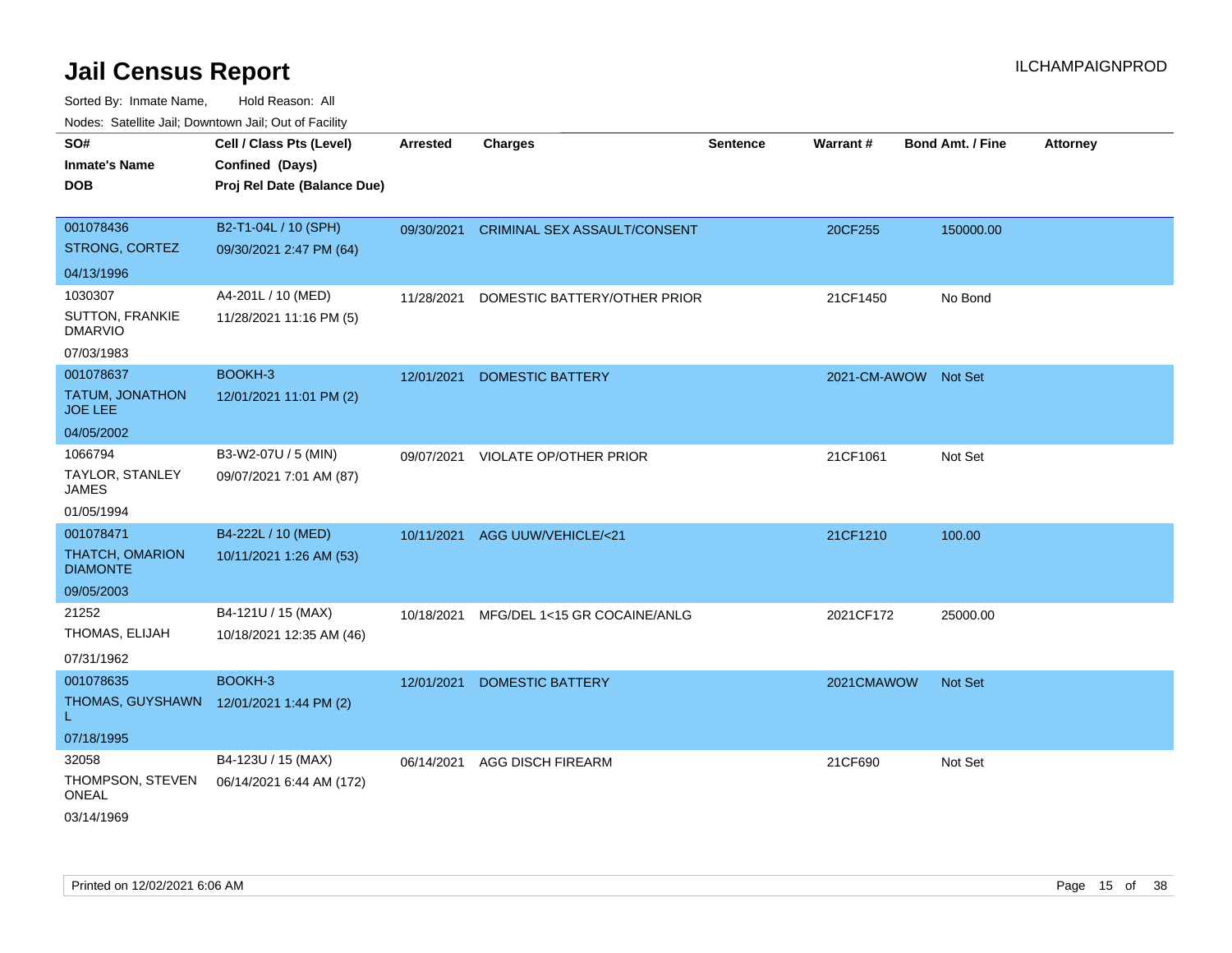| SO#<br><b>Inmate's Name</b><br><b>DOB</b>                           | Cell / Class Pts (Level)<br>Confined (Days)<br>Proj Rel Date (Balance Due) | <b>Arrested</b>                                                                  | <b>Charges</b>                                                                                                                                                                           | <b>Sentence</b> | Warrant#                                                             | <b>Bond Amt. / Fine</b>                                        | <b>Attorney</b> |
|---------------------------------------------------------------------|----------------------------------------------------------------------------|----------------------------------------------------------------------------------|------------------------------------------------------------------------------------------------------------------------------------------------------------------------------------------|-----------------|----------------------------------------------------------------------|----------------------------------------------------------------|-----------------|
| 32910<br><b>TULL, CHRISTOPHER</b><br><b>MICHAEL</b><br>04/02/1971   | B3-W4-14L / 10 (MED)<br>10/04/2021 10:53 PM (60)                           | 10/04/2021                                                                       | DOM BTRY/HARM/1-2 PRECONV                                                                                                                                                                |                 | 21CF1189                                                             | Not Set                                                        |                 |
| 001078403<br><b>TYLER, RICRIANA</b><br><b>ALLENIA</b><br>11/03/2002 | BOOKF-2 / 10 (MED)<br>12/01/2021 6:26 AM (2)                               | 12/01/2021<br>12/01/2021<br>12/01/2021<br>12/01/2021<br>12/01/2021<br>12/01/2021 | OBSTRUCTING JUSTICE<br>DELIVERY OF OR POSSESSION OF W/IN1<br>AGG UNLAWFUL USE WEAPON/PERSON<br>POSSESSION OF STOLEN FIREARM<br>ARMED VIOLENCE/DISCH WEAPON<br>MFG/DISTRIB LOOK-ALIKE SUB |                 | 21CFAWOW<br>21CFAWOW<br>21CFAWOW<br>21CFAWOW<br>21CFAWOW<br>21CFAWOW | Not Set<br>Not Set<br>Not Set<br>Not Set<br>Not Set<br>Not Set |                 |
| 001078529<br><b>VANHOOK, ALEXIS</b><br>ANNE<br>10/25/1998           | A2-122L / 10 (ADS)<br>10/23/2021 5:50 PM (41)                              | 10/23/2021                                                                       | ARMED ROBBERY/NO FIREARM                                                                                                                                                                 |                 | 21CF1286                                                             | Not Set                                                        |                 |
| 1070737<br>WASHINGTON,<br><b>JASTINA VIRGINIA</b><br>04/11/2000     | A1-126L / 15 (MAX)<br>10/14/2021 12:02 PM (50)                             | 10/14/2021                                                                       | AGG KIDNAPG/<13/INTEL DISABL                                                                                                                                                             |                 | 2020CF418                                                            | 250000.00                                                      |                 |
| 977140<br><b>WEBSTER, DERRIAL</b><br><b>DEVON</b><br>01/14/1990     | B1-203L / 10 (MED)<br>10/24/2021 2:46 AM (40)                              | 10/24/2021                                                                       | ARMED HABITUAL CRIMINAL                                                                                                                                                                  |                 | 21CF1289                                                             | Not Set                                                        |                 |
| 001078328<br>WHITE, JUSTIN<br><b>STEVEN</b><br>10/25/1995           | B1-207U / 15 (MAX)<br>08/30/2021 10:48 AM (95)                             | 08/30/2021                                                                       | FELON POSS/USE WEAPON/FIREARM                                                                                                                                                            |                 | 21CF1045                                                             | Not Set                                                        |                 |
| 503631<br><b>WILLIAMS, DOUGLAS</b><br><b>LAMAR</b><br>03/01/1991    | B4-223U / 10 (MED)<br>11/10/2021 1:11 PM (23)                              | 11/10/2021<br>11/10/2021                                                         | <b>PAROLE REVOCATION</b><br>AGG BATTERY/USE DEADLY WEAPON                                                                                                                                |                 | CH2100061<br>20CF1340                                                | No Bond<br>25000.00                                            |                 |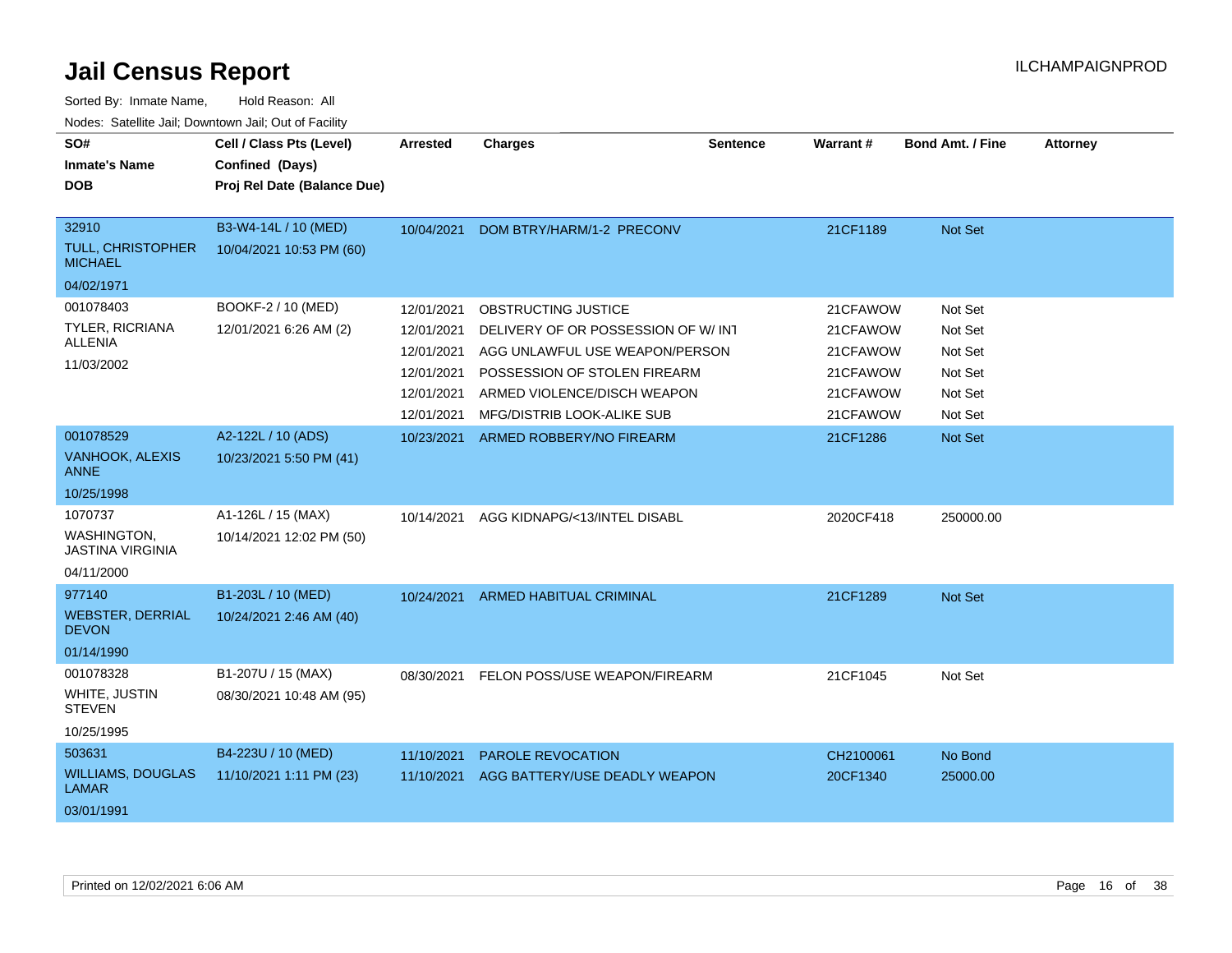| SO#                                        | Cell / Class Pts (Level)    | Arrested          | <b>Charges</b>                 | <b>Sentence</b> | Warrant#    | <b>Bond Amt. / Fine</b> | <b>Attorney</b> |
|--------------------------------------------|-----------------------------|-------------------|--------------------------------|-----------------|-------------|-------------------------|-----------------|
| <b>Inmate's Name</b>                       | Confined (Days)             |                   |                                |                 |             |                         |                 |
| <b>DOB</b>                                 | Proj Rel Date (Balance Due) |                   |                                |                 |             |                         |                 |
|                                            |                             |                   |                                |                 |             |                         |                 |
| 638552                                     | B2-DR / 5 (SPH)             | 10/07/2021        | CHILD PORNOGRAPHY/PHOTOGRAPH   |                 | 2021CF1207  | No Bond                 |                 |
| <b>WILLIAMS, MICHAEL</b><br><b>JAMES</b>   | 10/07/2021 12:20 PM (57)    |                   |                                |                 |             |                         |                 |
| 03/29/1964                                 |                             |                   |                                |                 |             |                         |                 |
| 1066370                                    | B1-101L / 15 (MAX)          | 07/28/2021        | ARMED VIOLENCE/CATEGORY III    |                 | 2021 CF 882 | Not Set                 |                 |
| WILLIAMS, REONTE<br>REMIR                  | 07/28/2021 5:40 AM (128)    |                   |                                |                 |             |                         |                 |
| 05/14/1999                                 |                             |                   |                                |                 |             |                         |                 |
| 001078494                                  | B1-104L / 15 (MAX)          | 10/15/2021        | AGG UNLAWFUL USE OF WEAPON/VEH |                 | 21CF1254    | No Bond                 |                 |
| <b>WILLIAMS, TAVARAZ</b><br><b>LASHAWN</b> | 10/15/2021 12:17 PM (49)    |                   |                                |                 |             |                         |                 |
| 04/19/1990                                 |                             |                   |                                |                 |             |                         |                 |
| <b>Total Satellite Jail: 126</b>           |                             | <b>Males: 108</b> | Unknown: 1<br>Females: 17      |                 |             |                         |                 |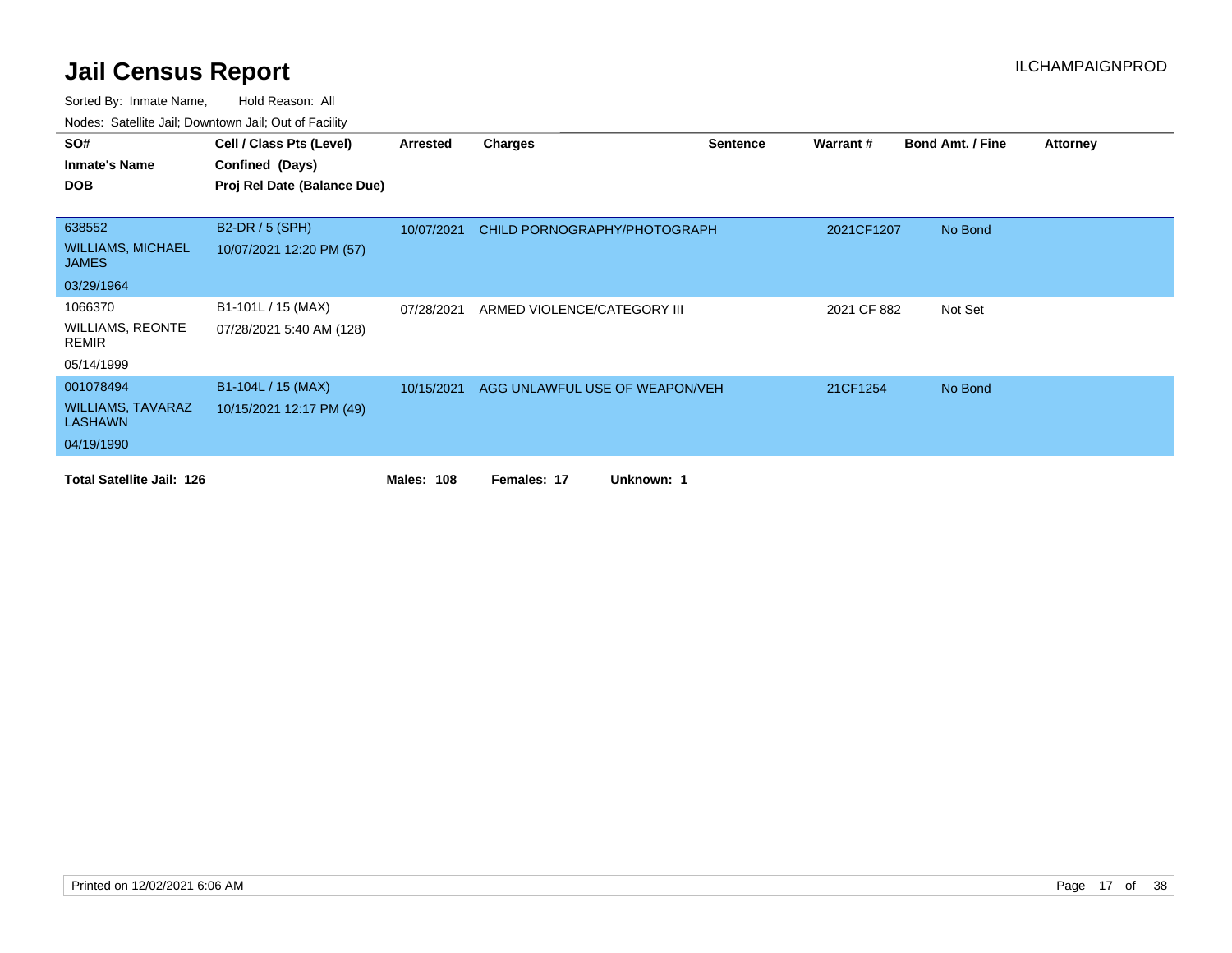| <b>Downtown Jail</b><br>SO#<br><b>Inmate's Name</b><br><b>DOB</b>         | Cell / Class Pts (Level)<br>Confined (Days)<br>Proj Rel Date (Balance Due) | <b>Arrested</b>                                      | <b>Charges</b>                                                                                                       | <b>Sentence</b> | Warrant#                                   | Bond Amt. / Fine                                  | <b>Attorney</b> |
|---------------------------------------------------------------------------|----------------------------------------------------------------------------|------------------------------------------------------|----------------------------------------------------------------------------------------------------------------------|-----------------|--------------------------------------------|---------------------------------------------------|-----------------|
| 1073165<br>ACKERMAN, CODY<br><b>JAMES</b><br>02/01/1989                   | G4L / 5 (MIN)<br>04/30/2021 4:48 PM (217)                                  | 04/30/2021<br>04/30/2021<br>04/30/2021<br>05/03/2021 | UNLWFL POSS/DRIVER/VEH/STOLEN<br>FORGERY/ISSUE/DELIVER DOCUMENT<br><b>BURGLARY</b><br>FORGERY/ISSUE/DELIVER DOCUMENT |                 | 21CF486<br>19CF143<br>21CF516<br>2018CF689 | Not Set<br>75000.00<br>Not Set<br>2500.00 / 75.00 |                 |
| 517915<br><b>BOXLEY, CHARLES</b><br><b>OMAR</b><br>01/10/1985             | G8U / 5 (MIN)<br>08/03/2021 2:18 PM (122)                                  | 08/03/2021<br>08/03/2021<br>08/03/2021               | <b>BURGLARY</b><br><b>BURGLARY</b><br>FORGERY/ISSUE/DELIVER DOCUMENT                                                 |                 | 21CF289<br>21CF679                         | 20000.00<br>20000.00<br>No Bond                   |                 |
| 1075941<br><b>BROWN, LIONEL</b><br><b>TERRELL</b><br>10/19/1981           | G2L / 5 (MIN)<br>10/08/2021 5:16 PM (56)                                   | 10/08/2021                                           | <b>HARASS WITNESS/FAMILY MBR/REP</b>                                                                                 |                 | 2021CF1188                                 | 500000.00                                         |                 |
| 61904<br><b>BURNETT, TIMOTHY</b><br><b>LYNN</b><br>09/09/1983             | D4 / 15 (ADS)<br>10/23/2021 5:43 PM (41)                                   | 10/23/2021                                           | <b>ROBBERY</b>                                                                                                       |                 | 21CF1287                                   | Not Set                                           |                 |
| 56936<br>CALDWELL, STEVEN<br><b>ANDRE</b><br>04/19/1982                   | C1L / 15 (MAX)<br>11/01/2021 1:09 PM (32)                                  | 11/01/2021                                           | PUBLIC INDECENCY/EXPOSURE/3+                                                                                         |                 |                                            | <b>Not Set</b>                                    |                 |
| 960551<br>COFFIN, KYLE LAIR<br>09/21/1988                                 | C6L / 10 (MED)<br>08/26/2021 4:43 AM (99)                                  | 08/26/2021<br>08/26/2021                             | DOMESTIC BATTERY/HARM/VIO O/P<br>POSS HYPO/SYRINGE/NEEDLES/1ST                                                       |                 | 21CF1035<br>2021 CM116                     | 100000.00<br>1000.00                              |                 |
| 1075361<br><b>COWART, TORREY</b><br><b>BENJAMEN, Junior</b><br>11/22/1987 | J6L / 5 (ADS)<br>04/16/2021 9:17 PM (231)                                  | 04/16/2021                                           | <b>BURGLARY</b>                                                                                                      |                 | 21CF414                                    | <b>Not Set</b>                                    |                 |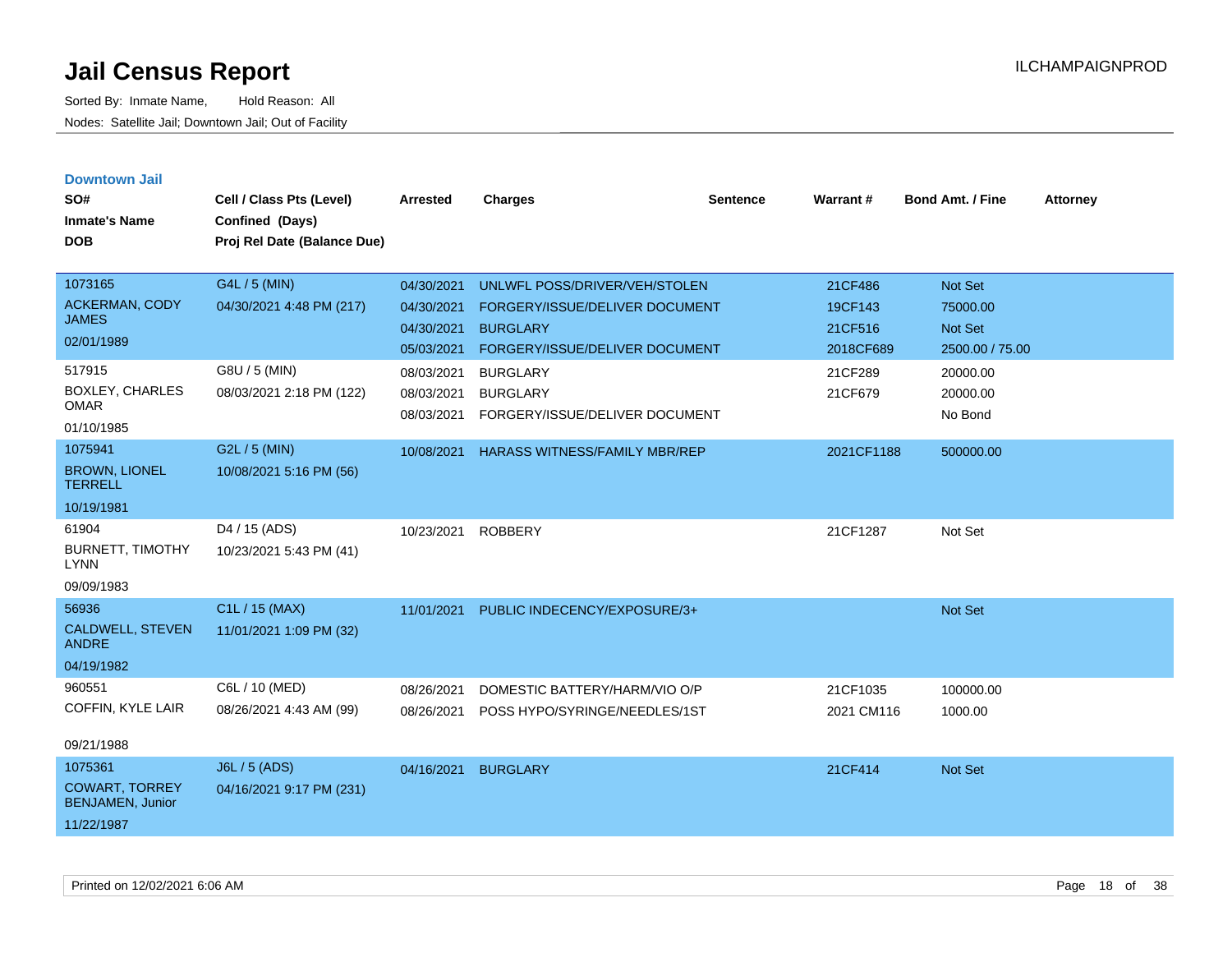| rougs. Calcinic Jan, Downtown Jan, Out of Facility |                             |                 |                                  |                 |            |                         |                 |
|----------------------------------------------------|-----------------------------|-----------------|----------------------------------|-----------------|------------|-------------------------|-----------------|
| SO#                                                | Cell / Class Pts (Level)    | <b>Arrested</b> | <b>Charges</b>                   | <b>Sentence</b> | Warrant#   | <b>Bond Amt. / Fine</b> | <b>Attorney</b> |
| <b>Inmate's Name</b>                               | Confined (Days)             |                 |                                  |                 |            |                         |                 |
| <b>DOB</b>                                         | Proj Rel Date (Balance Due) |                 |                                  |                 |            |                         |                 |
|                                                    |                             |                 |                                  |                 |            |                         |                 |
| 34111                                              | G6L / 5 (MIN)               | 10/29/2021      | OBSTRUCT JUST/DESTROY EVIDENCE   |                 | 2018CF1243 | 50000.00                |                 |
| CROSSLAND, KEVIN<br><b>SHAWN</b>                   | 10/29/2021 10:15 PM (35)    |                 |                                  |                 |            |                         |                 |
| 10/02/1967                                         |                             |                 |                                  |                 |            |                         |                 |
| 1067370                                            | E3L / 15 (MAX)              | 11/05/2021      | FIREARM/FOID INVALID/NOT ELIG    |                 | 21CF1370   | Not Set                 |                 |
| DAVIS, AUSTIN<br><b>CHRISTOPHER</b>                | 11/06/2021 12:23 AM (27)    |                 |                                  |                 |            |                         |                 |
| 08/11/1997                                         |                             |                 |                                  |                 |            |                         |                 |
| 56063                                              | H4L / 10 (ADS)              | 09/18/2021      | <b>AGGRAVATED BATTERY</b>        |                 | 21CF1127   | Not Set                 |                 |
| <b>DAVIS, DAMIEN</b>                               | 09/18/2021 4:25 AM (76)     | 09/19/2021      | <b>AGGRAVATED BATTERY</b>        |                 | 21CF1132   | <b>Not Set</b>          |                 |
| <b>DOMINIQUE</b>                                   |                             | 11/24/2021      | <b>FUGITIVE FROM JUSTICE</b>     |                 | 21CF1454   | <b>Not Set</b>          |                 |
| 02/28/1977                                         |                             |                 |                                  |                 |            |                         |                 |
| 1066719                                            | C5L / 10 (MED)              | 06/09/2021      | RET THEFT/DISP MERCH/>\$300      |                 | 19CF959    | 5000.00                 |                 |
| DAVIS, TAVEON<br><b>CORNELIUS</b>                  | 06/09/2021 10:50 PM (177)   | 06/09/2021      | RETAIL THEFT/DISP MERCH/<\$300   |                 | 19CM897    | 3000.00                 |                 |
| 12/21/1997                                         |                             | 06/09/2021      | AGG DOMESTIC BATTERY/STRANGLE    |                 | 21CF310    | 100000.00               |                 |
| 001078538                                          | C4L / 10 (MED)              |                 |                                  |                 |            |                         |                 |
| <b>DAWKINS, LEN</b>                                | 10/26/2021 8:18 PM (38)     | 10/26/2021      | <b>CRIM SEX ASSAULT/FORCE</b>    |                 | 21CF1301   | Not Set                 |                 |
|                                                    |                             |                 |                                  |                 |            |                         |                 |
| 03/23/1987                                         |                             |                 |                                  |                 |            |                         |                 |
| 001078223                                          | G9L / 5 (MIN)               | 11/09/2021      | AGG DUI/NO VALID DL              |                 | 21CF1382   | Not Set                 |                 |
| DIEGO-MATEO,<br><b>JOAQUIN</b>                     | 11/09/2021 10:52 PM (24)    |                 |                                  |                 |            |                         |                 |
| 01/23/2002                                         |                             |                 |                                  |                 |            |                         |                 |
| 571307                                             | J3L / 15 (ADS)              | 09/14/2020      | PRED CRIM SEX ASLT/VICTIM <13    |                 | 2020CF1025 | Not Set                 |                 |
| DOMINGO-<br>CASTANEDA,                             | 09/14/2020 11:19 PM (445)   | 09/14/2020      | <b>CRIM SEXUAL ABUSE/CONSENT</b> |                 | 2020CF1026 | Not Set                 |                 |
| 09/29/1989                                         |                             |                 |                                  |                 |            |                         |                 |
| 527379                                             | C9U / 15 (ADS)              | 10/25/2021      | ARMED HABITUAL CRIMINAL          |                 | 21CF1297   | Not Set                 |                 |
| DRAKE, MARCELL<br>DEON                             | 10/25/2021 5:05 PM (39)     | 10/27/2021      | AGG DOMESTIC BATTERY/STRANGLE    |                 | 21CF1245   | Not Set                 |                 |
| 04/20/1987                                         |                             |                 |                                  |                 |            |                         |                 |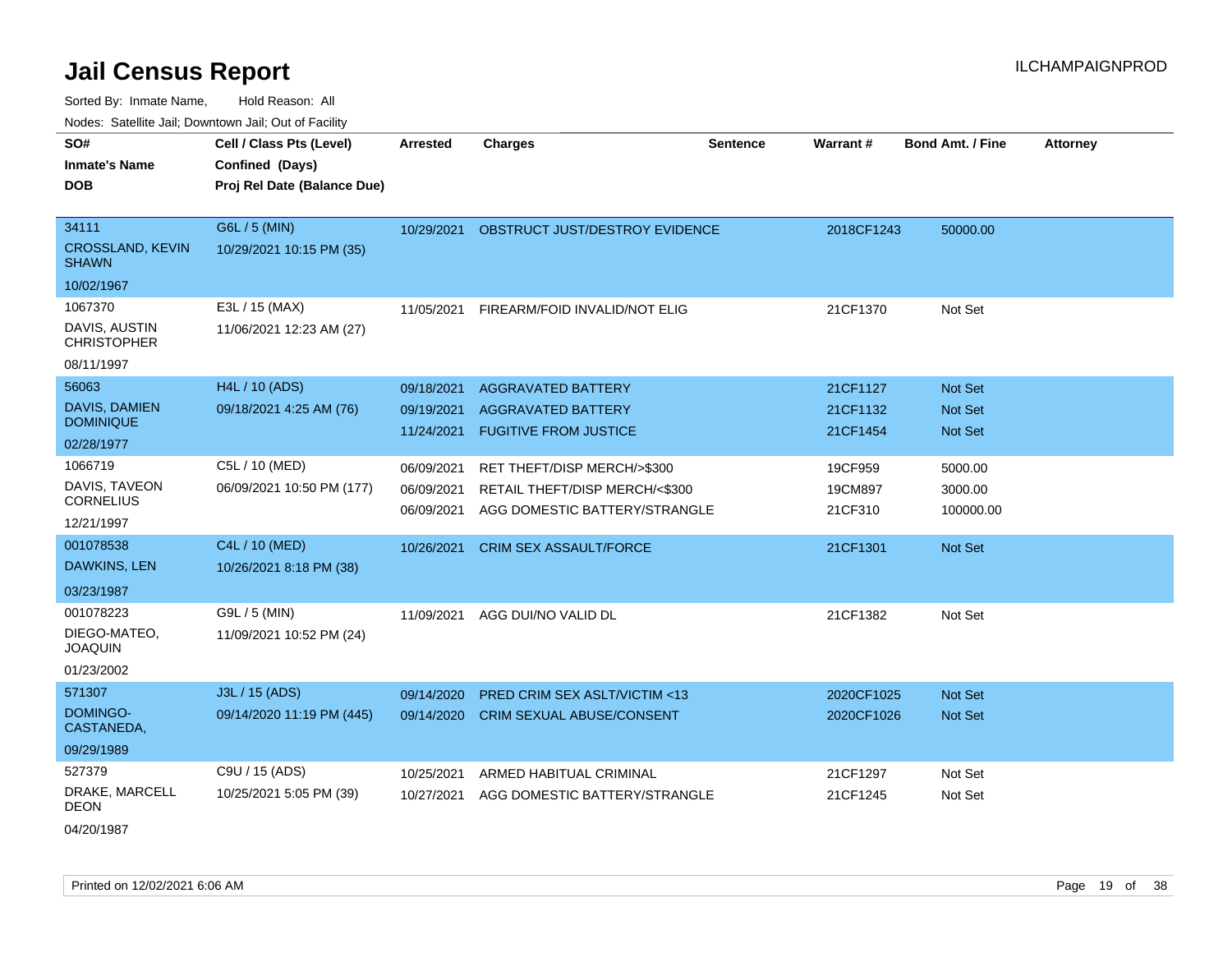Sorted By: Inmate Name, Hold Reason: All

Nodes: Satellite Jail; Downtown Jail; Out of Facility

| SO#<br><b>Inmate's Name</b><br><b>DOB</b>           | Cell / Class Pts (Level)<br>Confined (Days)<br>Proj Rel Date (Balance Due) | Arrested   | <b>Charges</b>                           | <b>Sentence</b> | Warrant#   | <b>Bond Amt. / Fine</b> | <b>Attorney</b> |
|-----------------------------------------------------|----------------------------------------------------------------------------|------------|------------------------------------------|-----------------|------------|-------------------------|-----------------|
| 959292<br>DUNCAN, COREYON<br><b>ANTHONY</b>         | K1 / 15 (ADS)<br>04/01/2021 8:46 PM (246)                                  |            | 04/01/2021 ATTEMPT (FIRST DEGREE MURDER) |                 | 2020CF565  | 2000000.00              |                 |
| 01/17/1989                                          |                                                                            |            |                                          |                 |            |                         |                 |
| 1053207<br>FAUST, JAQUAVEON<br>LAVELL<br>07/25/1996 | K <sub>2</sub> / 15 (SPH)<br>06/06/2019 2:24 PM (911)                      | 06/06/2019 | MURDER/INTENT TO KILL/INJURE             |                 | 2019-CF849 | 2000000.00              |                 |
| 962759                                              | E6L / 5 (ADS)                                                              | 07/16/2021 | <b>METH DELIVERY&lt;5 GRAMS</b>          |                 | 21CF833    | <b>Not Set</b>          |                 |
|                                                     | FINLEY, KEVIN DANTE  07/16/2021 9:44 PM (140)                              | 07/29/2021 | AGG CRIM SEX ASSAULT/FELONY              |                 | 21CF891    | No Bond                 |                 |
| 12/28/1988                                          |                                                                            |            |                                          |                 |            |                         |                 |
| 524764<br>FISCUS, ROBERT                            | G3L / 5 (MIN)<br>09/18/2021 10:50 AM (76)                                  | 09/18/2021 | METH DELIVERY/15<100 GRAMS               |                 | 21CF627    | 50000.00                |                 |
| <b>LOWELL</b><br>02/17/1986                         |                                                                            |            |                                          |                 |            |                         |                 |
| 1068917                                             | H1L / 5 (MIN)                                                              | 08/11/2021 | VIO ORDER/PRIOR VIO OF ORDER             |                 | 21CF965    | Not Set                 |                 |
| <b>GARCIA, JUAN</b><br><b>CARLOS</b>                | 08/11/2021 9:24 PM (114)                                                   |            |                                          |                 |            |                         |                 |
| 10/21/1997                                          |                                                                            |            |                                          |                 |            |                         |                 |
| 1071098                                             | F4L / 15 (MAX)                                                             | 11/06/2021 | AGG CRIM SEX ASSAULT/FIREARM             |                 | 21CF1368   | Not Set                 |                 |
| HARRIS, SHEMAR<br>HARLEM                            | 11/06/2021 8:22 AM (27)                                                    |            |                                          |                 |            |                         |                 |
| 07/22/2000                                          |                                                                            |            |                                          |                 |            |                         |                 |
| 1073611                                             | G5L / 5 (MIN)                                                              | 02/09/2021 | MFG 15>100 GR ECSTASY/ANALOG             |                 | 21CF121    | 500000.00               |                 |
| <b>HAYES, CAMERON</b><br><b>TAYLOR MALEEK</b>       | 02/09/2021 3:10 PM (297)                                                   | 02/09/2021 | DELIVERY OF OR POSSESSION OF W/INT       |                 | 21CF160    | <b>Not Set</b>          |                 |
| 08/10/1998                                          |                                                                            |            |                                          |                 |            |                         |                 |
| 544770                                              | F6L / 10 (MED)                                                             | 08/14/2021 | AGG DOMESTIC BATTERY/STRANGLE            |                 | 2021CF514  | 25000.00                |                 |
| HAYES, DEVON<br><b>JERMAINE</b>                     | 08/14/2021 2:56 AM (111)                                                   | 08/14/2021 | AGGRAVATED DOMESTIC BATTERY              |                 | 21CF977    | No Bond                 |                 |
|                                                     |                                                                            |            |                                          |                 |            |                         |                 |

11/07/1987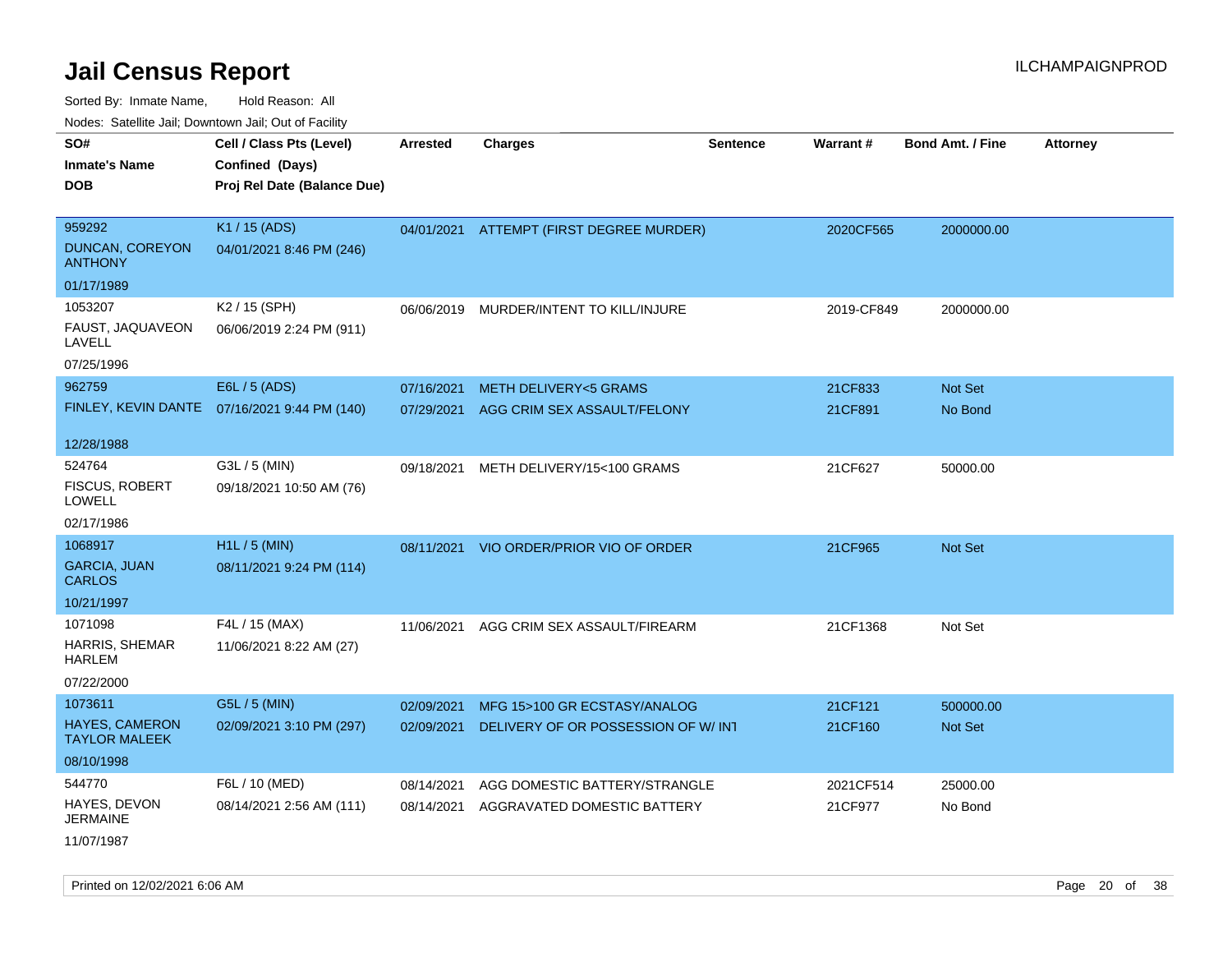Sorted By: Inmate Name, Hold Reason: All Nodes: Satellite Jail; Downtown Jail; Out of Facility

| SO#<br><b>Inmate's Name</b><br><b>DOB</b>  | Cell / Class Pts (Level)<br>Confined (Days)<br>Proj Rel Date (Balance Due) | <b>Arrested</b> | <b>Charges</b>                   | <b>Sentence</b> | Warrant#    | <b>Bond Amt. / Fine</b> | <b>Attorney</b> |
|--------------------------------------------|----------------------------------------------------------------------------|-----------------|----------------------------------|-----------------|-------------|-------------------------|-----------------|
| 1015002                                    | J1L / 10 (ADS)                                                             | 07/22/2021      | <b>AGGRAVATED BATTERY</b>        |                 | 2021CF861   | Not Set                 |                 |
| HERRERA, ANDREW<br><b>WESLEY</b>           | 07/22/2021 9:17 PM (134)                                                   |                 |                                  |                 |             |                         |                 |
| 12/17/1993                                 |                                                                            |                 |                                  |                 |             |                         |                 |
| 1024228                                    | K3 / 15 (SPH)                                                              | 04/24/2018      | *MURDER/INTENT TO KILL/INJURE    |                 | 2018-CF1170 | 5000000.00              |                 |
| HILL, JAMONTE<br>RASHAD                    | 04/24/2018 4:07 PM (1,319)                                                 |                 |                                  |                 |             |                         |                 |
| 05/23/1994                                 |                                                                            |                 |                                  |                 |             |                         |                 |
| 49618                                      | J7L / 5 (ADS)                                                              | 10/26/2021      | CRIM DAMAGE TO PROPERTY <\$500   |                 | 2021CF1300  | 100.00                  |                 |
| <b>HITES, STEVEN</b><br><b>WAYNE</b>       | 10/26/2021 7:42 AM (38)                                                    | 11/24/2021      | FLEEING/ATTEMPT ELUDE OFFICER    |                 | 2021TR9315  | 1000.00                 |                 |
| 12/31/1979                                 |                                                                            |                 |                                  |                 |             |                         |                 |
| 1063119                                    | F1L / 10 (MED)                                                             | 11/05/2021      | <b>BURGLARY</b>                  |                 | 2018CF877   | 10000.00                |                 |
| HUNT, KHALLEEL<br><b>MALIK</b>             | 11/05/2021 7:47 AM (28)                                                    |                 |                                  |                 |             |                         |                 |
| 03/28/1999                                 |                                                                            |                 |                                  |                 |             |                         |                 |
| 29206                                      | $11/15$ (MAX)                                                              | 11/09/2021      | <b>AGGRAVATED BATTERY</b>        |                 | 21CF1381    | No Bond                 |                 |
| <b>JOHNSON, REUBEN</b><br><b>MONTE</b>     | 11/09/2021 11:30 AM (24)                                                   | 11/16/2021      | PROBATION VIOLATION              |                 | 20CF987     | Not Set                 |                 |
| 04/07/1956                                 |                                                                            |                 |                                  |                 |             |                         |                 |
| 1073894                                    | E4U / 10 (ADS)                                                             | 09/09/2021      | VIOLATE SEX OFFENDER REGIS/2+    |                 | 2021CF920   | 10000.00                |                 |
| JOKICH, ANTON VEGO 09/09/2021 2:14 PM (85) |                                                                            |                 |                                  |                 |             |                         |                 |
| 05/30/1969                                 |                                                                            |                 |                                  |                 |             |                         |                 |
| 23138                                      | D1 / 15 (MAX)                                                              | 06/17/2021      | <b>STALKING/TRANSMITS THREAT</b> |                 | 18CF1332    | <b>Not Set</b>          |                 |
| <b>JONES, GLENN</b><br><b>CLAYTON</b>      | 06/17/2021 12:51 PM (169)                                                  | 06/17/2021      | AGG CRIM SEXUAL ABUSE/FELONY     |                 | 18-CF-1333  | Not Set                 |                 |
| 08/17/1958                                 |                                                                            |                 |                                  |                 |             |                         |                 |
| 1017120                                    | G3U / 5 (MIN)                                                              | 10/29/2021      | AGG ASLT/USE DDLY WEAPON         |                 | 21CM452     | 2500.00                 |                 |
| JONES, JOSHUA LYNN 10/29/2021 3:15 AM (35) |                                                                            | 10/29/2021      | BATTERY/CAUSE BODILY HARM        |                 | 21CM498     | Not Set                 |                 |

05/16/1993

Printed on 12/02/2021 6:06 AM **Page 21 of 38**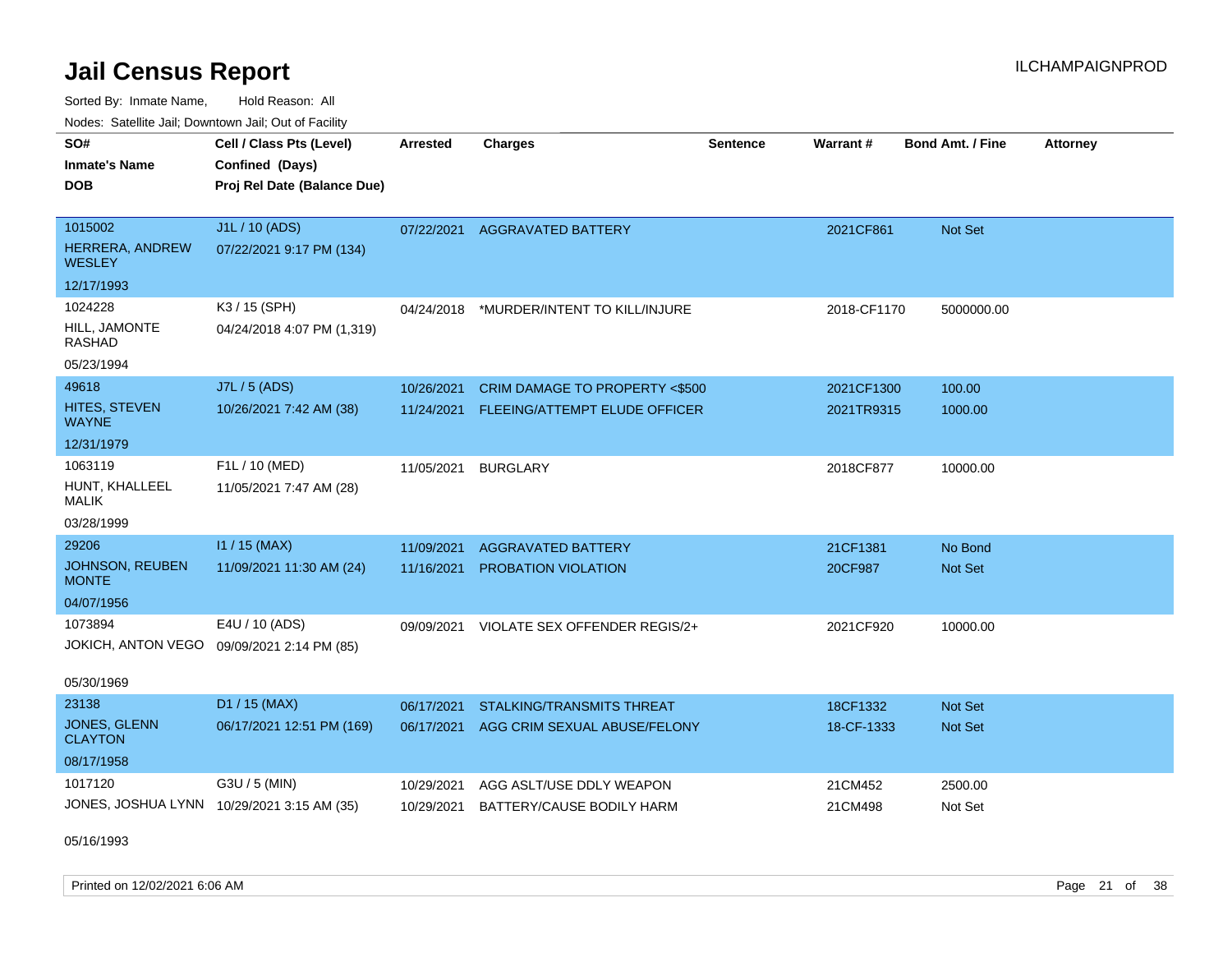| Nodes. Satellite Jali, Downtown Jali, Out of Facility |                             |                 |                                    |                 |             |                         |                 |
|-------------------------------------------------------|-----------------------------|-----------------|------------------------------------|-----------------|-------------|-------------------------|-----------------|
| SO#                                                   | Cell / Class Pts (Level)    | <b>Arrested</b> | <b>Charges</b>                     | <b>Sentence</b> | Warrant#    | <b>Bond Amt. / Fine</b> | <b>Attorney</b> |
| <b>Inmate's Name</b>                                  | Confined (Days)             |                 |                                    |                 |             |                         |                 |
| <b>DOB</b>                                            | Proj Rel Date (Balance Due) |                 |                                    |                 |             |                         |                 |
|                                                       |                             |                 |                                    |                 |             |                         |                 |
| 001077231                                             | J5L / 10 (ADS)              | 11/02/2021      | RECEIVE/POSS/SELL STOLEN VEH       | 6y (DOC)        |             | 15000.00                |                 |
| KOLESAR, JEREMY J                                     | 11/02/2021 5:51 PM (31)     |                 |                                    |                 |             |                         |                 |
| 10/20/1979                                            |                             |                 |                                    |                 |             |                         |                 |
| 24308                                                 | D <sub>2</sub> / 15 (MAX)   | 06/03/2021      | <b>ROBBERY</b>                     |                 | 21CF625     | No Bond                 |                 |
| KWIATKOWSKI,<br>ROBERT JOHN                           | 06/03/2021 10:40 PM (183)   |                 |                                    |                 |             |                         |                 |
| 08/08/1963                                            |                             |                 |                                    |                 |             |                         |                 |
| 37260                                                 | C2U / 10 (ADS)              | 09/09/2021      | FORGERY/ISSUE DOCUMENT/1 UPC       |                 | 2019 CF 559 | 200000.00               |                 |
| LENARD, DEMETRIUS<br><b>MARQUIS</b>                   | 09/09/2021 1:44 AM (85)     |                 |                                    |                 |             |                         |                 |
| 07/03/1973                                            |                             |                 |                                    |                 |             |                         |                 |
| 29681                                                 | J2L / 15 (ADS)              | 07/14/2020      | PREDATORY CRIMINAL SEX ASSLT/CHILD |                 | 20CF-781    | 250000.00               |                 |
| LENOIR, JOHN<br>CHRISTOPHER                           | 07/14/2020 12:51 PM (507)   |                 |                                    |                 |             |                         |                 |
| 04/20/1966                                            |                             |                 |                                    |                 |             |                         |                 |
| 001078249                                             | B3 / 10 (MED)               | 08/07/2021      | FELON POSS/USE WEAPON/FIREARM      |                 | 21CF947     | <b>Not Set</b>          |                 |
| MCCLENDON, CALVIN<br>M                                | 08/07/2021 8:56 AM (118)    |                 |                                    |                 |             |                         |                 |
| 04/29/1990                                            |                             |                 |                                    |                 |             |                         |                 |
| 40235                                                 | G9U / 5 (MIN)               | 10/04/2021      | AGG DUI/4                          |                 | 2021CF1145  | 35000.00                |                 |
| MERRIWEATHER,<br><b>MARCUS TODD</b>                   | 10/04/2021 4:41 PM (60)     |                 |                                    |                 |             |                         |                 |
| 11/28/1967                                            |                             |                 |                                    |                 |             |                         |                 |
| 1040273                                               | E5U / 15 (ADS)              | 09/30/2021      | PRED CRIM SEX ASLT/VICTIM <13      |                 | 21CF329     | 500000.00               |                 |
| METCALFE, LANELL<br><b>JARON</b>                      | 09/30/2021 11:32 PM (64)    |                 |                                    |                 |             |                         |                 |
| 09/22/1988                                            |                             |                 |                                    |                 |             |                         |                 |
| 1075635                                               | B <sub>2</sub> / 10 (ADS)   | 05/11/2021      | AGG DISCHARGE FIREARM/OCC VEH      |                 | 21CF538     | Not Set                 |                 |
| MILES, DEVLON VON,<br>Junior                          | 05/11/2021 10:39 PM (206)   | 05/11/2021      | MFG/DEL CANNABIS/30-500 GRAMS      |                 | 20CF1402    | 100000.00               |                 |
| 11/04/2000                                            |                             |                 |                                    |                 |             |                         |                 |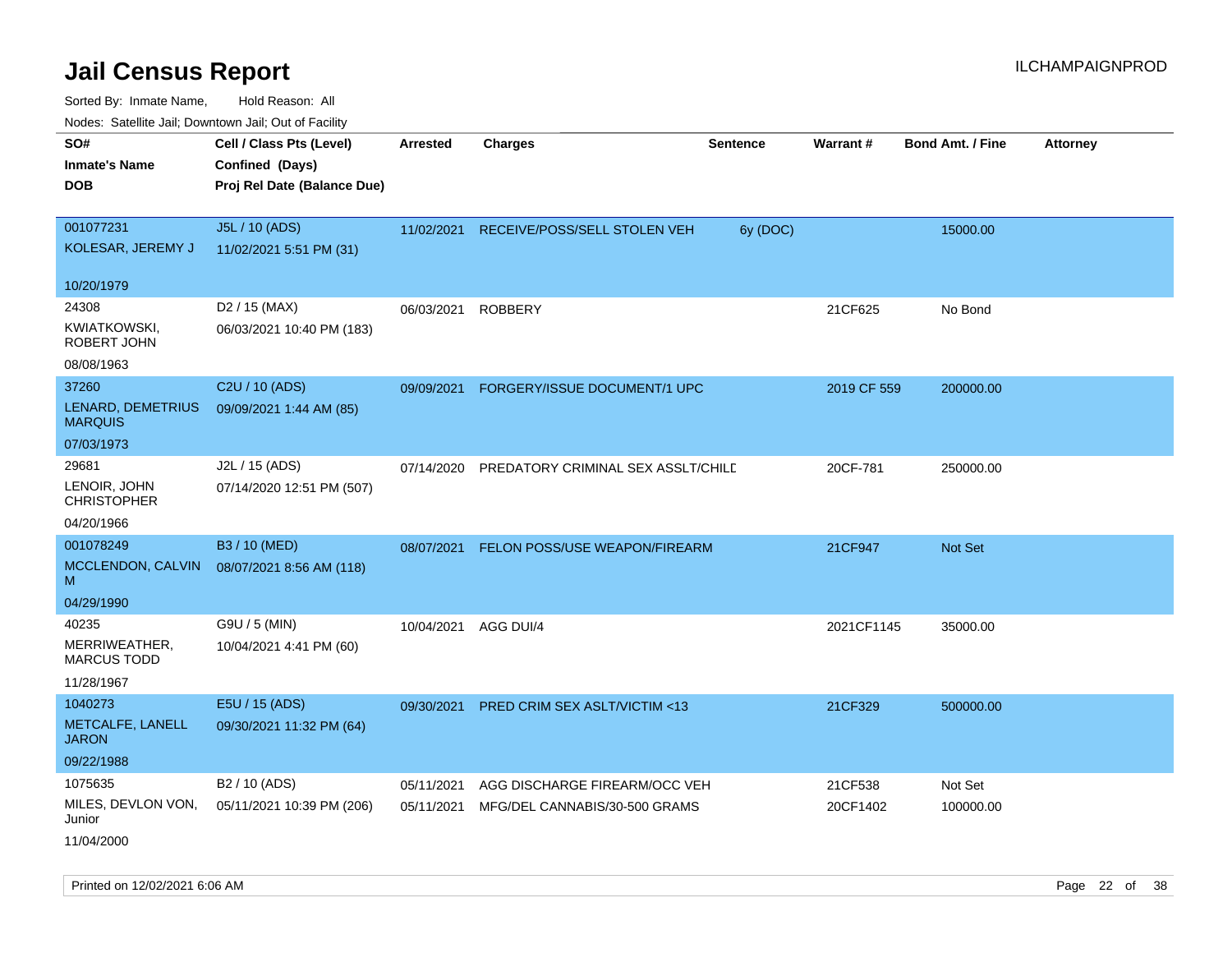| Todoo. Catomto cam, Bornitorini cam, Oat or I aonity |                                             |            |                                                          |                 |                 |                         |                 |
|------------------------------------------------------|---------------------------------------------|------------|----------------------------------------------------------|-----------------|-----------------|-------------------------|-----------------|
| SO#<br>Inmate's Name                                 | Cell / Class Pts (Level)<br>Confined (Days) | Arrested   | <b>Charges</b>                                           | <b>Sentence</b> | <b>Warrant#</b> | <b>Bond Amt. / Fine</b> | <b>Attorney</b> |
| DOB                                                  | Proj Rel Date (Balance Due)                 |            |                                                          |                 |                 |                         |                 |
|                                                      |                                             |            |                                                          |                 |                 |                         |                 |
| 1069209                                              | H <sub>2</sub> L / 10 (ADS)                 | 04/07/2021 | AGG BATTERY/GREAT BODILY HARM                            |                 | 21CF376         | Not Set                 |                 |
| <b>MOORE, DEVONTE</b><br>JAMAL                       | 04/07/2021 6:25 PM (240)                    |            |                                                          |                 |                 |                         |                 |
| 09/24/1995                                           |                                             |            |                                                          |                 |                 |                         |                 |
| 966887                                               | F7L / 15 (MAX)                              | 11/05/2021 | DELIVERY OF OR POSSESSION OF W/IN110y/0m/0d (DC 19CF1425 |                 |                 | No Bond                 |                 |
| NELSON, DARRYL<br>WAYNE                              | 11/05/2021 11:00 AM (28)                    |            |                                                          |                 |                 |                         |                 |
| 01/16/1984                                           |                                             |            |                                                          |                 |                 |                         |                 |
| 001078357                                            | H6L / 15 (ADS)                              | 09/17/2021 | ARMED ROBBERY/ARMED W/FIREARM                            |                 | 21CF1230        | Not Set                 |                 |
| PETTIGREW, CAREY                                     | 09/17/2021 9:56 AM (77)                     | 09/17/2021 | ARMED ROBBERY/ARMED W/FIREARM                            |                 | 21CF1128        | <b>Not Set</b>          |                 |
| <b>CORNITRIAS DEOBLO</b>                             |                                             | 09/17/2021 | ARMED ROBBERY/ARMED W/FIREARM                            |                 | 21CF1129        | <b>Not Set</b>          |                 |
| 08/31/1986                                           |                                             |            |                                                          |                 |                 |                         |                 |
| 1022441                                              | H3L / 10 (ADS)                              | 10/27/2021 | AGG BATTERY/PEACE OFFICER                                |                 | 2021 CF 12      | No Bond                 |                 |
| PICKENS, DONTRELL<br>DEMAR                           | 10/27/2021 1:39 PM (37)                     | 10/27/2021 | AGG BATTERY/PEACE OFFICER                                |                 | 2020 CF 1488    | No Bond                 |                 |
| 12/10/1993                                           |                                             |            |                                                          |                 |                 |                         |                 |
| 1072114                                              | A1U / 15 (SPH)                              | 01/17/2021 | ATTEMPT (FIRST DEGREE MURDER)                            |                 | 2021CF65        | <b>Not Set</b>          |                 |
|                                                      | ROBINSON, DONNELL 01/17/2021 2:40 PM (320)  | 01/17/2021 | ARMED ROBBERY/NO FIREARM                                 |                 | 2020CF824       | 75000.00                |                 |
| <b>LEVON</b>                                         |                                             | 02/17/2021 | <b>AGGRAVATED BATTERY</b>                                | 4y (DOC)        |                 | 250000.00               |                 |
| 10/23/2000                                           |                                             |            |                                                          |                 |                 |                         |                 |
| 980761                                               | B1 / 10 (MED)                               | 06/07/2021 | DOMESTIC BATTERY/OTHER PRIOR                             | 5y (DOC)        |                 | Not Set                 |                 |
| ROBINSON, LEON<br>SOLOMON                            | 06/07/2021 1:53 AM (179)                    |            |                                                          |                 |                 |                         |                 |
| 10/22/1983                                           |                                             |            |                                                          |                 |                 |                         |                 |
| 001078588                                            | G6U / 5 (MIN)                               | 11/16/2021 | DRVG UNDER INFLU OF ALCOHOL                              |                 | 21DT316         | 240.00                  |                 |
| ROBINSON, RONALD<br>JACK                             | 11/16/2021 6:20 PM (17)                     |            |                                                          |                 |                 |                         |                 |
| 08/29/1976                                           |                                             |            |                                                          |                 |                 |                         |                 |
| 1006507                                              | 14 / 10 (ADS)                               | 10/21/2021 | AGG ASLT/USE DDLY WEAPON                                 |                 | 21CM123         | 1000.00                 |                 |
| RODGERS, DYLAN                                       | 10/21/2021 12:34 AM (43)                    | 10/21/2021 | DOMESTIC BATTERY/OTHER PRIOR                             |                 | 21CF1269        | Not Set                 |                 |
| ROBERT                                               |                                             | 10/21/2021 | PROBATION VIOLATION                                      |                 | 2019CF1220      | 10000.00                |                 |
| 12/12/1991                                           |                                             |            |                                                          |                 |                 |                         |                 |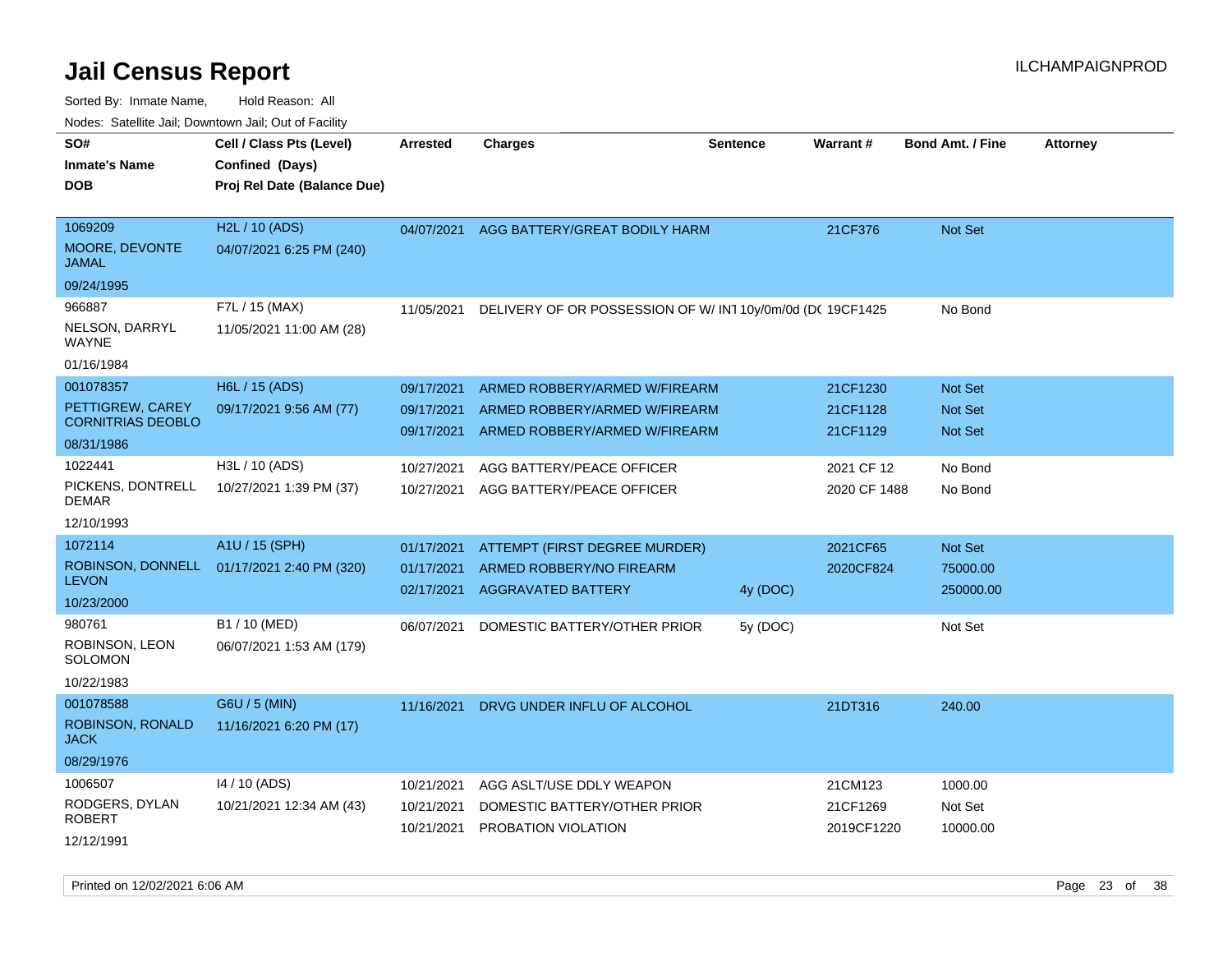Sorted By: Inmate Name, Hold Reason: All Nodes: Satellite Jail; Downtown Jail; Out of Facility

| Noues. Salemie Jan, Downtown Jan, Out of Facility |                                             |                  |                                      |                 |            |                         |          |
|---------------------------------------------------|---------------------------------------------|------------------|--------------------------------------|-----------------|------------|-------------------------|----------|
| SO#                                               | Cell / Class Pts (Level)                    | <b>Arrested</b>  | <b>Charges</b>                       | <b>Sentence</b> | Warrant#   | <b>Bond Amt. / Fine</b> | Attorney |
| <b>Inmate's Name</b>                              | Confined (Days)                             |                  |                                      |                 |            |                         |          |
| <b>DOB</b>                                        | Proj Rel Date (Balance Due)                 |                  |                                      |                 |            |                         |          |
|                                                   |                                             |                  |                                      |                 |            |                         |          |
| 1069960                                           | G7L / 5 (MIN)                               |                  | 09/28/2021 IDENTITY THEFT/\$2K-\$10K |                 | 21CF952    | 10000.00                |          |
| SHELTON, JOSIAH<br><b>TIMOTHY</b>                 | 09/28/2021 2:04 AM (66)                     |                  |                                      |                 |            |                         |          |
| 02/23/1980                                        |                                             |                  |                                      |                 |            |                         |          |
| 1034702                                           | F3L / 10 (MED)                              | 10/22/2021       | AGG DOMESTIC BATTERY/STRANGLE        |                 | 21CF1123   | 50000.00                |          |
|                                                   | SOULE, AUSTIN TYLER 10/22/2021 6:49 AM (42) |                  |                                      |                 |            |                         |          |
|                                                   |                                             |                  |                                      |                 |            |                         |          |
| 03/18/1995                                        |                                             |                  |                                      |                 |            |                         |          |
| 1057312                                           | G <sub>2U</sub>                             | 11/10/2021       | <b>HOME INVASION/FIREARM</b>         |                 | 21CF1388   | Not Set                 |          |
| <b>STARKS, RAMEON</b><br><b>TAHZIER</b>           | 11/10/2021 9:51 PM (23)                     | 11/30/2021 THEFT |                                      |                 | 21CF1194   | 100000.00               |          |
| 12/18/1996                                        |                                             |                  |                                      |                 |            |                         |          |
| 1051104                                           | G1U / 5 (MIN)                               | 05/26/2021       | <b>BURGLARY</b>                      |                 | 21CF667    | Not Set                 |          |
| STOVER, ANDREW                                    | 05/27/2021 12:59 AM (190)                   | 05/26/2021       | METH DELIVERY/5<15 GRAMS             |                 | 21CF598    | Not Set                 |          |
| <b>WADE</b>                                       |                                             | 05/26/2021       | DRIVING ON REVOKED LICENSE           |                 | 21TR4000   | Not Set                 |          |
| 07/20/1994                                        |                                             |                  |                                      |                 |            |                         |          |
| 1024184                                           | H5L / 10 (ADS)                              | 09/08/2021       | AGG ASLT PEACE OFF/FIRE/ER WRK       |                 | 20CF1051   | No Bond                 |          |
| SULLIVAN, CODY<br><b>MICHAEL</b>                  | 09/08/2021 3:28 PM (86)                     |                  |                                      |                 |            |                         |          |
| 08/15/1994                                        |                                             |                  |                                      |                 |            |                         |          |
| 1068839                                           | F8L / 15 (MAX)                              | 08/07/2020       | <b>HOMICIDE</b>                      |                 | 2020-CF851 | 1000000.00              |          |
| TAYLOR, LONDON<br><b>JAVON</b>                    | 08/07/2020 10:30 AM (483)                   |                  |                                      |                 |            |                         |          |
| 08/16/1999                                        |                                             |                  |                                      |                 |            |                         |          |
| 1004142                                           | F9L / 15 (MAX)                              | 10/22/2021       | PAROLE REVOCATION                    |                 |            | Not Set                 |          |
| TOY, KAYON LARENZ                                 | 10/22/2021 1:01 PM (42)                     | 10/27/2021       | POSSESSION OF METH/15<100GRAMS       |                 | 2021CF1298 | 1500000.00              |          |
|                                                   |                                             |                  |                                      |                 |            |                         |          |
| 09/12/1991                                        |                                             |                  |                                      |                 |            |                         |          |
| 1056971                                           | D6 / 10 (ADS)                               | 08/07/2021       | FELON POSS/USE WEAPON/FIREARM        |                 | 21CF948    | No Bond                 |          |
| <b>TRAVIS, DENZEL</b><br><b>DANTRELL</b>          | 08/07/2021 7:36 AM (118)                    | 08/08/2021       | AGG BATTERY/PUBLIC PLACE             |                 | 2020CF647  | 25000.00                |          |
| 03/21/1993                                        |                                             |                  |                                      |                 |            |                         |          |

Printed on 12/02/2021 6:06 AM **Page 24 of 38**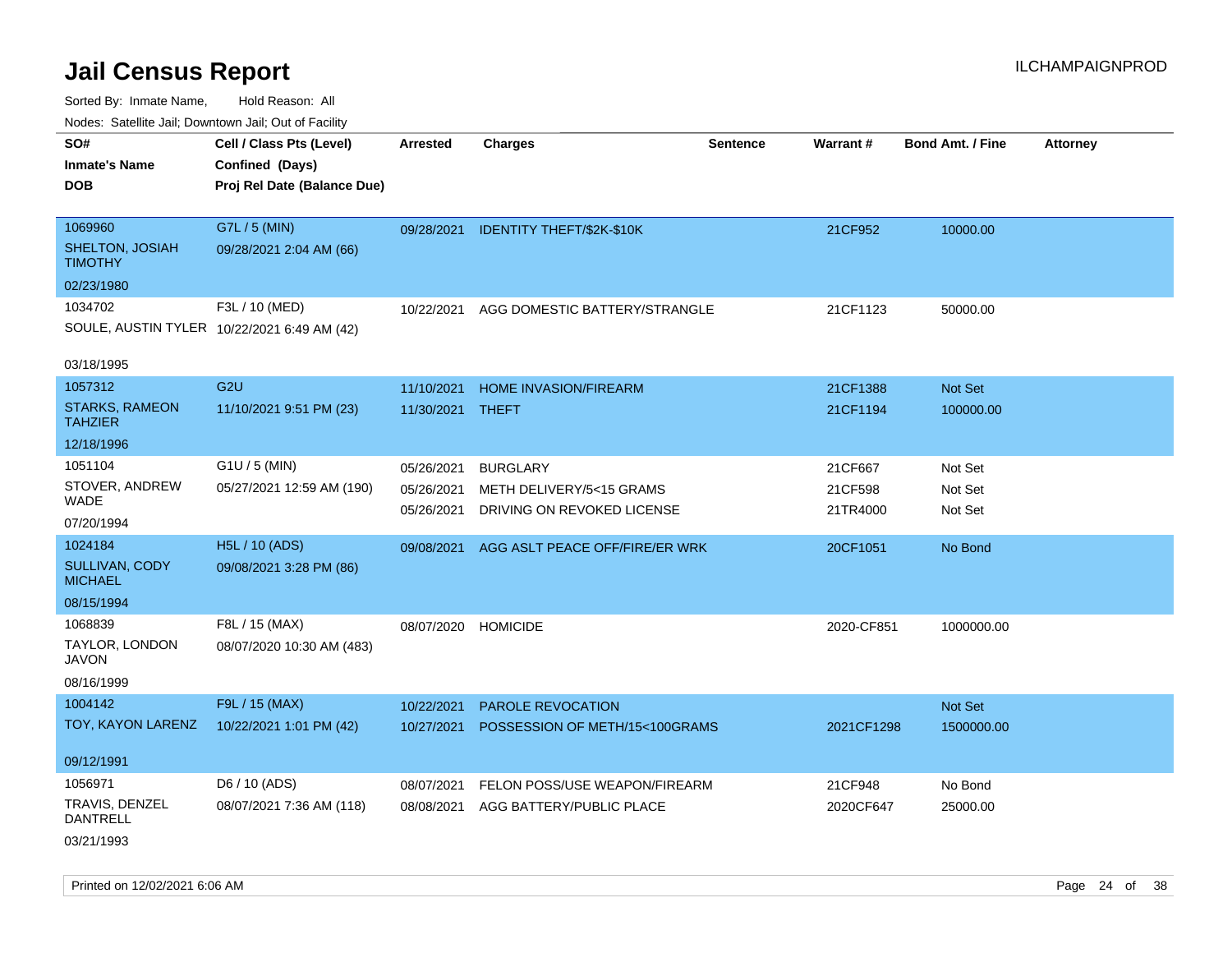| roaco. Catolino dall, Downtown dall, Out of Fability |                             |                   |                                    |                 |                 |                         |                 |
|------------------------------------------------------|-----------------------------|-------------------|------------------------------------|-----------------|-----------------|-------------------------|-----------------|
| SO#                                                  | Cell / Class Pts (Level)    | <b>Arrested</b>   | <b>Charges</b>                     | <b>Sentence</b> | <b>Warrant#</b> | <b>Bond Amt. / Fine</b> | <b>Attorney</b> |
| <b>Inmate's Name</b>                                 | Confined (Days)             |                   |                                    |                 |                 |                         |                 |
| <b>DOB</b>                                           | Proj Rel Date (Balance Due) |                   |                                    |                 |                 |                         |                 |
|                                                      |                             |                   |                                    |                 |                 |                         |                 |
| 001078250                                            | F2L / 10 (MED)              | 08/07/2021        | FELON POSS WEAPON/BODY ARMOR       |                 | 21CF950         | Not Set                 |                 |
| TRAVIS, JORDAN<br><b>TESHAUN</b>                     | 08/07/2021 10:27 AM (118)   |                   |                                    |                 |                 |                         |                 |
| 03/03/1996                                           |                             |                   |                                    |                 |                 |                         |                 |
| 969709                                               | C7L / 5 (MIN)               | 10/29/2021        | CRIM DMG TO PROP \$500-10K         |                 |                 | Not Set                 |                 |
| TUFTE, BRYCE<br><b>MATTHEW</b>                       | 10/29/2021 3:14 PM (35)     | 10/29/2021        | DRIVING ON SUSPENDED LICENSE       |                 | 20TR2181        | 5000.00                 |                 |
| 05/30/1988                                           | 12/20/2021 (0.00)           |                   |                                    |                 |                 |                         |                 |
| 30108                                                | J4L / 15 (ADS)              | 07/30/2021 MURDER |                                    |                 | 21CF902         | 2000000.00              |                 |
| VANDYKE, DARYL<br><b>ANTHONY</b>                     | 07/30/2021 8:29 PM (126)    |                   |                                    |                 |                 |                         |                 |
| 10/04/1965                                           |                             |                   |                                    |                 |                 |                         |                 |
| 968681                                               | D5 / 15 (ADS)               | 08/27/2021        | AGG CRIM SX AB/VIC 13<18/TRUST     |                 | 2020CF499       | 250000.00               |                 |
| WADE, DEMETRIUS<br>DARYL                             | 08/27/2021 2:25 AM (98)     | 08/27/2021        | INDIRECT CRIMINAL CONTEMPT         | 5y(DOC)         | 2021CC16        | No Bond                 |                 |
| 01/07/1987                                           |                             |                   |                                    |                 |                 |                         |                 |
| 1070904                                              | G7U / 5 (MIN)               | 10/28/2021        | <b>BURGLARY</b>                    |                 | 2021CF321       | 15000.00                |                 |
| WANKEL, JONAH<br><b>JAMES</b>                        | 10/28/2021 3:42 AM (36)     |                   |                                    |                 |                 |                         |                 |
| 12/15/1993                                           |                             |                   |                                    |                 |                 |                         |                 |
| 44836                                                | E2L / 15 (ADS)              | 11/02/2021        | <b>CRIM TRESPASS TO STATE LAND</b> |                 | 21118875        | Not Set                 |                 |
| WESLEY, FRANK                                        | 11/02/2021 4:08 AM (31)     | 11/02/2021        | THEFT                              |                 |                 | Not Set                 |                 |
| LADELL                                               |                             | 11/02/2021        | DISORDERLY CONDUCT                 |                 |                 | Not Set                 |                 |
| 09/17/1977                                           |                             |                   |                                    |                 |                 |                         |                 |
| 001078511                                            | G5U / 5 (MIN)               | 10/18/2021        | <b>WRIT</b>                        |                 | 20CF1318        | No Bond                 |                 |
| <b>WILLIAMS, KANAAN</b><br><b>AUBREY</b>             | 10/18/2021 2:21 PM (46)     |                   |                                    |                 |                 |                         |                 |
| 03/17/2000                                           |                             |                   |                                    |                 |                 |                         |                 |
| 1058072                                              | A2U / 15 (SPH)              | 02/25/2021        | ARMED HABITUAL CRIMINAL            |                 |                 | Not Set                 |                 |
| <b>WILLIAMS, KENNETH</b><br><b>BERNARD</b>           | 02/25/2021 3:24 PM (281)    |                   |                                    |                 |                 |                         |                 |
| 10/04/1985                                           |                             |                   |                                    |                 |                 |                         |                 |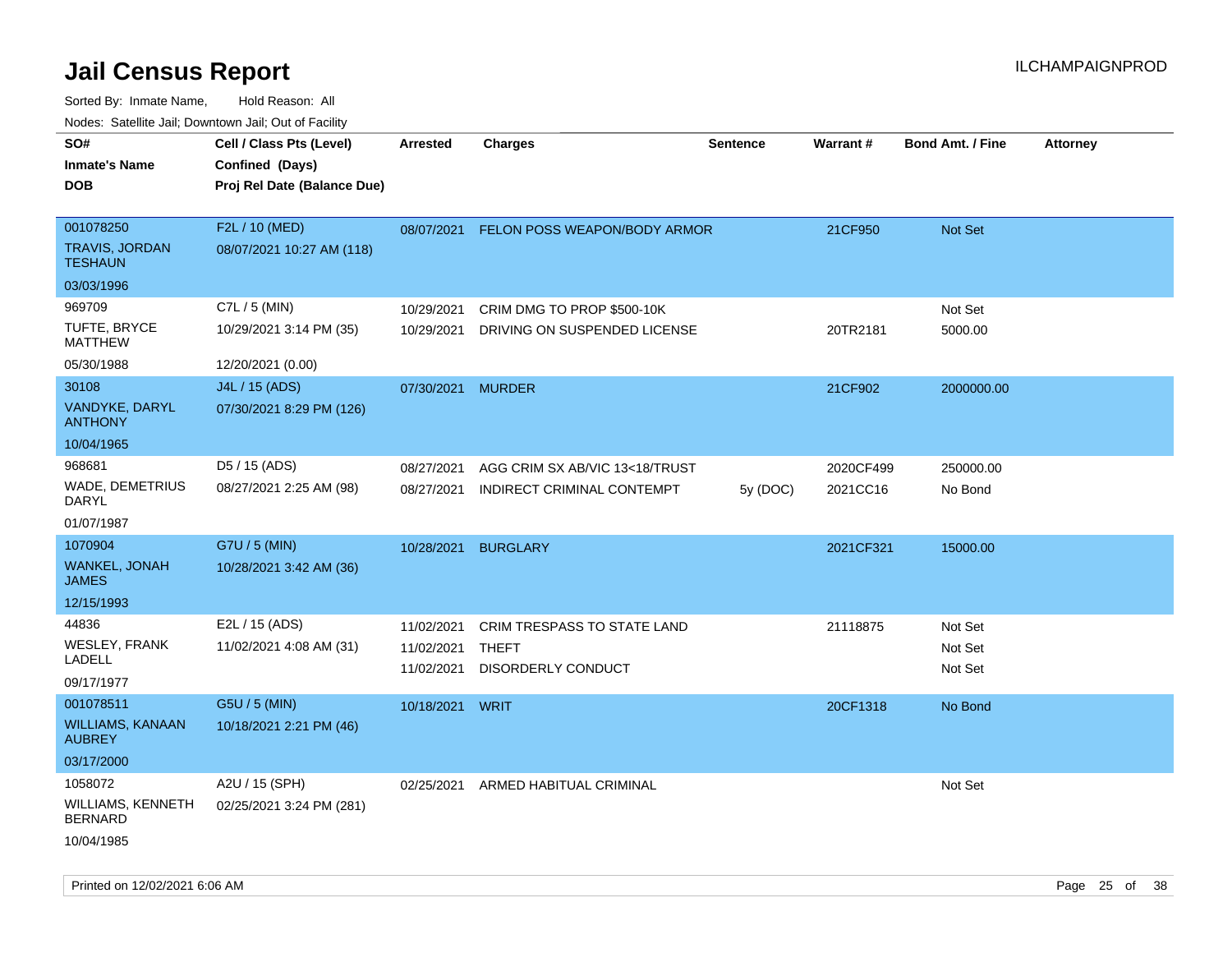| SO#                                       | Cell / Class Pts (Level)    | Arrested   | <b>Charges</b>               | <b>Sentence</b> | Warrant#    | <b>Bond Amt. / Fine</b> | <b>Attorney</b> |
|-------------------------------------------|-----------------------------|------------|------------------------------|-----------------|-------------|-------------------------|-----------------|
| <b>Inmate's Name</b>                      | Confined (Days)             |            |                              |                 |             |                         |                 |
| <b>DOB</b>                                | Proj Rel Date (Balance Due) |            |                              |                 |             |                         |                 |
|                                           |                             |            |                              |                 |             |                         |                 |
| 53518                                     | $15/15$ (ADS)               | 08/19/2021 | AGGRAVATED BATTERY           |                 | 21CF1014    | Not Set                 |                 |
| <b>WILLIAMS, TORREY</b><br><b>TOSHIBA</b> | 08/19/2021 10:10 AM (106)   | 09/01/2021 | PROBATION VIOLATION          |                 | 20CF381     | Not Set                 |                 |
| 03/30/1975                                |                             |            |                              |                 |             |                         |                 |
| 996311                                    | G4U / 5 (MIN)               | 10/29/2021 | DOMESTIC BATTERY/OTHER PRIOR |                 | 21CF1326    | No Bond                 |                 |
| WILLIAMS,<br>TRAYSHAUN DEVONTA            | 10/29/2021 10:51 PM (35)    |            |                              |                 |             |                         |                 |
| 02/18/1992                                |                             |            |                              |                 |             |                         |                 |
| 9326                                      | $12/5$ (ADS)                | 06/14/2021 | <b>BURGLARY</b>              |                 | 2020-CF-625 | Not Set                 |                 |
| YOUNG, ANTHONY<br><b>PAUL</b>             | 06/14/2021 12:07 PM (172)   |            |                              |                 |             |                         |                 |
| 03/13/1954                                |                             |            |                              |                 |             |                         |                 |
| <b>Total Downtown Jail: 66</b>            |                             | Males: 66  | Females: 0<br>Unknown: 0     |                 |             |                         |                 |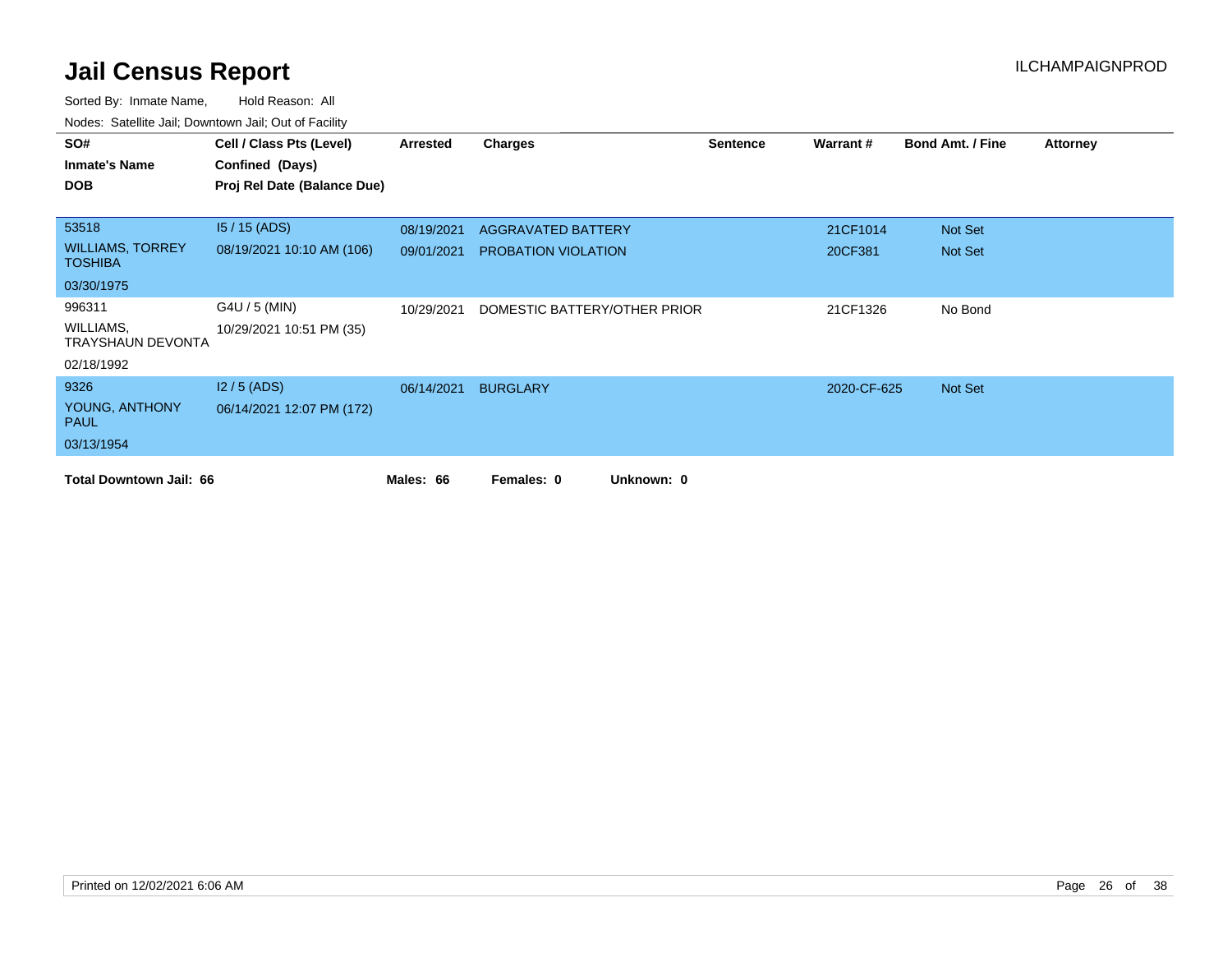|  | <b>Out of Facility</b> |  |
|--|------------------------|--|

| SO#<br><b>Inmate's Name</b><br><b>DOB</b> | Cell / Class Pts (Level)<br>Confined (Days)<br>Proj Rel Date (Balance Due) | <b>Arrested</b> | <b>Charges</b>                   | <b>Sentence</b> | <b>Warrant#</b> | Bond Amt. / Fine | <b>Attorney</b> |
|-------------------------------------------|----------------------------------------------------------------------------|-----------------|----------------------------------|-----------------|-----------------|------------------|-----------------|
| 61095<br>AMOS, DERRICK<br><b>JAMES</b>    | <b>DEW / 10 (ADS)</b><br>05/02/2021 9:02 PM (215)                          | 05/02/2021      | HOME INVASION/CAUSE INJURY       |                 | 2021CF323       | 100000.00        |                 |
| 06/12/1985                                |                                                                            |                 |                                  |                 |                 |                  |                 |
| 19971                                     | EHD                                                                        | 11/09/2021      | DRIVING RVK/SUSP DUI/SSS 4-9     |                 | 2021CF968       | Not Set          |                 |
| <b>LYNN</b>                               | BARNESKE, RAYMOND 11/09/2021 9:32 AM (24)                                  |                 |                                  |                 |                 |                  |                 |
| 08/17/1961                                | 5/6/2022 (0.00)                                                            |                 |                                  |                 |                 |                  |                 |
| 516062                                    | <b>DEW / 15 (MAX)</b>                                                      | 02/22/2021      | AGG DISCH FIR/VEH/PC OFF/FRMAN   |                 | 21CF210         | No Bond          |                 |
| <b>BENNETT, JOHN</b><br><b>MICHAEL</b>    | 02/22/2021 10:47 AM (284)                                                  | 02/22/2021      | <b>PHONE HARASSMENT/2+</b>       |                 | 20CF194         | 5000.00          |                 |
| 04/30/1986                                |                                                                            |                 |                                  |                 |                 |                  |                 |
| 976538                                    | EHD                                                                        | 10/12/2021      | DOMESTIC BATTERY/OTHER PRIOR     |                 | 2020CF1095      | Not Set          |                 |
|                                           | BLISSIT, WYATT TYRES 10/12/2021 10:05 AM (52)                              |                 |                                  |                 |                 |                  |                 |
| 09/05/1989                                | 1/6/2022 (0.00)                                                            |                 |                                  |                 |                 |                  |                 |
| 33993                                     | <b>DEW / 10 (MED)</b>                                                      | 06/14/2021      | AGGRAVATED DOMESTIC BATTERY      |                 | 21CF688         | Not Set          |                 |
| <b>BOOKER, STEPHON</b>                    | 06/14/2021 7:42 PM (172)                                                   | 06/14/2021      | POSSESSING A CONTROLLED SUBSTAND |                 | 21CF657         | Not Set          |                 |
| <b>MONTELL</b>                            |                                                                            | 06/14/2021      | PAROLE REVOCATION                |                 | CH2103612       | No Bond          |                 |
| 06/11/1971                                |                                                                            |                 |                                  |                 |                 |                  |                 |
| 1074315                                   | DEW / 15 (MAX)                                                             | 07/27/2021      | AGG DISCHARGE FIREARM/VEH/SCH    |                 | 21CF927         | Not Set          |                 |
| <b>BRIGGS, PATRICK</b><br><b>MONTAY</b>   | 08/03/2021 4:56 PM (122)                                                   |                 |                                  |                 |                 |                  |                 |
| 08/05/2001                                |                                                                            |                 |                                  |                 |                 |                  |                 |
| 001078065                                 | <b>KAN / 10 (ADS)</b>                                                      | 06/17/2021      | AGG BATTERY/DISCHARGE FIREARM    |                 | 21CF704         | 1000000.00       |                 |
| <b>BROWN, CHARMAN</b><br><b>LAKEEF</b>    | 06/17/2021 12:32 PM (169)                                                  |                 |                                  |                 |                 |                  |                 |
| 11/30/2002                                |                                                                            |                 |                                  |                 |                 |                  |                 |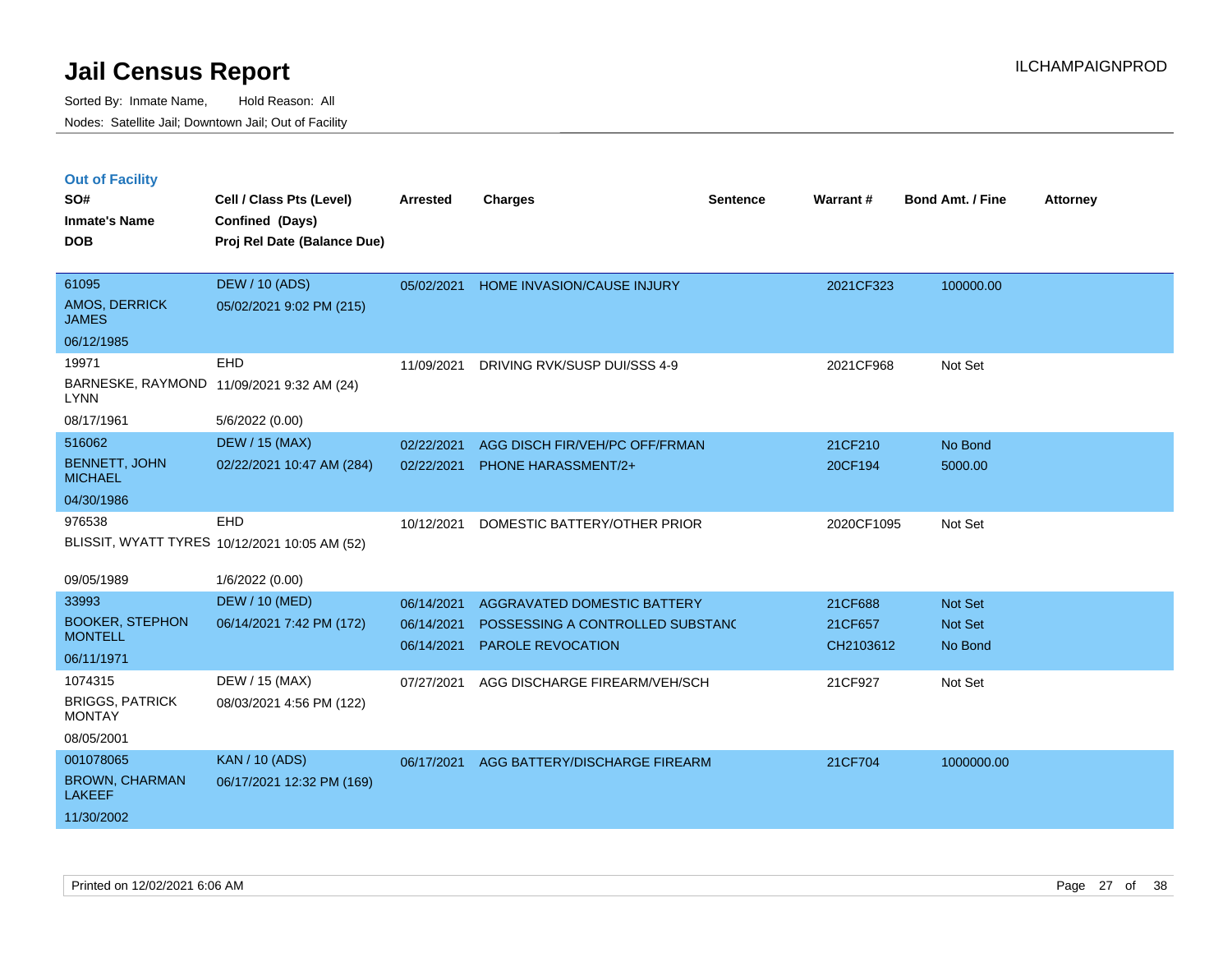| SO#<br><b>Inmate's Name</b><br><b>DOB</b> | Cell / Class Pts (Level)<br>Confined (Days)<br>Proj Rel Date (Balance Due) | Arrested   | <b>Charges</b>                     | <b>Sentence</b> | <b>Warrant#</b> | <b>Bond Amt. / Fine</b> | <b>Attorney</b> |
|-------------------------------------------|----------------------------------------------------------------------------|------------|------------------------------------|-----------------|-----------------|-------------------------|-----------------|
| 1038554                                   | <b>KAN / 15 (MAX)</b>                                                      | 08/18/2021 | <b>ARMED HABITUAL CRIMINAL</b>     |                 | 21CF1162        | <b>Not Set</b>          |                 |
| <b>BROWN, CORRION</b><br><b>DEVONTAE</b>  | 08/18/2021 5:40 PM (107)                                                   | 08/18/2021 | DELIVERY OF OR POSSESSION OF W/INT |                 | 21CF1009        | No Bond                 |                 |
| 04/19/1995                                |                                                                            |            |                                    |                 |                 |                         |                 |
| 1062585                                   | <b>EHD</b>                                                                 | 11/30/2021 | AGG DUI/LIC SUSP OR REVOKED        |                 | 2020CF1152      | Not Set                 |                 |
| <b>BROWN, ERRICK</b><br>LAMONT, Junior    | 11/30/2021 9:39 AM (3)                                                     |            |                                    |                 |                 |                         |                 |
| 02/12/1994                                | 12/20/2021 (0.00)                                                          |            |                                    |                 |                 |                         |                 |
| 1071662                                   | <b>KAN / 15 (MAX)</b>                                                      | 12/07/2020 | FELON POSS/USE FIREARM PRIOR       | 7y (DOC)        | 20CF1418        | 250000.00               |                 |
| <b>BROWN, JAWON</b><br><b>EDWARD</b>      | 12/14/2020 6:02 PM (354)                                                   |            |                                    |                 |                 |                         |                 |
| 04/21/2000                                |                                                                            |            |                                    |                 |                 |                         |                 |
| 1038579                                   | KAN / 15 (MAX)                                                             | 08/18/2021 | FELON POSS/USE WEAPON/FIREARM      |                 | 21CF1010        | Not Set                 |                 |
| <b>BROWN, MARKEL</b><br><b>RIKKI</b>      | 08/18/2021 2:05 PM (107)                                                   |            |                                    |                 |                 |                         |                 |
| 01/06/1995                                |                                                                            |            |                                    |                 |                 |                         |                 |
| 1003006                                   | <b>KAN / 15 (MAX)</b>                                                      | 08/19/2021 | FELON POSS/USE MACHINE GUN         |                 | 21CF1011        | No Bond                 |                 |
| <b>BROWN, ROCKEITH</b><br><b>JAVONTE</b>  | 08/19/2021 12:55 AM (106)                                                  |            |                                    |                 |                 |                         |                 |
| 07/23/1991                                |                                                                            |            |                                    |                 |                 |                         |                 |
| 987334                                    | DEW / 15 (MAX)                                                             | 03/10/2021 | ATTEMPT (FIRST DEGREE MURDER)      |                 | 19CF689         | Not Set                 |                 |
| CAIN, ISAIAH<br><b>DEPRIEST</b>           | 03/10/2021 2:22 PM (268)                                                   |            |                                    |                 |                 |                         |                 |
| 12/23/1990                                |                                                                            |            |                                    |                 |                 |                         |                 |
| 992962                                    | <b>DEW / 15 (ADS)</b>                                                      | 05/25/2021 | MURDER/INTENT TO KILL/INJURE       |                 | 2018CF1045      | 1000000.00              |                 |
| CAMPBELL, KEITH<br><b>KNAQEEB</b>         | 05/25/2021 1:19 PM (192)                                                   |            |                                    |                 |                 |                         |                 |
| 07/22/1991                                |                                                                            |            |                                    |                 |                 |                         |                 |
| 001078576                                 | KAN / 15 (MAX)                                                             | 11/09/2021 | UNLAWFUL USE OF A WEAPON           |                 | 21CF1383        | Not Set                 |                 |
| CARTER, DEMONDRE<br>DAVON                 | 11/09/2021 6:01 PM (24)                                                    |            |                                    |                 |                 |                         |                 |
| 05/27/2001                                |                                                                            |            |                                    |                 |                 |                         |                 |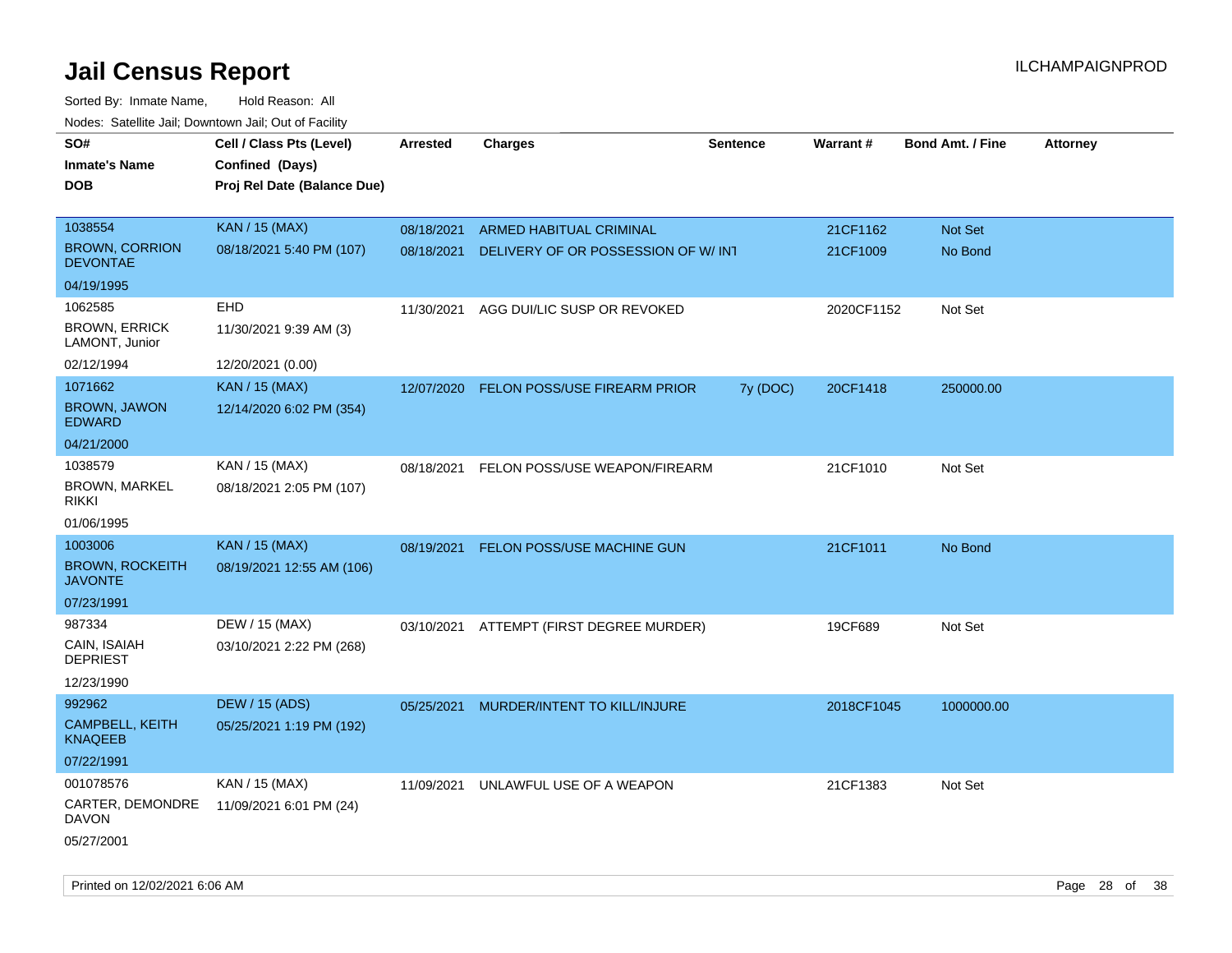Sorted By: Inmate Name, Hold Reason: All Nodes: Satellite Jail; Downtown Jail; Out of Facility

| ivuutis. Galtiillit Jall, Duwilluwii Jall, Oul of Facility |                             |                 |                                      |                 |                 |                         |                 |
|------------------------------------------------------------|-----------------------------|-----------------|--------------------------------------|-----------------|-----------------|-------------------------|-----------------|
| SO#                                                        | Cell / Class Pts (Level)    | <b>Arrested</b> | <b>Charges</b>                       | <b>Sentence</b> | <b>Warrant#</b> | <b>Bond Amt. / Fine</b> | <b>Attorney</b> |
| <b>Inmate's Name</b>                                       | Confined (Days)             |                 |                                      |                 |                 |                         |                 |
| <b>DOB</b>                                                 | Proj Rel Date (Balance Due) |                 |                                      |                 |                 |                         |                 |
|                                                            |                             |                 |                                      |                 |                 |                         |                 |
| 1064992                                                    | <b>KAN / 15 (MAX)</b>       |                 | 09/20/2021 ARMED VIOLENCE/CATEGORY I |                 | 21CF1137        | Not Set                 |                 |
| <b>CARTER, KEJUAN</b><br><b>JAVONTE</b>                    | 09/20/2021 11:42 PM (74)    |                 |                                      |                 |                 |                         |                 |
| 06/27/1998                                                 |                             |                 |                                      |                 |                 |                         |                 |
| 959420                                                     | <b>EHD</b>                  | 11/16/2021      | AGG DUI/NO VALID DL                  |                 | 2021CF673       | Not Set                 |                 |
| CHAPPLE, RAYMOND<br><b>DEONTE</b>                          | 11/16/2021 9:49 AM (17)     |                 |                                      |                 |                 |                         |                 |
| 06/30/1988                                                 | 12/29/2021 (0.00)           |                 |                                      |                 |                 |                         |                 |
| 1068848                                                    | <b>KAN / 15 (MAX)</b>       | 02/06/2020      | MURDER/INTENT TO KILL/INJURE         |                 | 20CF-156        | No Bond                 |                 |
| <b>CHATMAN, MICHAEL</b><br><b>DAISEAN</b>                  | 02/06/2020 5:22 PM (666)    |                 |                                      |                 |                 |                         |                 |
| 11/12/1999                                                 |                             |                 |                                      |                 |                 |                         |                 |
| 001078461                                                  | KAN / 10 (MED)              | 10/07/2021      | AGG UNLAWFUL USE WEAPON/PERSON       |                 | 2021CF1209      | No Bond                 |                 |
| COLE, ERIC JOSE                                            | 10/08/2021 12:25 AM (56)    | 10/07/2021      | AGG DOMESTIC BATTERY/STRANGLE        |                 | 2021CF1208      | Not Set                 |                 |
| 01/24/2002                                                 |                             | 10/08/2021      | HARASS WITNESS/FAMILY MBR/REP        |                 | 21CF1218        | Not Set                 |                 |
| 57733                                                      | <b>KAN / 15 (SPH)</b>       | 02/25/2020      | <b>HOMICIDE</b>                      |                 | 2020-CF250      | 2000000.00              |                 |
| <b>CRAIG, ANTOINE</b><br><b>DARRELL</b>                    | 02/25/2020 4:08 PM (647)    | 02/25/2020      | <b>FELON POSS/USE WEAPON/FIREARM</b> |                 | 19CF-1827       | 80000.00                |                 |
| 10/09/1982                                                 |                             |                 |                                      |                 |                 |                         |                 |
| 001077939                                                  | DEW / 10 (MED)              | 05/10/2021      | FIREARM/FOID INVALID/NOT ELIG        |                 | 21CF526         | No Bond                 |                 |
| <b>CROSS, PATRICK</b><br><b>DONTRELLE</b>                  | 05/10/2021 7:31 PM (207)    | 06/02/2021      | POSS STOLEN VEHICLE > \$25,000       |                 | 21CF612         | Not Set                 |                 |
| 11/07/2001                                                 |                             |                 |                                      |                 |                 |                         |                 |
| 1061304                                                    | <b>DEW / 15 (MAX)</b>       | 10/11/2021      | <b>ARMED HABITUAL CRIMINAL</b>       |                 | 21CF1226        | No Bond                 |                 |
| DORRIS, KEMION                                             | 10/11/2021 7:30 PM (53)     | 10/11/2021      | <b>ARMED HABITUAL CRIMINAL</b>       |                 | 21CF1227        | No Bond                 |                 |
| <b>DAETOCE</b>                                             |                             | 10/11/2021      | <b>HOME INVASION/FIREARM</b>         |                 | 21CF1228        | No Bond                 |                 |
| 11/19/1997                                                 |                             |                 |                                      |                 |                 |                         |                 |
| 1076663                                                    | DEW / 15 (MAX)              | 07/15/2020      | *ARMED HABITUAL CRIMINAL             |                 | 2020-CF783      | 500000.00               |                 |
| DYE, KENNE YAKIEM                                          | 07/15/2020 11:49 AM (506)   |                 |                                      |                 |                 |                         |                 |

05/30/1988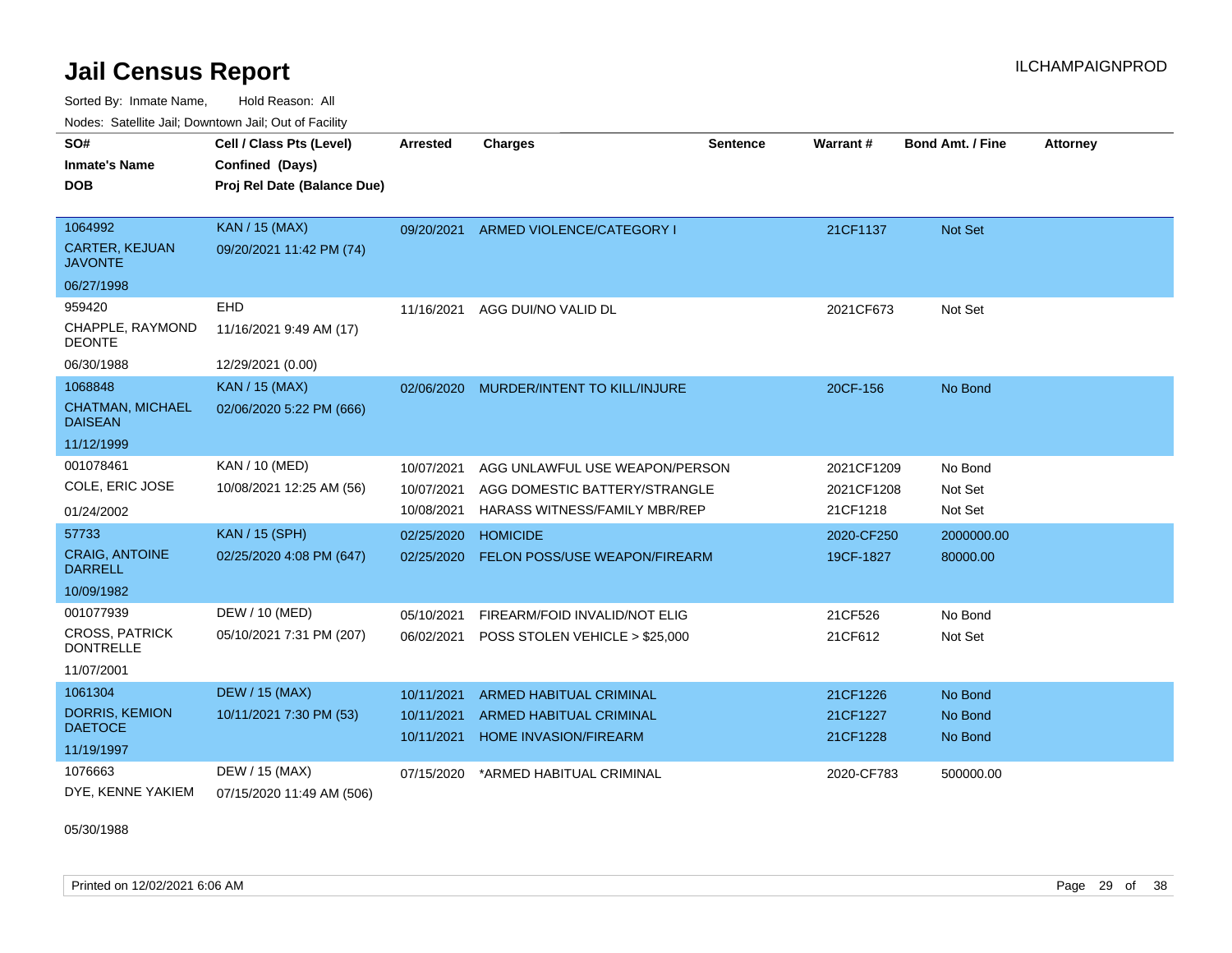| SO#                                    | Cell / Class Pts (Level)                     | <b>Arrested</b> | <b>Charges</b>                     | <b>Sentence</b> | Warrant#   | <b>Bond Amt. / Fine</b> | <b>Attorney</b> |
|----------------------------------------|----------------------------------------------|-----------------|------------------------------------|-----------------|------------|-------------------------|-----------------|
| Inmate's Name                          | Confined (Days)                              |                 |                                    |                 |            |                         |                 |
| DOB                                    | Proj Rel Date (Balance Due)                  |                 |                                    |                 |            |                         |                 |
| 995885                                 | <b>EHD</b>                                   | 11/30/2021      | DRIVING ON SUSPENDED LICENSE       |                 | 2021TR4222 | Not Set                 |                 |
| FINLEY, KENON<br><b>MARQUIS</b>        | 11/30/2021 10:33 AM (3)                      |                 |                                    |                 |            |                         |                 |
| 09/13/1991                             | 12/29/2021 (0.00)                            |                 |                                    |                 |            |                         |                 |
| 27428                                  | <b>EHD</b>                                   | 09/21/2021      | DRIVING RVK/SUSP DUI/SSS 3RD       |                 | 2020CF1368 | Not Set                 |                 |
| FRANKLIN, TYRONE<br>Senior             | 09/21/2021 9:27 AM (73)                      | 09/21/2021      | DRIVING RVK/SUSP DUI/SSS 3RD       |                 | 2021CF435  | Not Set                 |                 |
| 09/12/1966                             | 12/19/2021 (0.00)                            |                 |                                    |                 |            |                         |                 |
| 60154                                  | <b>EHD</b>                                   | 10/20/2021      | AGG DUI/LIC SUSP OR REVOKED        |                 | 2021cf261  | <b>Not Set</b>          |                 |
| GARCIA-MEZA,<br><b>CARLOS</b>          | 10/20/2021 9:23 AM (44)                      |                 |                                    |                 |            |                         |                 |
| 03/06/1983                             | 1/16/2022 (0.00)                             |                 |                                    |                 |            |                         |                 |
| 001077363                              | KAN / 25 (SPH)                               | 10/30/2020      | HOME INVASION/FIREARM              |                 | 20CF1202   | 500000.00               |                 |
| GARY, DAKOTA<br><b>TREVON</b>          | 10/30/2020 10:41 AM (399)                    |                 |                                    |                 |            |                         |                 |
| 12/31/2001                             |                                              |                 |                                    |                 |            |                         |                 |
| 1013012                                | <b>KAN / 15 (MAX)</b>                        | 07/08/2021      | ATTEMPT (FIRST DEGREE MURDER)      |                 | 2021CF790  | 1000000.00              |                 |
|                                        | GARY, XAVIER LAMAR  07/08/2021 9:24 AM (148) | 07/08/2021      | FELON POSS/USE FIREARM PRIOR       |                 | 2020CF650  | 25000.00                |                 |
|                                        |                                              | 07/08/2021      | FELON POSS/USE FIREARM PRIOR       |                 | 21CF798    | Not Set                 |                 |
| 12/14/1991                             |                                              |                 |                                    |                 |            |                         |                 |
| 1065946                                | KAN / 10 (MED)                               | 09/04/2021      | RESIST/OBSTRUCTING A PEACE OFFICE  |                 | 21CM407    | Not Set                 |                 |
| GODBOLT, DESMOND<br><b>DEVONTAE</b>    | 09/04/2021 1:17 AM (90)                      | 09/04/2021      | AGG BATTERY/DISCHARGE FIREARM      |                 | 21CF1057   | 750000.00               |                 |
| 11/15/1997                             |                                              |                 |                                    |                 |            |                         |                 |
| 1070118                                | <b>KAN / 15 (MAX)</b>                        | 08/31/2021      | <b>AGGRAVATED DOMESTIC BATTERY</b> |                 | 21CF1049   | No Bond                 |                 |
| <b>GRAHAM, CORTEZ</b><br><b>LAMON</b>  | 08/31/2021 9:32 PM (94)                      | 09/02/2021      | PROBATION VIOLATION                |                 | 21CF55     | <b>Not Set</b>          |                 |
| 03/31/1976                             |                                              |                 |                                    |                 |            |                         |                 |
| 1000641                                | KAN / 10 (MED)                               | 09/14/2021      | ARMED HABITUAL CRIMINAL            |                 | 21CF1116   | No Bond                 |                 |
| <b>GRANT, CEDRIC</b><br><b>DYSHAWN</b> | 09/14/2021 6:32 PM (80)                      |                 |                                    |                 |            |                         |                 |
| 01/03/1991                             |                                              |                 |                                    |                 |            |                         |                 |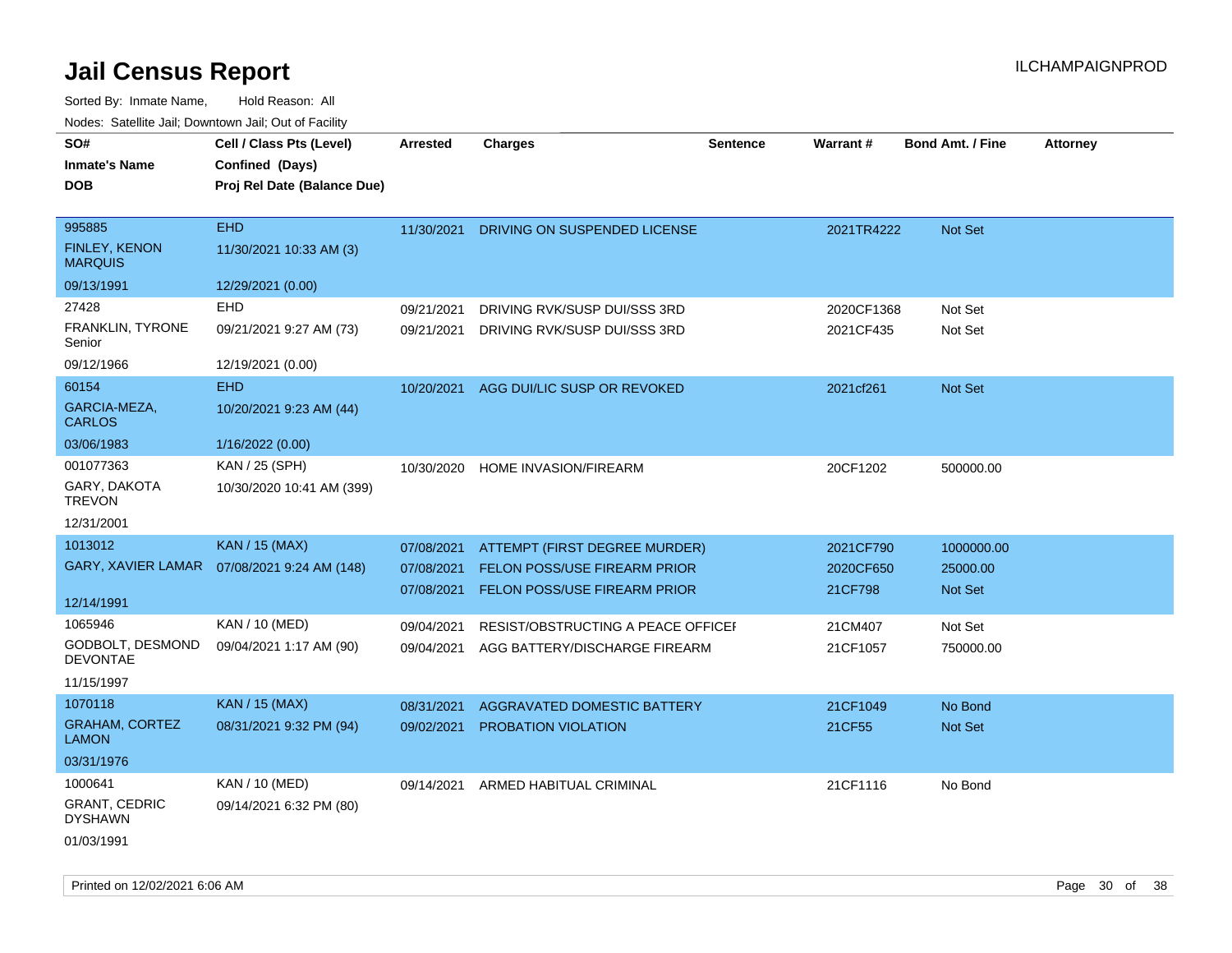| SO#<br><b>Inmate's Name</b><br>DOB             | Cell / Class Pts (Level)<br>Confined (Days)<br>Proj Rel Date (Balance Due) | <b>Arrested</b>          | <b>Charges</b>                                                  | <b>Sentence</b> | <b>Warrant#</b>    | <b>Bond Amt. / Fine</b> | <b>Attorney</b> |      |
|------------------------------------------------|----------------------------------------------------------------------------|--------------------------|-----------------------------------------------------------------|-----------------|--------------------|-------------------------|-----------------|------|
| 46548<br><b>GRAY, DEMARCO</b><br><b>COTESS</b> | <b>EHD</b><br>11/16/2021 9:13 AM (17)                                      | 11/16/2021               | DRIVING RVK/SUSP DUI/SSS 2ND                                    |                 | 2021CF739          | <b>Not Set</b>          |                 |      |
| 10/19/1976                                     | 12/15/2021 (0.00)                                                          |                          |                                                                 |                 |                    |                         |                 |      |
| 1076506                                        | KAN / 15 (MAX)                                                             | 09/17/2021               | AGG UUW/PERSON/CM THREAT VIOL                                   |                 | 21CF1131           | Not Set                 |                 |      |
|                                                | GRAY, JAMARH EMERE 09/17/2021 10:41 AM (77)                                | 09/20/2021               | <b>DOMESTIC BATTERY</b>                                         |                 | 21CM430            | Not Set                 |                 |      |
| 06/21/2003                                     |                                                                            |                          |                                                                 |                 |                    |                         |                 |      |
| 1041176                                        | <b>DEW / 15 (MAX)</b>                                                      | 10/05/2021               | PAROLE REVOCATION                                               |                 |                    | <b>Not Set</b>          |                 |      |
| HART, DAVEON<br>LATTEEF                        | 10/05/2021 10:35 AM (59)                                                   | 10/06/2021               | AGGRAVATED DOMESTIC BATTERY                                     |                 |                    | <b>Not Set</b>          |                 |      |
| 03/15/1996                                     |                                                                            |                          |                                                                 |                 |                    |                         |                 |      |
| 1045186                                        | DEW / 15 (MAX)                                                             | 08/16/2021               | ARMED VIOLENCE/CATEGORY I                                       |                 | 21CF934            | 1000000.00              |                 |      |
| HOLBROOK, JOHNNIE<br>MATHIS                    | 08/16/2021 11:07 AM (109)                                                  | 08/16/2021               | FELON POSS/USE WEAPON/FIREARM                                   |                 | 19CF968            | Not Set                 |                 |      |
| 07/19/1996                                     |                                                                            | 08/16/2021<br>08/16/2021 | AGG FLEEING POLICE/21 MPH OVER<br>FELON POSS/USE WEAPON/FIREARM |                 | 21CF988<br>21CF989 | Not Set<br>Not Set      |                 |      |
| 001078146                                      | <b>DEW / 15 (MAX)</b>                                                      | 07/09/2021               | AGG BATTERY/DISCHARGE FIREARM                                   |                 | 21CF795            | 1000000.00              |                 |      |
| HUNT, TEIGAN<br><b>JAZAIREO</b>                | 07/09/2021 12:41 PM (147)                                                  | 07/09/2021               | ARMED ROBBERY/ARMED W/FIREARM                                   |                 | 21CF806            | <b>Not Set</b>          |                 |      |
| 05/14/2003                                     |                                                                            |                          |                                                                 |                 |                    |                         |                 |      |
| 989743                                         | DEW / 15 (ADS)                                                             | 04/13/2021               | AGG DISCHARGE FIREARM/VEH/SCH                                   |                 | 21CF400            | Not Set                 |                 |      |
| JACKSON, STEVE<br>ALLEN                        | 04/13/2021 2:45 AM (234)                                                   | 04/13/2021               | AGGRAVATED DOMESTIC BATTERY                                     |                 | 21CF399            | Not Set                 |                 |      |
| 06/04/1991                                     |                                                                            |                          |                                                                 |                 |                    |                         |                 |      |
| 50495                                          | <b>EHD</b>                                                                 | 08/10/2021               | DRIVING RVK/SUSP DUI/SSS 10-14                                  |                 | 2020CF997          | <b>Not Set</b>          |                 |      |
| JENKINS, ARNOLD<br><b>FARRIS</b>               | 08/10/2021 9:08 AM (115)                                                   | 08/10/2021               | DRIVING RVK/SUSP DUI/SSS 10-14                                  |                 | 2019CF1363         | Not Set                 |                 |      |
| 04/19/1962                                     | 2/4/2022 (0.00)                                                            |                          |                                                                 |                 |                    |                         |                 |      |
| 001077709                                      | <b>EHD</b>                                                                 | 07/06/2021               | DRIVING RVK/SUSP DUI/SSS 4-9                                    |                 | 2021CF167          | Not Set                 |                 |      |
| JINKINS, DEWAYNE<br><b>ALLEN</b>               | 07/06/2021 9:00 AM (150)                                                   |                          |                                                                 |                 |                    |                         |                 |      |
| 01/02/1967                                     | 1/1/2022 (0.00)                                                            |                          |                                                                 |                 |                    |                         |                 |      |
| Printed on 12/02/2021 6:06 AM                  |                                                                            |                          |                                                                 |                 |                    |                         | Page 31 of      | - 38 |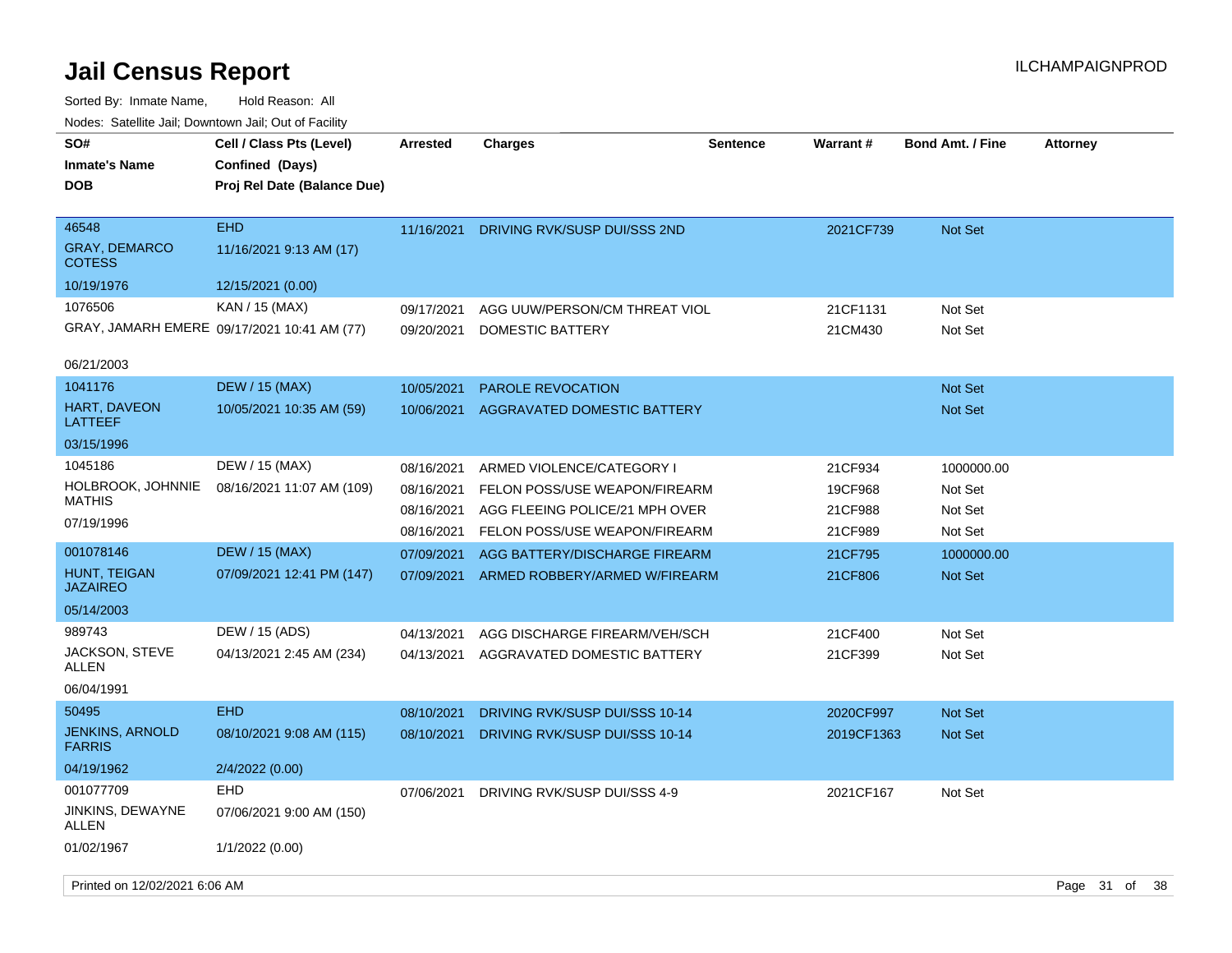| SO#<br><b>Inmate's Name</b><br>DOB                              | Cell / Class Pts (Level)<br>Confined (Days)<br>Proj Rel Date (Balance Due) | <b>Arrested</b>                        | <b>Charges</b>                                                                                        | <b>Sentence</b> | <b>Warrant#</b>                   | <b>Bond Amt. / Fine</b>          | <b>Attorney</b> |
|-----------------------------------------------------------------|----------------------------------------------------------------------------|----------------------------------------|-------------------------------------------------------------------------------------------------------|-----------------|-----------------------------------|----------------------------------|-----------------|
| 1076450<br><b>JONES, CARLOS</b><br><b>ANTONIO</b><br>11/18/2001 | <b>DEW / 15 (MAX)</b><br>06/25/2020 2:13 PM (526)                          | 06/25/2020<br>11/02/2020               | MURDER/INTENT TO KILL/INJURE<br><b>HOME INVASION/FIREARM</b>                                          |                 | 2020-CF703<br>20CF1204            | 750000.00<br>500000.00           |                 |
| 001077877<br>JORDAN, PATRICK<br><b>RODEL</b><br>10/22/2002      | DEW / 10 (MED)<br>04/24/2021 3:53 PM (223)                                 | 04/24/2021                             | AGG DISCHARGE FIREARM/OCC BLDG                                                                        | 5y (DOC)        |                                   | Not Set                          |                 |
| 998873<br>KINCAID, AMANDA<br><b>MICHELLE</b><br>01/07/1990      | <b>EHD</b><br>10/12/2021 11:31 AM (52)<br>1/9/2022 (0.00)                  | 10/12/2021                             | DRIVING RVK/SUSP DUI/SSS 3RD                                                                          |                 | 2021CF235                         | Not Set                          |                 |
| 001078401<br>KNIGHT, ERIC<br>07/11/1991                         | DEW / 10 (ADS)<br>09/19/2021 7:32 PM (75)                                  | 09/19/2021<br>09/19/2021<br>09/21/2021 | UNLAWFUL VEHICULAR INVASION<br>HRSMT/THREATEN PERSON/KILL<br><b>BURGLARY</b>                          |                 | 21CF1134<br>2021CF561<br>21CF1139 | Not Set<br>50000.00<br>Not Set   |                 |
| 1064445<br><b>LARUE, TERENCE</b><br><b>TRAMEL</b><br>12/23/1998 | <b>DEW / 15 (MAX)</b><br>04/23/2021 11:18 AM (224)                         | 04/23/2021<br>04/23/2021<br>04/23/2021 | <b>FELON POSS/USE FIREARM/PAROLE</b><br>AGG DISCHARGE FIREARM/OCC VEH<br>POSSESS 15<100 GRAMS COCAINE |                 | 21CF899<br>2021CF295<br>19CF1052  | Not Set<br>500000.00<br>10000.00 |                 |
| 001078237<br>LAWS, TERON<br><b>RAMONTE</b><br>04/03/2001        | KAN / 15 (ADS)<br>08/03/2021 6:29 PM (122)                                 | 08/03/2021                             | AGG DISCHARGE FIREARM/OCC VEH                                                                         |                 | 21CF928                           | No Bond                          |                 |
| 001078470<br>LEE, AMAHRION<br><b>JA'MERE</b><br>11/05/2002      | <b>DEW / 15 (MAX)</b><br>10/10/2021 1:23 PM (54)                           | 10/10/2021                             | MURDER/INTENT TO KILL/INJURE                                                                          |                 | 21CF1221                          | Not Set                          |                 |
| 001078170<br>LEMONS, DEANGELO<br><b>DEVELLE</b><br>05/29/2003   | KAN / 10 (MED)<br>09/07/2021 12:49 AM (87)                                 | 09/07/2021                             | AGG UNLAWFUL USE OF WEAPON/VEH                                                                        |                 | 21CF1060                          | Not Set                          |                 |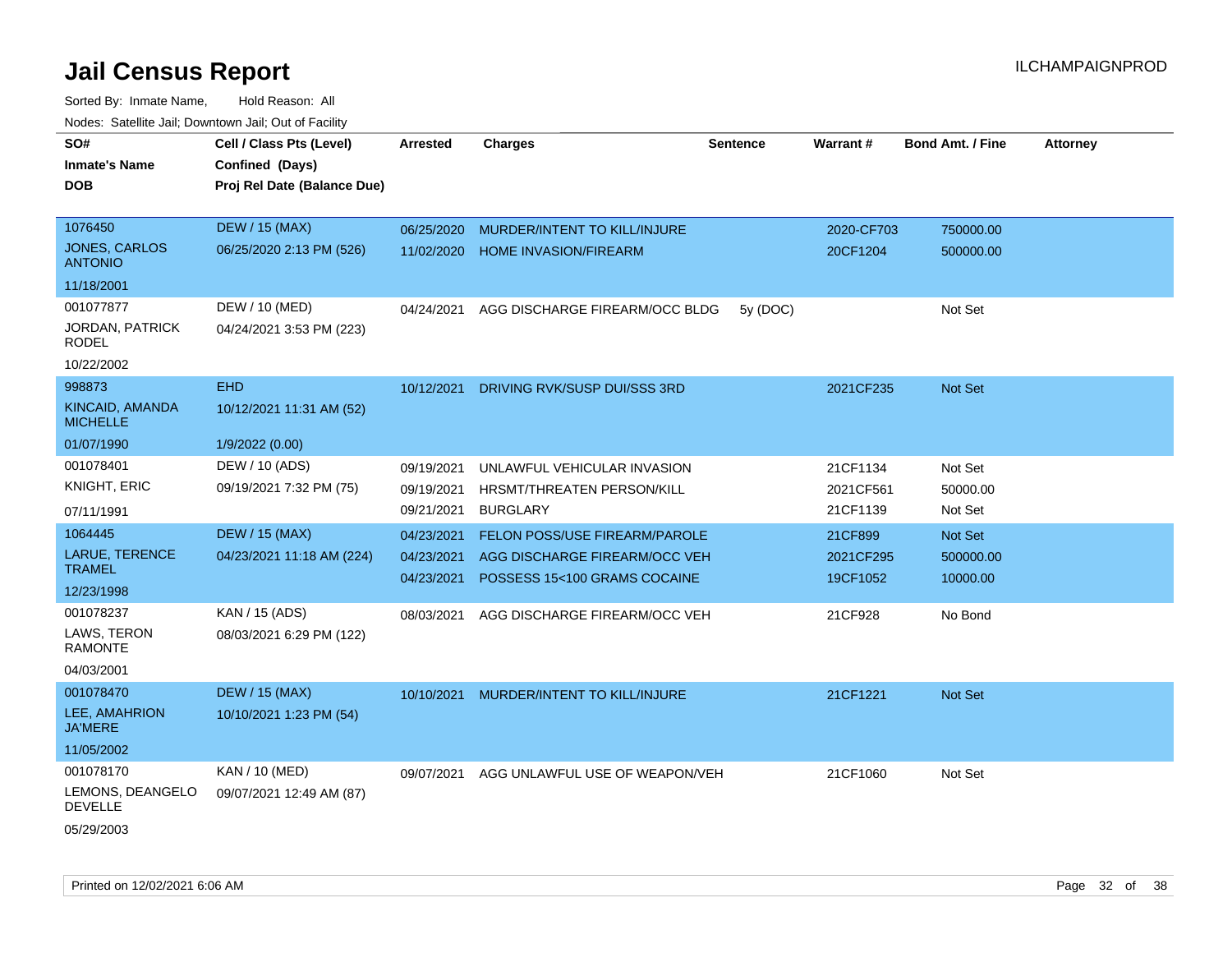| SO#                                      | Cell / Class Pts (Level)    | <b>Arrested</b> | <b>Charges</b>                           | <b>Sentence</b> | Warrant#     | <b>Bond Amt. / Fine</b> | <b>Attorney</b> |
|------------------------------------------|-----------------------------|-----------------|------------------------------------------|-----------------|--------------|-------------------------|-----------------|
| Inmate's Name                            | Confined (Days)             |                 |                                          |                 |              |                         |                 |
| <b>DOB</b>                               | Proj Rel Date (Balance Due) |                 |                                          |                 |              |                         |                 |
|                                          |                             |                 |                                          |                 |              |                         |                 |
| 56792                                    | <b>DEW / 10 (MED)</b>       | 02/02/2021      | <b>ARMED HABITUAL CRIMINAL</b>           |                 | 2021CF141    | 500000.00               |                 |
| LILLARD, LAWRENCE<br><b>TYRONE</b>       | 02/02/2021 2:11 PM (304)    | 02/22/2021      | DRIVING ON REVOKED LICENSE               |                 | 21TR426      | 5000.00                 |                 |
| 10/20/1982                               |                             |                 |                                          |                 |              |                         |                 |
| 001078407                                | EHD                         | 09/21/2021      | DRIVING ON SUSPENDED LICENSE             |                 | 2019TR16777  | Not Set                 |                 |
| LOVE, BRANDON<br><b>TERRELL</b>          | 09/21/2021 11:26 AM (73)    |                 |                                          |                 |              |                         |                 |
| 06/13/1994                               | 12/19/2021 (0.00)           |                 |                                          |                 |              |                         |                 |
| 46837                                    | <b>KAN / 15 (MAX)</b>       | 09/07/2021      | <b>RESIDENTIAL BURGLARY</b>              |                 | 2019-CF-1207 | 25000.00                |                 |
| <b>MARCRUM, JEFFERY</b><br>LEE.          | 09/07/2021 11:43 AM (87)    |                 |                                          |                 |              |                         |                 |
| 11/17/1968                               |                             |                 |                                          |                 |              |                         |                 |
| 1069949                                  | <b>EHD</b>                  | 11/30/2021      | DRIVING ON REVOKED LICENSE               |                 | 2021TR1726   | Not Set                 |                 |
| MARSHALL, ERIC<br>VONTREAL               | 11/30/2021 3:13 PM (3)      |                 |                                          |                 |              |                         |                 |
| 04/28/1997                               | 12/29/2021 (0.00)           |                 |                                          |                 |              |                         |                 |
| 001078575                                | <b>KAN / 10 (MED)</b>       | 11/09/2021      | <b>GUNRUNNING</b>                        |                 | 21CF1330     | 750000.00               |                 |
| MCLAURIN, KEYON A                        | 11/09/2021 12:41 PM (24)    |                 |                                          |                 |              |                         |                 |
|                                          |                             |                 |                                          |                 |              |                         |                 |
| 11/19/2002                               |                             |                 |                                          |                 |              |                         |                 |
| 1011046                                  | KAN / 15 (ADS)              |                 | 04/10/2021 ATTEMPT (FIRST DEGREE MURDER) |                 | 21CF392      | Not Set                 |                 |
| MILES, DARRION<br><b>ANTONIO KEVONTA</b> | 04/11/2021 12:46 AM (236)   |                 |                                          |                 |              |                         |                 |
| 03/18/1990                               |                             |                 |                                          |                 |              |                         |                 |
| 001077278                                | <b>DEW / 15 (MAX)</b>       | 10/06/2020      | MURDER/INTENT TO KILL/INJURE             |                 | 2020CF146    | 2000000.00              |                 |
| MILLER, D'ANDRE                          | 10/06/2020 12:49 PM (423)   | 10/06/2020      | AGG FLEEING POLICE/21 MPH OVER           |                 | 2019CF1171   | 50000.00                |                 |
| 09/08/1986                               |                             |                 |                                          |                 |              |                         |                 |
| 963426                                   | EHD                         | 09/14/2021      | ACCIDENT INJURY/DEATH/11-403             |                 | 2020CF1367   | Not Set                 |                 |
| MITCHELL, MARCELL<br><b>MARTELL</b>      | 09/14/2021 9:03 AM (80)     |                 |                                          |                 |              |                         |                 |
| 12/19/1987                               | 12/10/2021 (0.00)           |                 |                                          |                 |              |                         |                 |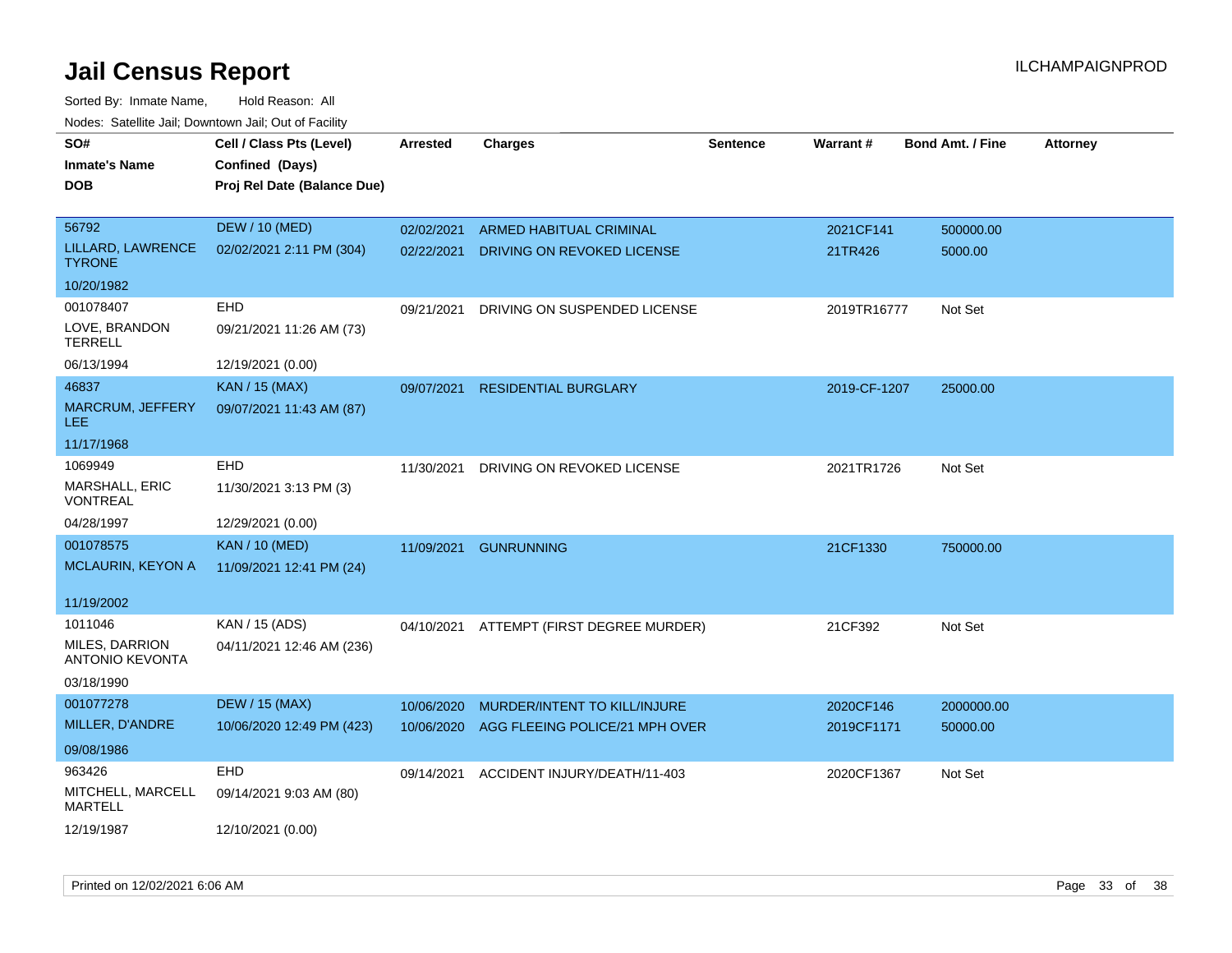| roaco. Oatomto dan, Downtown dan, Oat or Fability |                                               |                 |                                          |                 |             |                         |                 |
|---------------------------------------------------|-----------------------------------------------|-----------------|------------------------------------------|-----------------|-------------|-------------------------|-----------------|
| SO#                                               | Cell / Class Pts (Level)                      | <b>Arrested</b> | <b>Charges</b>                           | <b>Sentence</b> | Warrant#    | <b>Bond Amt. / Fine</b> | <b>Attorney</b> |
| <b>Inmate's Name</b>                              | Confined (Days)                               |                 |                                          |                 |             |                         |                 |
| <b>DOB</b>                                        | Proj Rel Date (Balance Due)                   |                 |                                          |                 |             |                         |                 |
|                                                   |                                               |                 |                                          |                 |             |                         |                 |
| 1026477                                           | <b>KAN / 15 (ADS)</b>                         | 09/21/2021      | AGG DISCHARGE FIREARM/OCC VEH            |                 | 21CF1138    | Not Set                 |                 |
| NEWBILL, DEVONTRE<br><b>LAMONT</b>                | 09/21/2021 2:27 AM (73)                       |                 | 09/22/2021 PROBATION VIOLATION           |                 | 20CF577     | Not Set                 |                 |
| 11/22/1993                                        |                                               |                 |                                          |                 |             |                         |                 |
| 1072907                                           | <b>KAN</b>                                    |                 | 07/14/2021 ATTEMPT (FIRST DEGREE MURDER) |                 | 2021-CF-832 | 2000000.00              |                 |
|                                                   | NIKOLAEV, YEVGENIY 07/14/2021 10:10 PM (142)  |                 |                                          |                 |             |                         |                 |
| 10/06/1983                                        |                                               |                 |                                          |                 |             |                         |                 |
| 001078558                                         | <b>DEW / 10 (MED)</b>                         | 11/03/2021      | UNLAWFUL USE OF A WEAPON                 |                 | 21CF1352    | Not Set                 |                 |
| PARRISH, DOMINIC<br><b>WALTER</b>                 | 11/03/2021 1:25 PM (30)                       |                 |                                          |                 |             |                         |                 |
| 08/23/2001                                        |                                               |                 |                                          |                 |             |                         |                 |
| 58051                                             | <b>EHD</b>                                    | 12/01/2021      | AGG DUI/NO VALID DL                      |                 | 2021CF40    | Not Set                 |                 |
| PASLEY, SHAWN<br><b>PATRICK</b>                   | 12/01/2021 9:41 AM (2)                        |                 |                                          |                 |             |                         |                 |
| 08/10/1982                                        | 12/13/2021 (0.00)                             |                 |                                          |                 |             |                         |                 |
| 001077928                                         | <b>EHD</b>                                    | 09/01/2021      | AGG DOMESTIC BATTERY/STRANGLE            |                 | 2021CF515   | Not Set                 |                 |
| PATTON, MICHAEL<br><b>RYAN</b>                    | 09/01/2021 9:43 AM (93)                       |                 |                                          |                 |             |                         |                 |
| 08/15/1994                                        | 12/31/2021 (0.00)                             |                 |                                          |                 |             |                         |                 |
| 001078063                                         | DEW / 15 (MAX)                                | 06/15/2021      | AGG CRIM SEX ASSAULT/WEAPON              |                 | 2021CF678   | 1000000.00              |                 |
|                                                   | PERRY, ROBERT Junior 06/15/2021 4:37 PM (171) | 06/15/2021      | <b>ROBBERY</b>                           |                 | 2021CF159   | 25000.00                |                 |
|                                                   |                                               |                 |                                          |                 |             |                         |                 |
| 12/21/1990                                        |                                               |                 |                                          |                 |             |                         |                 |
| 1072761                                           | <b>EHD</b>                                    | 11/03/2021      | DRIVING ON SUSPENDED LICENSE             |                 | 2020TR5958  | Not Set                 |                 |
| POWELL, KYESHA<br><b>MONAE</b>                    | 11/03/2021 10:01 AM (30)                      |                 |                                          |                 |             |                         |                 |
| 07/14/2000                                        | 12/17/2021 (0.00)                             |                 |                                          |                 |             |                         |                 |
| 001077614                                         | KAN / 15 (MAX)                                |                 | 01/17/2021 ATTEMPT (FIRST DEGREE MURDER) |                 | 21CF66      | Not Set                 |                 |
| <b>DEVON</b>                                      | ROBINSON, DONTRELL 01/17/2021 3:08 PM (320)   |                 |                                          |                 |             |                         |                 |
| 09/22/2002                                        |                                               |                 |                                          |                 |             |                         |                 |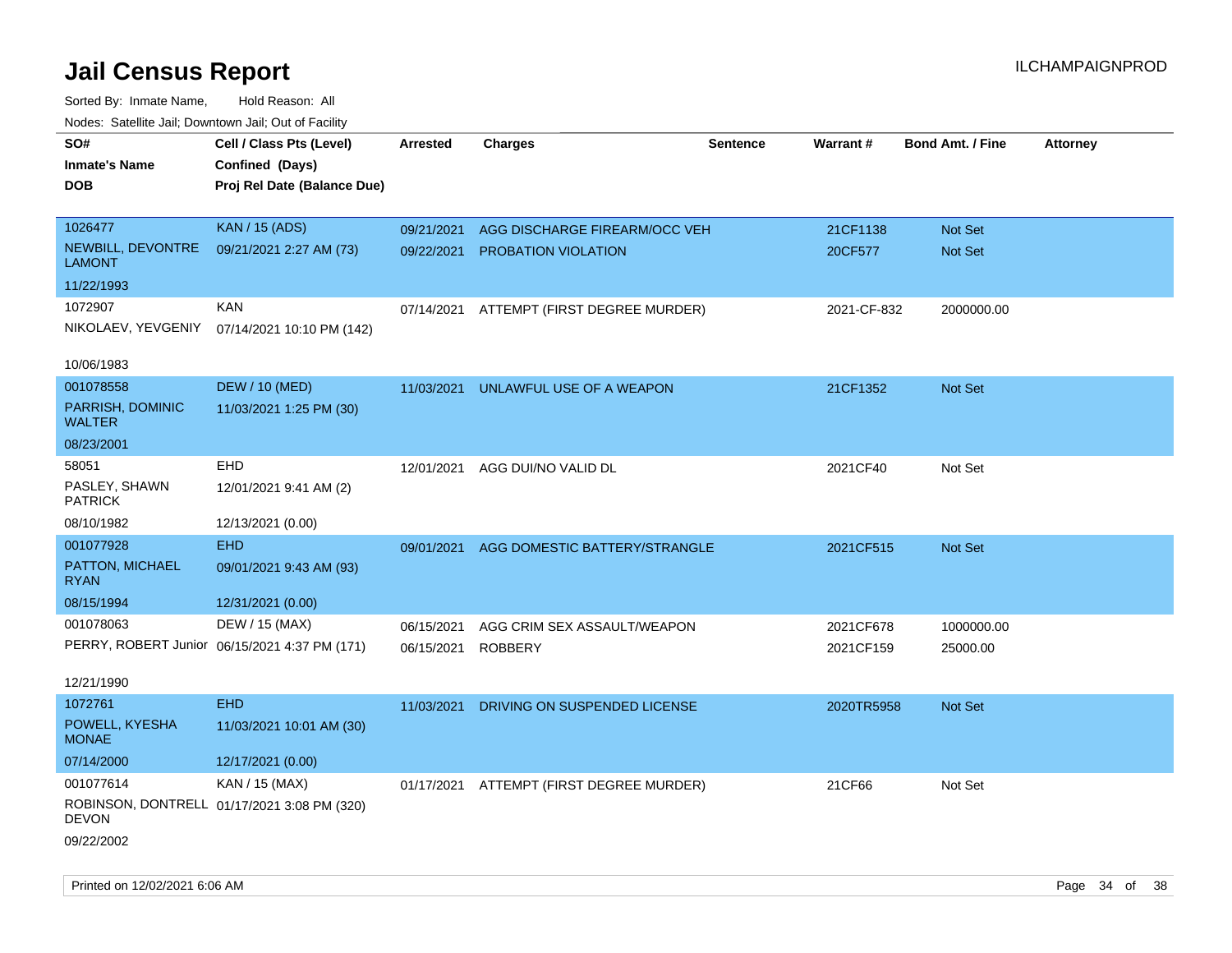| SO#<br><b>Inmate's Name</b><br><b>DOB</b>                              | Cell / Class Pts (Level)<br>Confined (Days)<br>Proj Rel Date (Balance Due) | <b>Arrested</b>                                      | <b>Charges</b>                                                                                                       | <b>Sentence</b> | Warrant#                                             | <b>Bond Amt. / Fine</b>                          | <b>Attorney</b> |
|------------------------------------------------------------------------|----------------------------------------------------------------------------|------------------------------------------------------|----------------------------------------------------------------------------------------------------------------------|-----------------|------------------------------------------------------|--------------------------------------------------|-----------------|
| 1061216<br><b>RUNGE, ANDRE</b><br><b>MARSEAN</b>                       | <b>KAN / 10 (MED)</b><br>06/22/2021 4:42 PM (164)                          | 06/22/2021                                           | <b>HOME INVASION/FIREARM</b>                                                                                         |                 | 21CF727                                              | Not Set                                          |                 |
| 12/05/1997<br>650295<br>SANDAGE, JERALD<br><b>EUGENE</b><br>06/07/1971 | PIA / 50 (MAX)<br>04/22/2020 6:30 AM (590)                                 | 04/22/2020<br>04/22/2020<br>04/22/2020<br>04/22/2020 | CRIMINAL SEXUAL ASSAULT<br><b>CRIMINAL SEXUAL ASSAULT</b><br><b>CRIMINAL SEXUAL ABUSE</b><br>CRIMINAL SEXUAL ASSAULT |                 | 2020-CF407<br>2020-CF408<br>2020-CF409<br>2020-CF410 | 750000.00<br>750000.00<br>750000.00<br>750000.00 |                 |
| 1062194<br>SIMMONS, MICHAEL<br><b>JAMAL</b><br>11/03/1997              | <b>DEW / 15 (MAX)</b><br>02/27/2020 1:11 PM (645)                          | 04/22/2020<br>02/27/2020<br>09/23/2020               | OFFICIAL MISCONDUCT<br>MURDER/OTHER FORCIBLE FELONY<br>AGG BATTERY/DISCHARGE FIREARM                                 |                 | 2019-CF1811<br>20CF-247<br>20CF1061                  | 25000.00<br>1000000.00<br>Not Set                |                 |
| 001078115<br>SMITH, JAMES<br>NASHAUN, Junior<br>09/18/2000             | KAN / 15 (MAX)<br>07/01/2021 2:44 PM (155)                                 | 07/01/2021<br>07/30/2021                             | ARMED VIOLENCE/CATEGORY I<br>DRIVING ON SUSPENDED LICENSE                                                            |                 | 21CF772<br>21TR5804                                  | Not Set<br>1500.00                               |                 |
| 55331<br><b>SMITH, TARRIO</b><br><b>TERRELLE</b><br>04/25/1982         | <b>DEW / 15 (MAX)</b><br>07/31/2021 2:22 AM (125)                          | 07/31/2021                                           | <b>ARMED HABITUAL CRIMINAL</b>                                                                                       | 10y/0m/0d (DC   |                                                      | Not Set                                          |                 |
| 001077868<br>SPEARMENT.<br><b>KENTRELL</b><br>01/21/2002               | DEW / 15 (MAX)<br>04/21/2021 9:48 PM (226)                                 | 04/21/2021<br>08/19/2021                             | ARMED ROBBERY/ARMED W/FIREARM<br>FLEEING/ATTEMPT ELUDE OFFICER                                                       |                 | 21CF445<br>2021TR1053                                | Not Set<br>1000.00                               |                 |
| 001077854<br>STUKINS, DANNY RAY<br>07/05/1985                          | <b>EHD</b><br>09/15/2021 10:17 AM (79)<br>3/13/2022 (0.00)                 | 09/15/2021                                           | DRIVING RVK/SUSP DUI/SSS 4-9                                                                                         |                 | 2021CF306                                            | <b>Not Set</b>                                   |                 |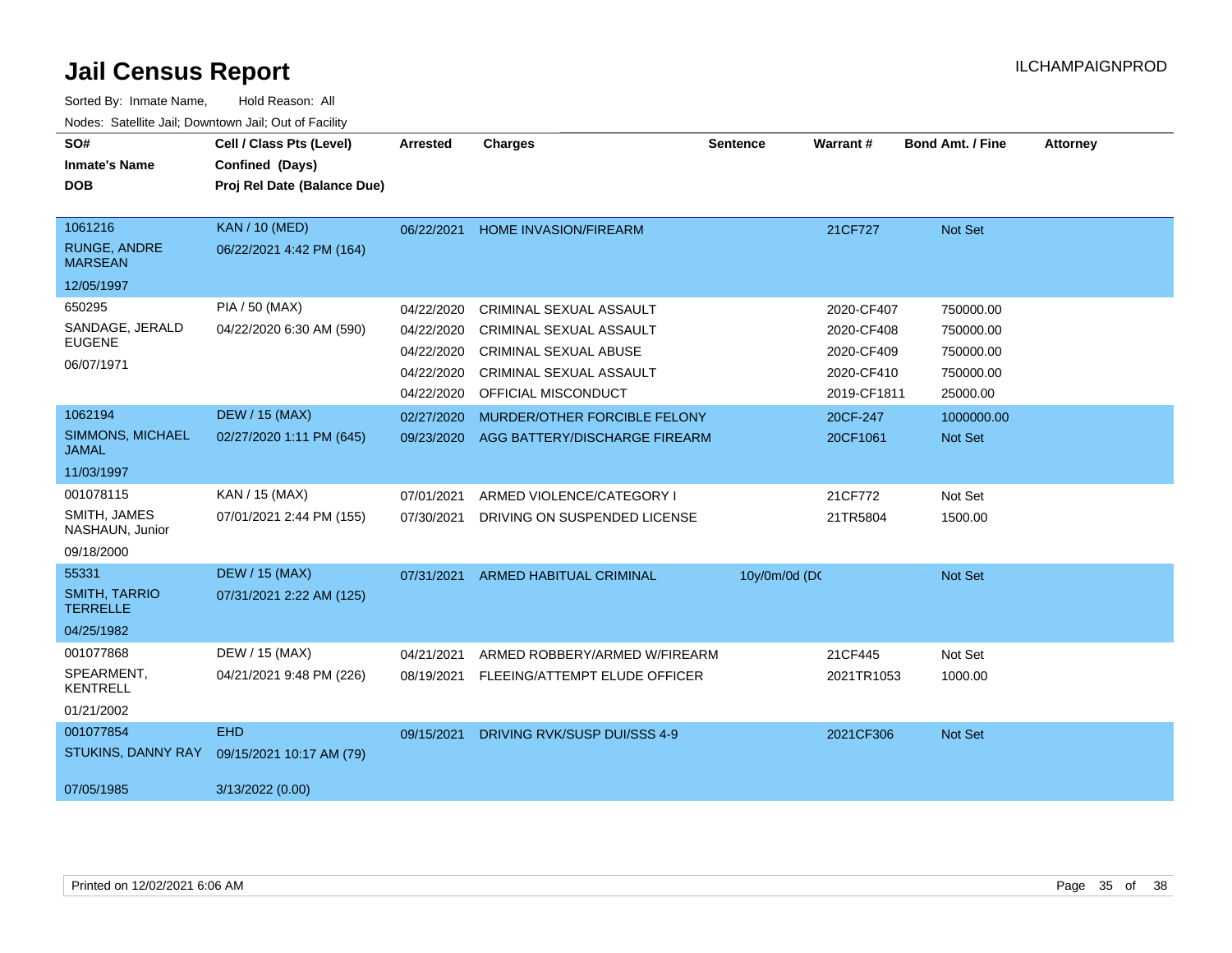| SO#                                    | Cell / Class Pts (Level)                     | <b>Arrested</b> | <b>Charges</b>                        | <b>Sentence</b> | Warrant#   | <b>Bond Amt. / Fine</b> | <b>Attorney</b> |
|----------------------------------------|----------------------------------------------|-----------------|---------------------------------------|-----------------|------------|-------------------------|-----------------|
| <b>Inmate's Name</b>                   | Confined (Days)                              |                 |                                       |                 |            |                         |                 |
| <b>DOB</b>                             | Proj Rel Date (Balance Due)                  |                 |                                       |                 |            |                         |                 |
|                                        |                                              |                 |                                       |                 |            |                         |                 |
| 1046632                                | <b>KAN / 15 (MAX)</b>                        |                 | 09/14/2021 ARMED VIOLENCE/CATEGORY II |                 | 21CF912    | 750000.00               |                 |
|                                        | TATE, JAVON MARQUIS 09/14/2021 12:10 PM (80) |                 |                                       |                 |            |                         |                 |
| 08/10/1996                             |                                              |                 |                                       |                 |            |                         |                 |
| 949990                                 | DEW / 15 (MAX)                               | 07/27/2021      | AGG DISCHARGE FIREARM/OCC VEH         |                 | 2021CF829  | 750000.00               |                 |
| THATCH, CALVIN<br>ANTHONY              | 07/27/2021 5:12 PM (129)                     | 07/27/2021      | WARRANT OUT OF COUNTY                 |                 | 21TR49     | 1500.00                 |                 |
| 07/09/1986                             |                                              |                 |                                       |                 |            |                         |                 |
| 001077662                              | <b>DEW / 15 (MAX)</b>                        | 02/03/2021      | ARMED ROBBERY/ARMED W/FIREARM         |                 | 21CF123    | 250000.00               |                 |
| <b>TIPSORD, NOAH LEE</b>               | 02/03/2021 4:33 PM (303)                     |                 |                                       |                 |            |                         |                 |
| 08/14/1998                             |                                              |                 |                                       |                 |            |                         |                 |
| 1033031                                | KAN / 15 (MAX)                               | 08/19/2020      | *AGG BATTERY W/FIREARM/PERSON         |                 | 2020-CF923 | 500000.00               |                 |
| TOMS, ANDREW<br><b>CHUCKY</b>          | 08/19/2020 5:59 PM (471)                     |                 |                                       |                 |            |                         |                 |
| 09/28/1978                             |                                              |                 |                                       |                 |            |                         |                 |
| 27007                                  | <b>KAN / 15 (MAX)</b>                        | 09/19/2021      | DOMESTIC BATTERY/OTHER PRIOR          |                 | 21CF1133   | No Bond                 |                 |
| <b>TUELL, ROBERT</b><br><b>STEPHEN</b> | 09/19/2021 9:51 AM (75)                      |                 |                                       |                 |            |                         |                 |
| 09/25/1967                             |                                              |                 |                                       |                 |            |                         |                 |
| 001078263                              | KAN / 10 (ADS)                               | 08/11/2021      | AGG BATTERY/PUBLIC PLACE              |                 | 2020CF420  | 7500.00                 |                 |
| TURK, BRANDON<br>LARSHAWN              | 08/11/2021 6:23 PM (114)                     | 08/11/2021      | RECEIVE/POSS/SELL STOLEN VEH          |                 | 2020CF928  | 200000.00               |                 |
| 10/18/1995                             |                                              |                 |                                       |                 |            |                         |                 |
| 64700                                  | <b>KAN / 10 (MED)</b>                        | 09/07/2021      | UNLAWFUL USE OF A WEAPON              |                 | 21CF1074   | <b>Not Set</b>          |                 |
| TURNER, ADAM<br><b>ANTONIO</b>         | 09/08/2021 12:49 AM (86)                     |                 |                                       |                 |            |                         |                 |
| 08/29/1985                             |                                              |                 |                                       |                 |            |                         |                 |
| 001078386                              | <b>KAN / 10 (MED)</b>                        | 09/14/2021      | POSSESSION OF STOLEN FIREARM          |                 | 2021CF1099 | 250000.00               |                 |
| TURNER, AMARIO                         | 09/14/2021 11:42 PM (80)                     |                 |                                       |                 |            |                         |                 |
| 09/23/2002                             |                                              |                 |                                       |                 |            |                         |                 |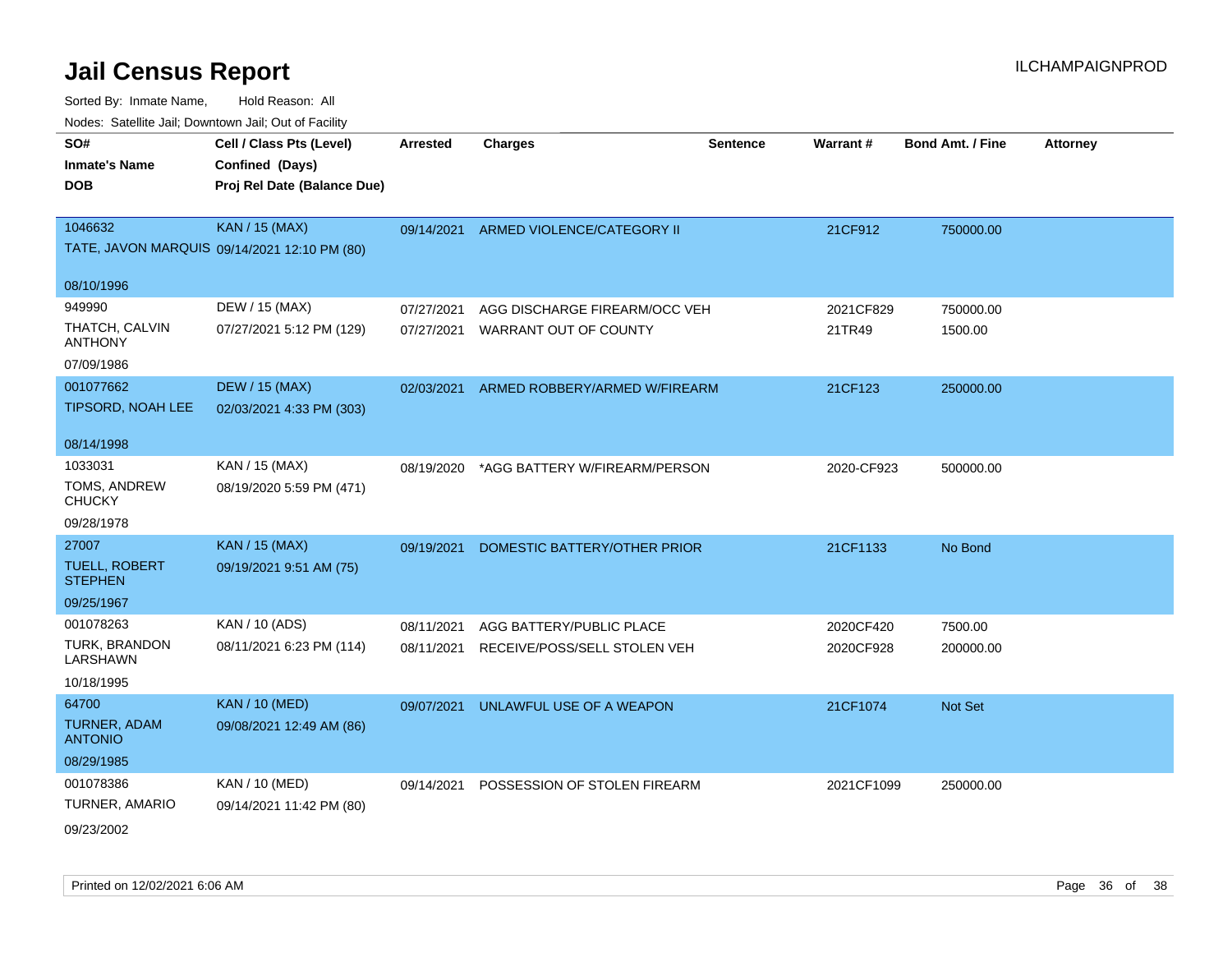Sorted By: Inmate Name, Hold Reason: All

Nodes: Satellite Jail; Downtown Jail; Out of Facility

| SO#<br><b>Inmate's Name</b><br><b>DOB</b>                               | Cell / Class Pts (Level)<br>Confined (Days)<br>Proj Rel Date (Balance Due) | <b>Arrested</b>                                      | <b>Charges</b>                                                                                                    | <b>Sentence</b> | <b>Warrant#</b>                                 | <b>Bond Amt. / Fine</b>                     | <b>Attorney</b> |
|-------------------------------------------------------------------------|----------------------------------------------------------------------------|------------------------------------------------------|-------------------------------------------------------------------------------------------------------------------|-----------------|-------------------------------------------------|---------------------------------------------|-----------------|
| 1050636<br>TURNER, TIMOTHY<br><b>SEANTEZ</b>                            | <b>KAN / 15 (MAX)</b><br>09/24/2021 9:18 PM (70)                           | 09/24/2021                                           | FELON POSS/USE WEAPON/FIREARM                                                                                     |                 | 21CF1154                                        | Not Set                                     |                 |
| 09/27/1994                                                              |                                                                            |                                                      |                                                                                                                   |                 |                                                 |                                             |                 |
| 1040925<br><b>WEATHERALL,</b><br><b>JOHNNY EARL JAMES</b><br>04/29/1994 | KAN / 10 (MED)<br>10/05/2021 4:17 PM (59)                                  | 10/05/2021                                           | AGG BATTERY/DISCHARGE FIREARM                                                                                     |                 | 2021CF1105                                      | 1000000.00                                  |                 |
| 1062558                                                                 | <b>DEW / 10 (MED)</b>                                                      | 10/02/2021                                           | FELON POSS/USE WEAPON/FIREARM                                                                                     |                 | 21CF1185                                        | <b>Not Set</b>                              |                 |
| <b>WELLS, JIAMANTE</b><br><b>AMORE</b>                                  | 10/02/2021 8:29 PM (62)                                                    |                                                      |                                                                                                                   |                 |                                                 |                                             |                 |
| 09/02/1995                                                              |                                                                            |                                                      |                                                                                                                   |                 |                                                 |                                             |                 |
| 1002033                                                                 | KAN / 15 (MAX)                                                             | 09/08/2021                                           | DRIVING ON SUSPENDED LICENSE                                                                                      |                 | 2019-TR-11944                                   | 5000.00                                     |                 |
| <b>WEST, ANTONIO</b>                                                    | 09/08/2021 11:01 PM (86)                                                   | 09/08/2021                                           | ARMED ROBBERY/ARMED W/FIREARM                                                                                     |                 | 2020-CF-1406                                    | 500000.00                                   |                 |
| <b>DEONTA</b>                                                           |                                                                            | 09/08/2021                                           | AGG UNLAWFUL USE OF WEAPON/VEH                                                                                    |                 | 2021-CF-AWOW                                    | Not Set                                     |                 |
| 04/15/1992                                                              |                                                                            | 09/08/2021                                           | OBSTRCT JUSTICE/LEAVE STATE                                                                                       |                 | 2021-CF-AWOW                                    | Not Set                                     |                 |
|                                                                         |                                                                            | 09/08/2021                                           | ARMED VIOLENCE/CATEGORY I                                                                                         |                 | 2021-CF-AWOW                                    | Not Set                                     |                 |
| 1022068<br><b>WILKINS, MICHAEL</b><br>CARL<br>07/10/1992                | <b>DEW / 15 (ADS)</b><br>10/10/2021 5:07 AM (54)                           | 10/10/2021                                           | FELON POSS/USE WEAPON/FIREARM                                                                                     |                 | 21CF1212                                        | Not Set                                     |                 |
| 001077508<br><b>WILLIAMS, CALVIN</b><br><b>TIMOTHY</b><br>10/23/2002    | DEW / 15 (ADS)<br>12/10/2020 8:55 PM (358)                                 | 12/10/2020                                           | MURDER/STRONG PROB KILL/INJURE                                                                                    |                 | 2020CF1293                                      | No Bond                                     |                 |
| 539662<br><b>WILLIAMS, JAVONTAE</b><br><b>DEMAR</b><br>07/28/1991       | <b>KAN / 10 (MED)</b><br>08/14/2021 1:28 AM (111)                          | 08/14/2021<br>08/14/2021<br>08/14/2021<br>08/14/2021 | <b>AGGRAVATED BATTERY</b><br>AGGRAVATED DOMESTIC BATTERY<br>DOM BTRY/CONTACT/1-2 PRECONV<br><b>CITY OV ARREST</b> |                 | 21CF979<br>2020CF1098<br>2021CF770<br>2017OV893 | No Bond<br>25000.00<br>250000.00<br>1000.00 |                 |